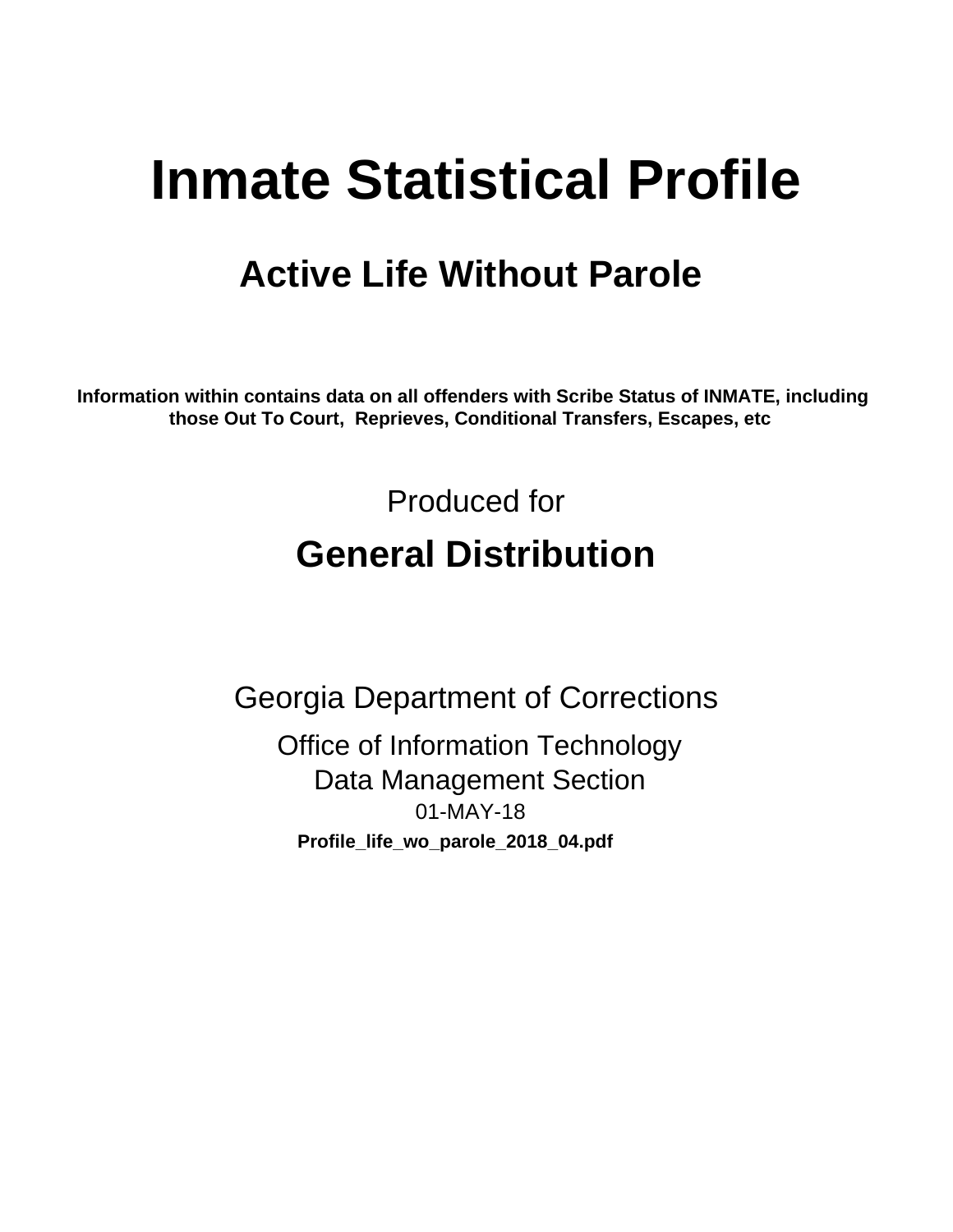#### **Inmate Statistical Profile 01-MAY-18** Contents

**Active Life Without Parole** 

Produced for General Distribution

## **Table of Contents**

|    | <b>Demographic information</b>                                        |
|----|-----------------------------------------------------------------------|
|    | 4 Current age, broken out in ten year age groups                      |
|    | 5 Race group                                                          |
|    | 6 Marital status, self-reported at entry to prison                    |
|    | 7 Number of Inmates with Dependents, self-reported at entry to prison |
|    | 8 Religious affiliation, self-reported at entry to prison             |
|    | 9 Home county - self-reported at entry to prison                      |
|    | 12 Employment status before prison, self-reported at entry to prison  |
|    | 13 Age at admission                                                   |
|    | 15 Height, measured at entry to prison                                |
|    | 16 Weight, measured at entry to prison                                |
|    | 17 Military service                                                   |
|    | <b>Correctional information</b>                                       |
|    | 18 Type of admission to prison                                        |
|    | 19 Current / last supervision level                                   |
|    | 20 Current / last institution type                                    |
|    | 21 Institution type - transitional centers                            |
|    | 22 Institution type - county prisons                                  |
|    | 23 Institution type - state prisons                                   |
|    | 24 Institution type - private prisons                                 |
|    | 25 Institution type - inmate boot camp                                |
|    | 26 Number of disciplinary reports                                     |
|    | 27 Number of transfers                                                |
|    | 28 Number of escapes                                                  |
|    | 29 Time served in current (or last) institution                       |
|    | Educational, psychological and physical information                   |
|    | 30 Highest grade level attained                                       |
| 31 | Culture fair IQ scores                                                |
|    | 32 Wide Range Achievement Test (WRAT) reading score                   |
|    | 33 Wide Range Achievement Test (WRAT) math score                      |
|    | 34 Wide Range Achievement Test (WRAT) spelling score                  |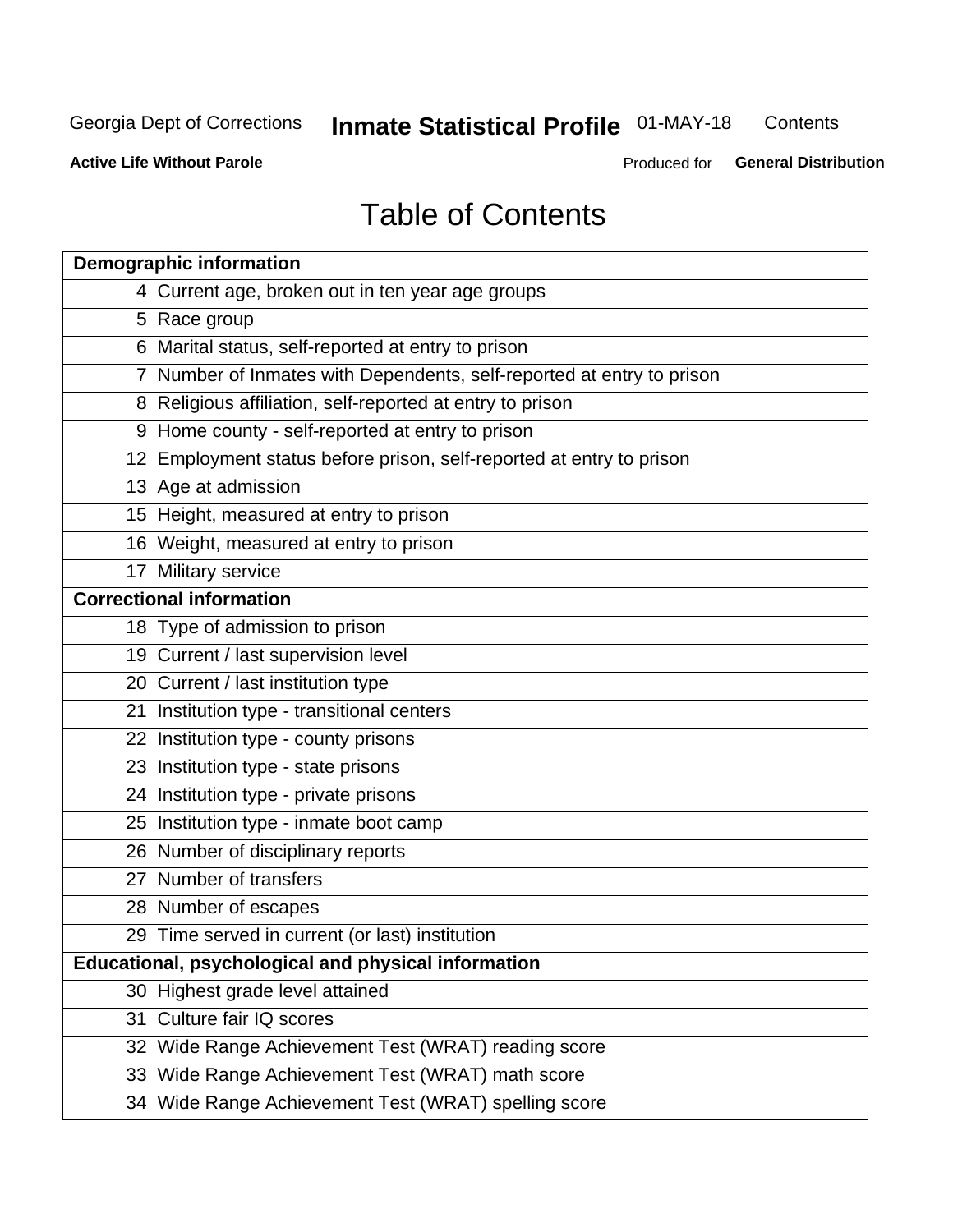## **Inmate Statistical Profile 01-MAY-18**

Contents

**Active Life Without Parole** 

Produced for General Distribution

## **Table of Contents**

| <b>Educational, psychological and physical information</b>       |
|------------------------------------------------------------------|
| 35 Current / last mental health treatment level                  |
| 36 PULHESDWIT medical scale - 'P' overall condition ('P'hysical) |
| 37 PULHESDWIT medical scale - 'U' upper body                     |
| 38 PULHESDWIT medical scale - 'L' lower body                     |
| 39 PULHESDWIT medical scale - 'H' hearing                        |
| 40 PULHESDWIT medical scale - 'E' vision                         |
| 41 PULHESDWIT medical scale -'S' psychiatric                     |
| 42 PULHESDWIT medical scale - 'D' dental                         |
| 43 PULHESDWIT medical scale - 'W' work ability                   |
| 44 PULHESDWIT medical scale - 'I' impairment                     |
| 45 PULHESDWIT medical scale - 'T' transportability               |
| <b>Crimes and criminal history information</b>                   |
| 46 Number of prior Georgia incarcerations                        |
| 47 Prison sentence in years                                      |
| 48 Primary offense, broken out into felonies vs misdemeanors     |
| 49 Primary offense, broken out into six broad crime categories   |
| 50 Primary offense, detailed offense code                        |
| 51 County of conviction of primary offense                       |
| 54 Circuit of conviction of primary offense                      |
| 56 Years served (jail + prison) in this incarceration            |
| <b>Medical information</b>                                       |
| 57 Results of most recent HIV test                               |
| 58 Results of most recent tuberculosis test                      |
| 59 Results of most recent syphilis test                          |
| 60 Results of most recent Hepatitis-C test                       |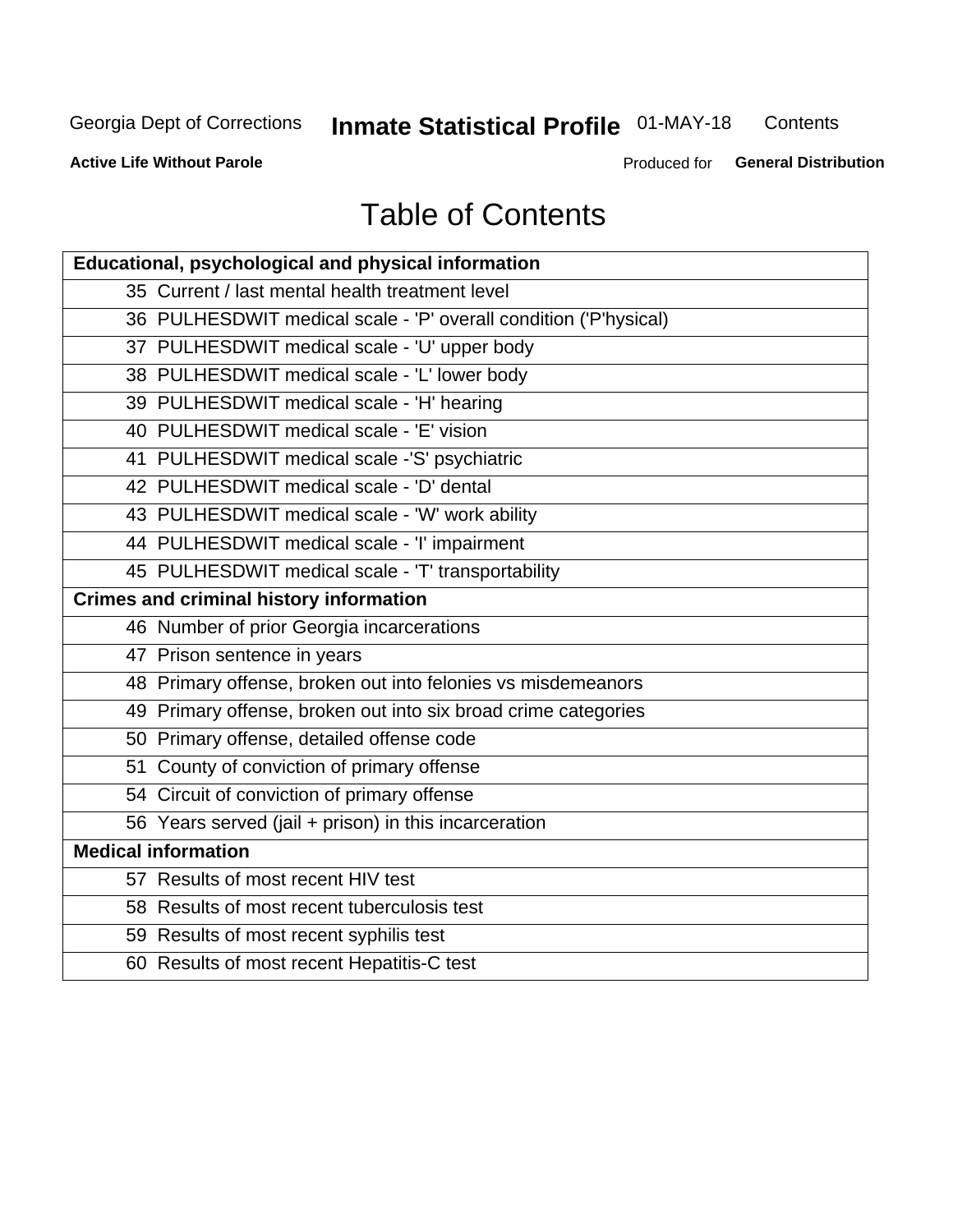## **Active Life Without Parole**

### Produced for General Distribution

## Current age, broken out in ten-year age groups

COL % - percent each COUNT is of its particular column

|                          |              | <b>Male</b> |         | <b>Female</b> |        |          | <b>Total</b> |        |
|--------------------------|--------------|-------------|---------|---------------|--------|----------|--------------|--------|
| <b>Current Age</b>       | <b>Count</b> | Col %       | Row %   | <b>Count</b>  | Col %  | Row %    | <b>Total</b> | Col %  |
| <b>Teens (1-19)</b>      |              | 0.18%       | 100.00% |               |        |          |              | 0.17%  |
| <b>Twenties (20-29)</b>  | 137          | 25.05%      | 94.48%  | 8             | 23.53% | $5.52\%$ | 145          | 24.96% |
| Thirties (30-39)         | 179          | 32.72%      | 94.21%  | 11            | 32.35% | 5.79%    | 190          | 32.70% |
| <b>Forties (40-49)</b>   | 119          | 21.76%      | 91.54%  | 11            | 32.35% | $8.46\%$ | 130          | 22.38% |
| <b>Fifties (50-59)</b>   | 86           | 15.72%      | 96.63%  | 3             | 8.82%  | 3.37%    | 89           | 15.32% |
| <b>Sixties (60-69)</b>   | 21           | $3.84\%$    | 95.45%  |               | 2.94%  | 4.55%    | 22           | 3.79%  |
| Seventy + (70 and above) | 4            | 0.73%       | 100.00% |               |        |          | 4            | 0.69%  |
| <b>Total Reported</b>    | 547          | 100%        | 94.15%  | 34            | 100%   | 5.85%    | 581          | 100.0% |

| .<br>rtea<br>$\sim$ |  |           |
|---------------------|--|-----------|
| デー・エー               |  | --<br>JV, |

| <b>Mean</b><br>(average) | 38.78 | 38.56 | 38.76 |
|--------------------------|-------|-------|-------|
| Median (middle)          | 36    | 38    | 36    |
| Mode<br>(most frequent)  | 29    | 38    | 29    |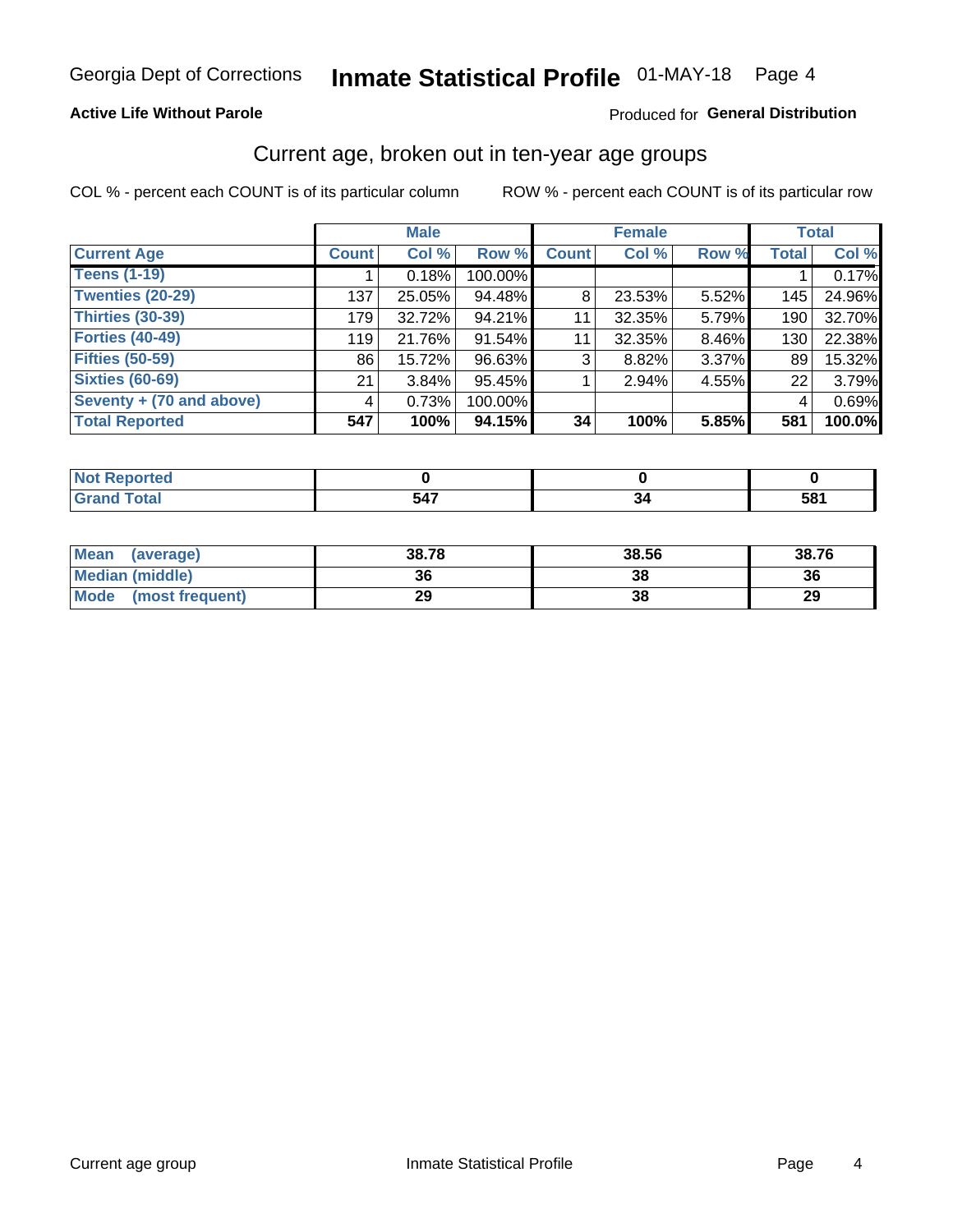## Inmate Statistical Profile 01-MAY-18 Page 5

## **Active Life Without Parole**

Produced for General Distribution

## Race group

COL % - percent each COUNT is of its particular column

|                       | <b>Male</b>  |        |                    | <b>Female</b> |        |       | <b>Total</b> |        |
|-----------------------|--------------|--------|--------------------|---------------|--------|-------|--------------|--------|
| <b>Race Group</b>     | <b>Count</b> | Col %  | <b>Row % Count</b> |               | Col %  | Row % | Total        | Col %  |
| <b>White</b>          | 127          | 23.22% | 92.70%             | 10            | 29.41% | 7.30% | 137          | 23.58% |
| <b>Black</b><br>2     | 399          | 72.94% | 94.55%             | 23            | 67.65% | 5.45% | 422          | 72.63% |
| <b>Other</b><br>5.    |              | .18%   | 100.00%            |               |        |       |              | .17%   |
| <b>Asian</b><br>6     | 3            | .55%   | 100.00%            |               |        |       | 3            | .52%   |
| <b>Hispanic</b><br>10 | 17           | 3.11%  | 94.44%             |               | 2.94%  | 5.56% | 18           | 3.10%  |
| <b>Total Reported</b> | 547          | 100%   | $94.15\%$          | 34            | 100%   | 5.85% | 581          | 100%   |

| المفمئ | 547 | the contract of the contract of the | 581 |
|--------|-----|-------------------------------------|-----|

| –•••• |  | M |  |  |  |
|-------|--|---|--|--|--|
|-------|--|---|--|--|--|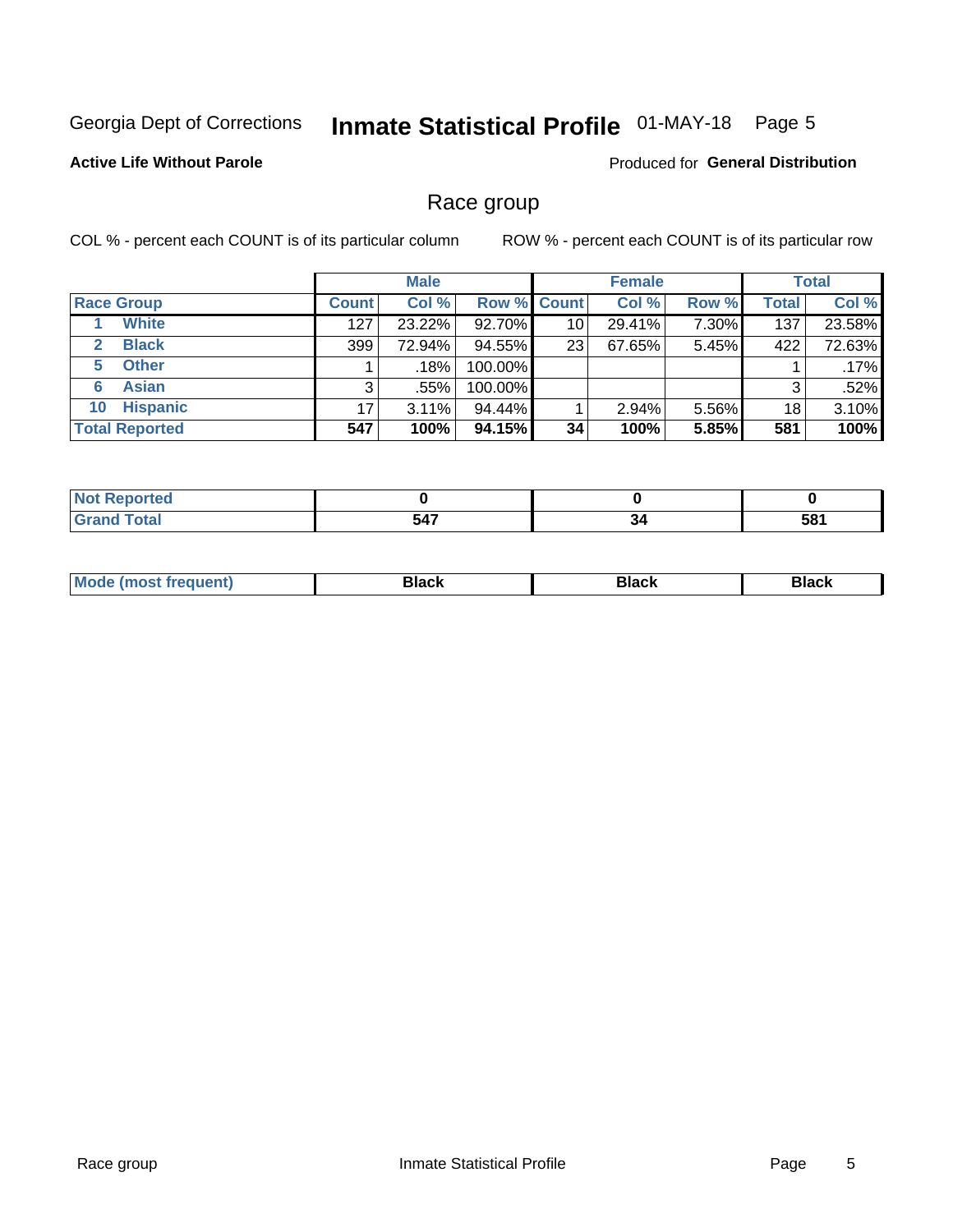## Inmate Statistical Profile 01-MAY-18 Page 6

### **Active Life Without Parole**

### Produced for General Distribution

## Marital status, self-reported at entry to prison

COL % - percent each COUNT is of its particular column

|                        | <b>Male</b>     |        |         |              | <b>Female</b> | <b>Total</b> |                 |        |
|------------------------|-----------------|--------|---------|--------------|---------------|--------------|-----------------|--------|
| <b>Marital Status</b>  | <b>Count</b>    | Col %  | Row %   | <b>Count</b> | Col %         | Row %        | <b>Total</b>    | Col %  |
| <b>Unknown</b><br>0    | 12              | 2.19%  | 100.00% |              |               |              | 12 <sub>1</sub> | 2.07%  |
| <b>Divorced</b><br>D   | 52              | 9.51%  | 96.30%  | 2            | 5.88%         | 3.70%        | 54              | 9.29%  |
| <b>Married</b><br>М    | 65              | 11.88% | 94.20%  | 4            | 11.76%        | 5.80%        | 69              | 11.88% |
| <b>Separated</b><br>S. | 22              | 4.02%  | 81.48%  | 5            | 14.71%        | 18.52%       | 27              | 4.65%  |
| <b>Unmarried</b><br>U  | 372             | 68.01% | 95.14%  | 19           | 55.88%        | 4.86%        | 391             | 67.30% |
| <b>Widow</b><br>W      | 24 <sub>1</sub> | 4.39%  | 85.71%  | 4            | 11.76%        | 14.29%       | 28              | 4.82%  |
| <b>Total Reported</b>  | 547             | 100%   | 94.15%  | 34           | 100%          | 5.85%        | 581             | 100%   |

| rtea<br>NO<br>. <b>.</b> |     |   |          |
|--------------------------|-----|---|----------|
| $\sim$ fol<br>σιαι       | 547 | . | -0<br>JL |

|--|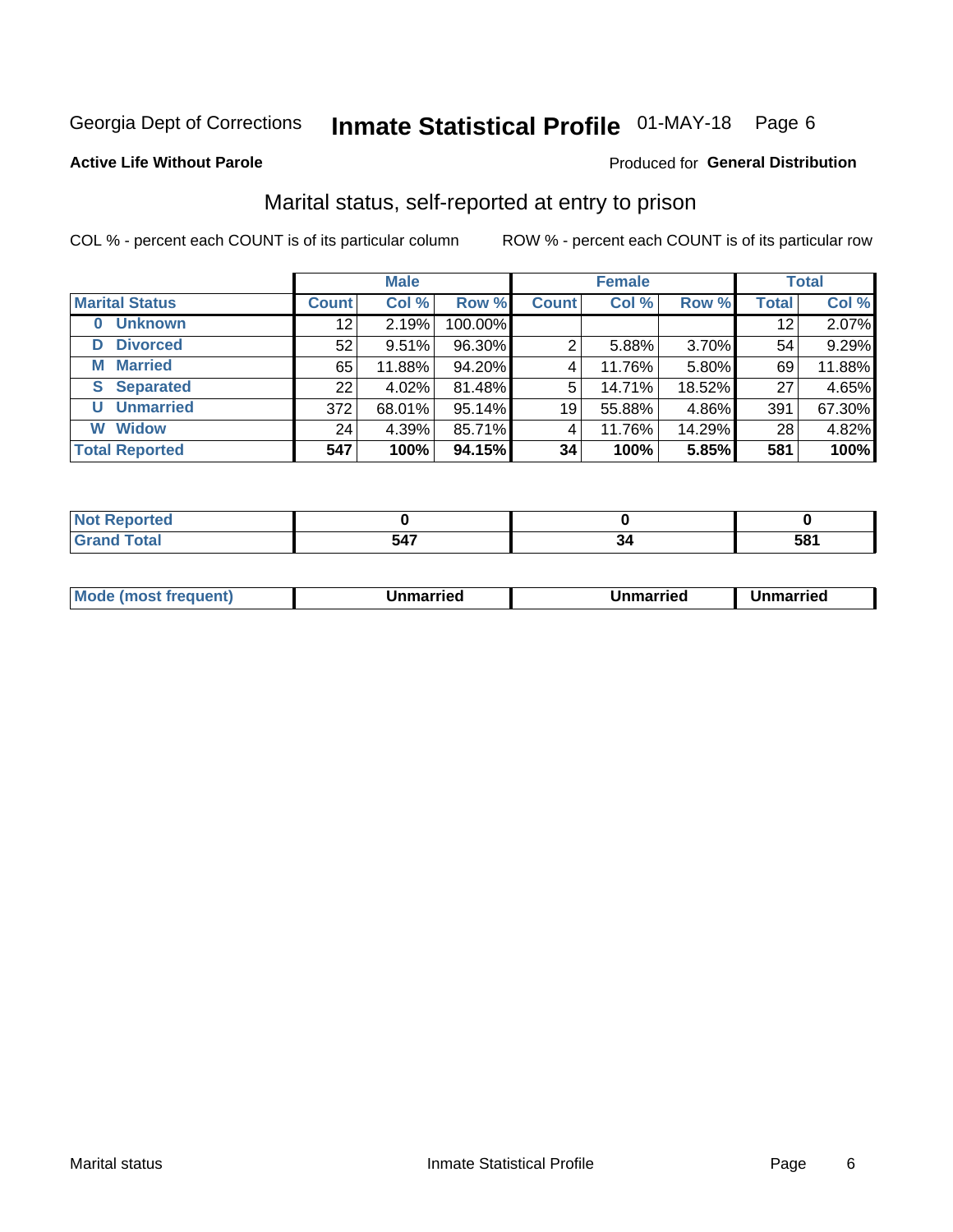## Inmate Statistical Profile 01-MAY-18 Page 7

## **Active Life Without Parole**

### Produced for General Distribution

## Number of Inmates with Dependents, Self-Reported at Entry to Prison

COL % - percent each COUNT is of its particular column

|                             |              | <b>Male</b> |         |                 | <b>Female</b> |       |              | <b>Total</b> |
|-----------------------------|--------------|-------------|---------|-----------------|---------------|-------|--------------|--------------|
| <b>Number of dependents</b> | <b>Count</b> | Col %       | Row %   | <b>Count</b>    | Col %         | Row % | <b>Total</b> | Col %        |
| l 0                         | 144          | 29.33%      | 91.14%  | 14 <sub>1</sub> | 43.75%        | 8.86% | 158          | 30.21%       |
|                             | 112          | 22.81%      | 95.73%  | 5               | 15.63%        | 4.27% | 117          | 22.37%       |
| $\overline{2}$              | 88           | 17.92%      | 94.62%  | 5               | 15.63%        | 5.38% | 93           | 17.78%       |
| $\overline{\mathbf{3}}$     | 67           | 13.65%      | 91.78%  | 6               | 18.75%        | 8.22% | 73           | 13.96%       |
| 4                           | 38           | 7.74%       | 97.44%  |                 | 3.13%         | 2.56% | 39           | 7.46%        |
| 5                           | 14           | 2.85%       | 93.33%  |                 | 3.13%         | 6.67% | 15           | 2.87%        |
| 6                           | 14           | 2.85%       | 100.00% |                 |               |       | 14           | 2.68%        |
| 7                           | 6            | 1.22%       | 100.00% |                 |               |       | 6            | 1.15%        |
| $\overline{\mathbf{8}}$     | 2            | 0.41%       | 100.00% |                 |               |       | 2            | 0.38%        |
| 9                           |              | 0.20%       | 100.00% |                 |               |       |              | 0.19%        |
| 10                          |              | 0.20%       | 100.00% |                 |               |       |              | 0.19%        |
| Over 10                     | 4            | 0.81%       | 100.00% |                 |               |       | 4            | 0.76%        |
| <b>Total Reported</b>       | 491          | 100%        | 93.88%  | 32              | 100%          | 6.12% | 523          | 100%         |

|       | ວເ          |      |          |
|-------|-------------|------|----------|
| ,,,,, | .47<br>VT I | - 10 | 581<br>ּ |

| Mean (average)         | 1.88 | 1.31 | 1.85 |
|------------------------|------|------|------|
| <b>Median (middle)</b> |      |      |      |
| Mode (most frequent)   |      |      |      |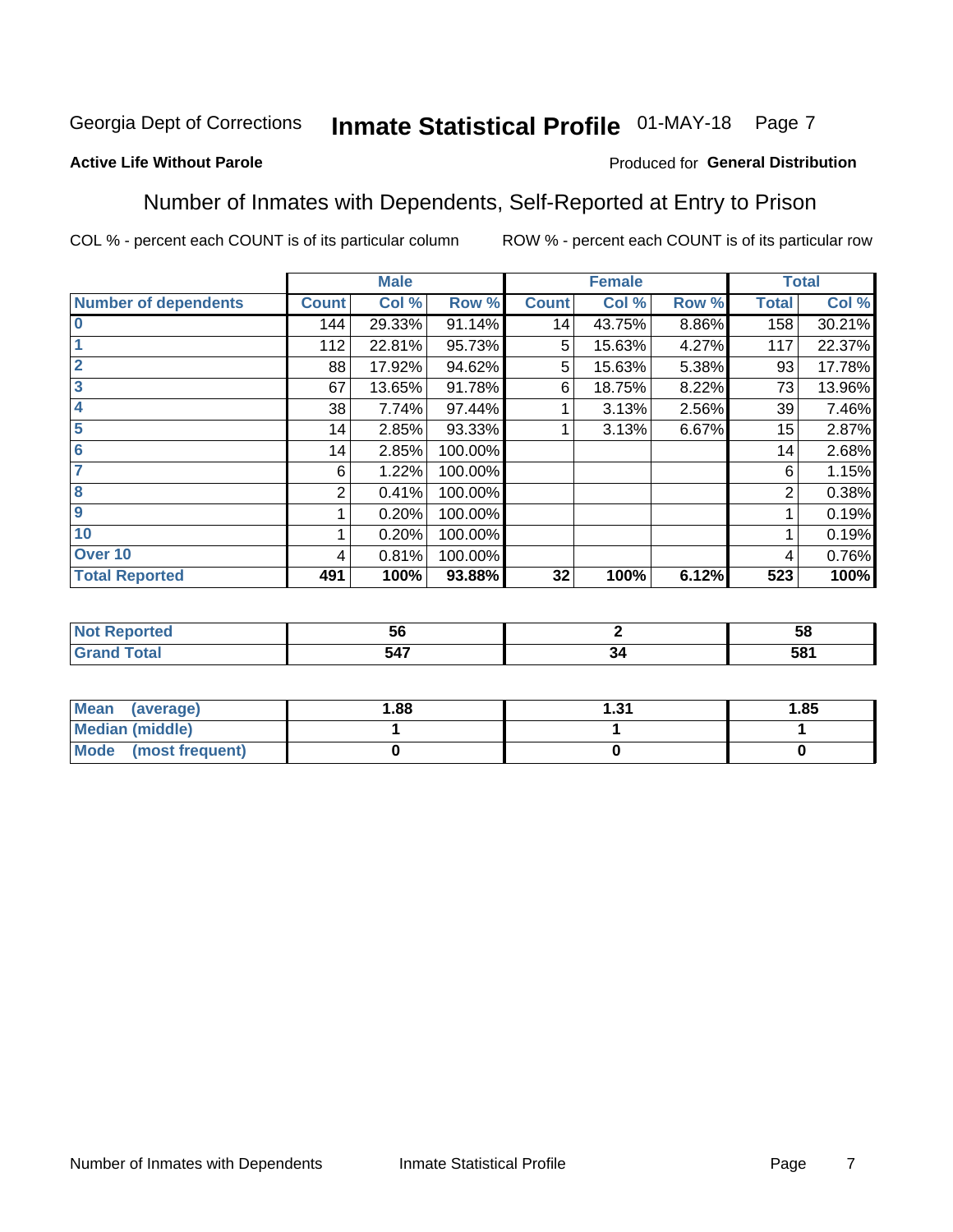## Inmate Statistical Profile 01-MAY-18 Page 8

### **Active Life Without Parole**

### Produced for General Distribution

## Religious affiliation, self-reported at entry to prison

COL % - percent each COUNT is of its particular column

|              |                              |              | <b>Male</b> |         |              | <b>Female</b> |        |        | <b>Total</b> |
|--------------|------------------------------|--------------|-------------|---------|--------------|---------------|--------|--------|--------------|
|              | <b>Religious Affiliation</b> | <b>Count</b> | Col %       | Row %   | <b>Count</b> | Col %         | Row %  | Total  | Col %        |
|              | Islam                        | $15\,$       | 9.87%       | 100.00% |              |               |        | 15     | 8.67%        |
| 2            | <b>Catholic</b>              | 4            | 2.63%       | 80.00%  |              | 4.76%         | 20.00% | 5      | 2.89%        |
| $\mathbf{3}$ | <b>Baptist</b>               | 103          | 67.76%      | 85.83%  | 17           | 80.95%        | 14.17% | 120    | 69.36%       |
| 4            | <b>Methodist</b>             | 2            | 1.32%       | 66.67%  |              | 4.76%         | 33.33% | ົ<br>3 | 1.73%        |
| 8            | <b>Holiness</b>              |              | 4.61%       | 77.78%  | 2            | 9.52%         | 22.22% | 9      | 5.20%        |
| 17           | <b>Jehovah Wt</b>            | 2            | 1.32%       | 100.00% |              |               |        | 2      | 1.16%        |
| 20           | <b>Other Prot</b>            | $15\,$       | 9.87%       | 100.00% |              |               |        | 15     | 8.67%        |
| 96           | <b>None</b>                  | 4            | 2.63%       | 100.00% |              |               |        | 4      | 2.31%        |
|              | <b>Total Reported</b>        | 152          | 100%        | 87.86%  | 21           | 100%          | 12.14% | 173    | 100%         |

|     | 205          | ., | 10۵ |
|-----|--------------|----|-----|
| тео | ວວວ          |    | 40o |
|     | - - -<br>D4. | ⊶ت | 581 |

| <b>Mo</b><br>าptist<br><b>'a</b> ptist<br>3aptis'<br>frequent)<br>re imost i. |  |  |
|-------------------------------------------------------------------------------|--|--|
|                                                                               |  |  |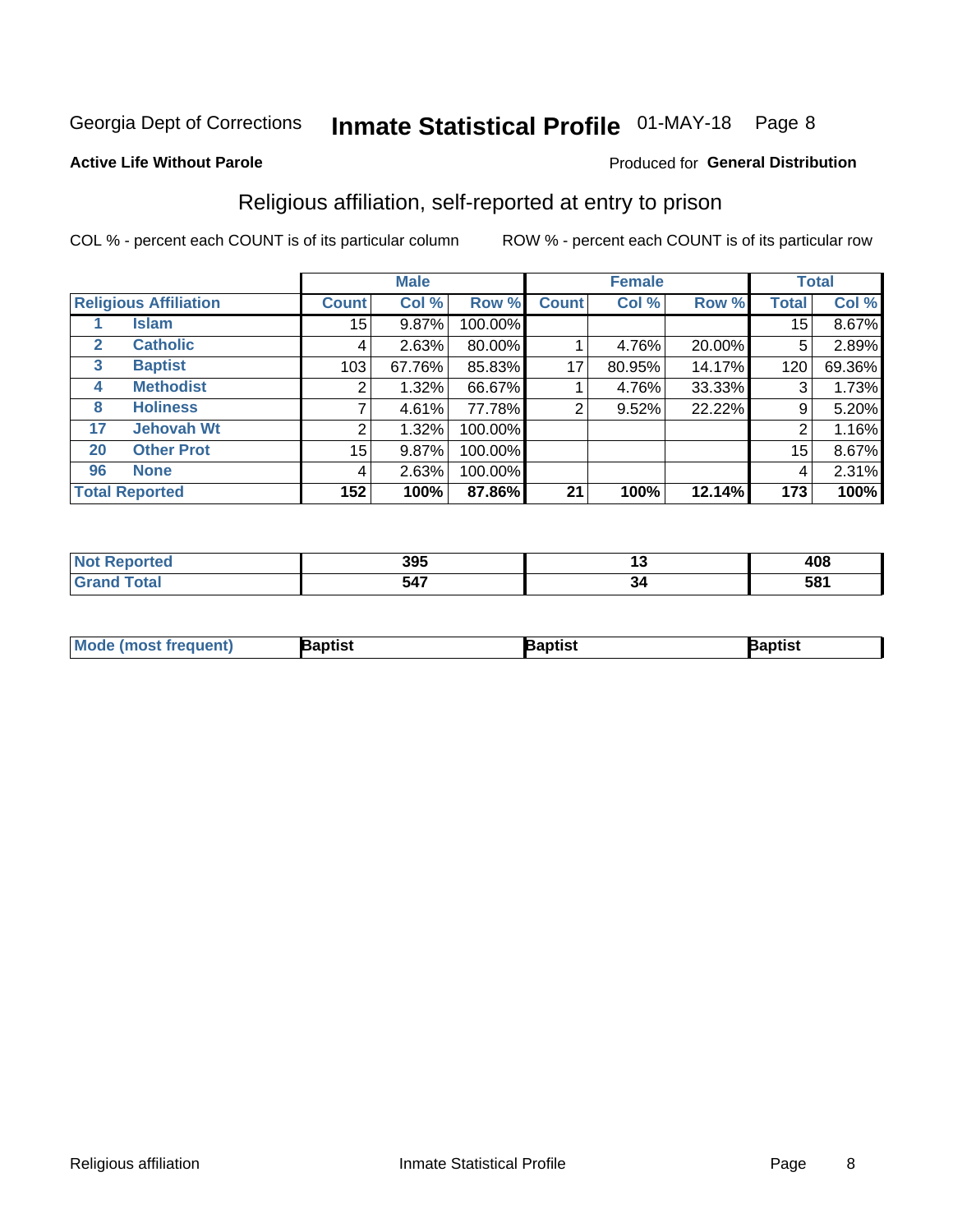## Inmate Statistical Profile 01-MAY-18 Page 9

### **Active Life Without Parole**

### Produced for General Distribution

## Home county, self-reported at entry to prison

COL % - percent each COUNT is of its particular column

|     |                         |                         | <b>Male</b> |                  |                | <b>Female</b> |        | <b>Total</b>   |        |
|-----|-------------------------|-------------------------|-------------|------------------|----------------|---------------|--------|----------------|--------|
|     | <b>Home County</b>      | <b>Count</b>            | Col %       | Row <sup>%</sup> | <b>Count</b>   | Col %         | Row %  | <b>Total</b>   | Col %  |
| 000 | <b>Unknown</b>          | 180                     | 32.91%      | 91.84%           | 16             | 47.06%        | 8.16%  | 196            | 33.73% |
| 001 | <b>Appling County</b>   | 3                       | .55%        | 100.00%          |                |               |        | 3              | .52%   |
| 007 | <b>Barrow County</b>    | 5                       | .91%        | 100.00%          |                |               |        | 5              | .86%   |
| 008 | <b>Bartow County</b>    | 1                       | .18%        | 100.00%          |                |               |        | 1              | .17%   |
| 009 | <b>Ben Hill County</b>  | $\mathbf 1$             | .18%        | 100.00%          |                |               |        | 1              | .17%   |
| 011 | <b>Bibb County</b>      | 14                      | 2.56%       | 87.50%           | $\overline{2}$ | 5.88%         | 12.50% | 16             | 2.75%  |
| 013 | <b>Brantley County</b>  | 1                       | .18%        | 100.00%          |                |               |        | 1              | .17%   |
| 015 | <b>Bryan County</b>     | 1                       | .18%        | 100.00%          |                |               |        | 1              | .17%   |
| 016 | <b>Bulloch County</b>   | $\mathbf 1$             | .18%        | 100.00%          |                |               |        | 1              | .17%   |
| 017 | <b>Burke County</b>     | 3                       | .55%        | 100.00%          |                |               |        | 3              | .52%   |
| 018 | <b>Butts County</b>     | $\mathbf 1$             | .18%        | 100.00%          |                |               |        | 1              | .17%   |
| 020 | <b>Camden County</b>    | 1                       | .18%        | 100.00%          |                |               |        | 1              | .17%   |
| 021 | <b>Candler County</b>   | $\overline{2}$          | .37%        | 100.00%          |                |               |        | $\overline{2}$ | .34%   |
| 022 | <b>Carroll County</b>   | $\mathbf 1$             | .18%        | 100.00%          |                |               |        | 1              | .17%   |
| 023 | <b>Catoosa County</b>   | $\mathbf 1$             | .18%        | 100.00%          |                |               |        | 1              | .17%   |
| 025 | <b>Chatham County</b>   | 13                      | 2.38%       | 100.00%          |                |               |        | 13             | 2.24%  |
| 028 | <b>Cherokee County</b>  | 3                       | .55%        | 100.00%          |                |               |        | 3              | .52%   |
| 029 | <b>Clarke County</b>    | 4                       | .73%        | 80.00%           | 1              | 2.94%         | 20.00% | 5              | .86%   |
| 030 | <b>Clay County</b>      | $\overline{2}$          | .37%        | 100.00%          |                |               |        | $\overline{2}$ | .34%   |
| 031 | <b>Clayton County</b>   | 12                      | 2.19%       | 100.00%          |                |               |        | 12             | 2.07%  |
| 033 | <b>Cobb County</b>      | 15                      | 2.74%       | 93.75%           | 1              | 2.94%         | 6.25%  | 16             | 2.75%  |
| 034 | <b>Coffee County</b>    | $\mathbf 1$             | .18%        | 100.00%          |                |               |        | 1              | .17%   |
| 035 | <b>Colquitt County</b>  | $\mathbf 1$             | .18%        | 100.00%          |                |               |        | 1              | .17%   |
| 036 | <b>Columbia County</b>  | 3                       | .55%        | 100.00%          |                |               |        | 3              | .52%   |
| 038 | <b>Coweta County</b>    | $\mathbf 1$             | .18%        | 50.00%           | 1              | 2.94%         | 50.00% | 2              | .34%   |
| 040 | <b>Crisp County</b>     | $\overline{2}$          | .37%        | 100.00%          |                |               |        | $\overline{2}$ | .34%   |
| 043 | <b>Decatur County</b>   | $\overline{3}$          | .55%        | 100.00%          |                |               |        | 3              | .52%   |
| 044 | <b>Dekalb County</b>    | 28                      | 5.12%       | 100.00%          |                |               |        | 28             | 4.82%  |
| 047 | <b>Dougherty County</b> | 3                       | .55%        | 60.00%           | $\overline{2}$ | 5.88%         | 40.00% | 5              | .86%   |
| 048 | <b>Douglas County</b>   | 6                       | 1.10%       | 100.00%          |                |               |        | 6              | 1.03%  |
| 049 | <b>Early County</b>     | 1                       | .18%        | 100.00%          |                |               |        | 1              | .17%   |
| 051 | <b>Effingham County</b> | 2                       | .37%        | 100.00%          |                |               |        | $\overline{2}$ | .34%   |
| 053 | <b>Emanuel County</b>   | $\overline{\mathbf{4}}$ | .73%        | 100.00%          |                |               |        | 4              | .69%   |
| 056 | <b>Fayette County</b>   | $\overline{c}$          | .37%        | 100.00%          |                |               |        | $\overline{2}$ | .34%   |
| 057 | <b>Floyd County</b>     | 8                       | 1.46%       | 80.00%           | 2              | 5.88%         | 20.00% | 10             | 1.72%  |
| 058 | <b>Forsyth County</b>   | 3                       | .55%        | 100.00%          |                |               |        | 3              | .52%   |
| 059 | <b>Franklin County</b>  | 1                       | .18%        | 50.00%           | 1              | 2.94%         | 50.00% | $\overline{2}$ | .34%   |
| 060 | <b>Fulton County</b>    | 70                      | 12.80%      | 98.59%           | 1              | 2.94%         | 1.41%  | 71             | 12.22% |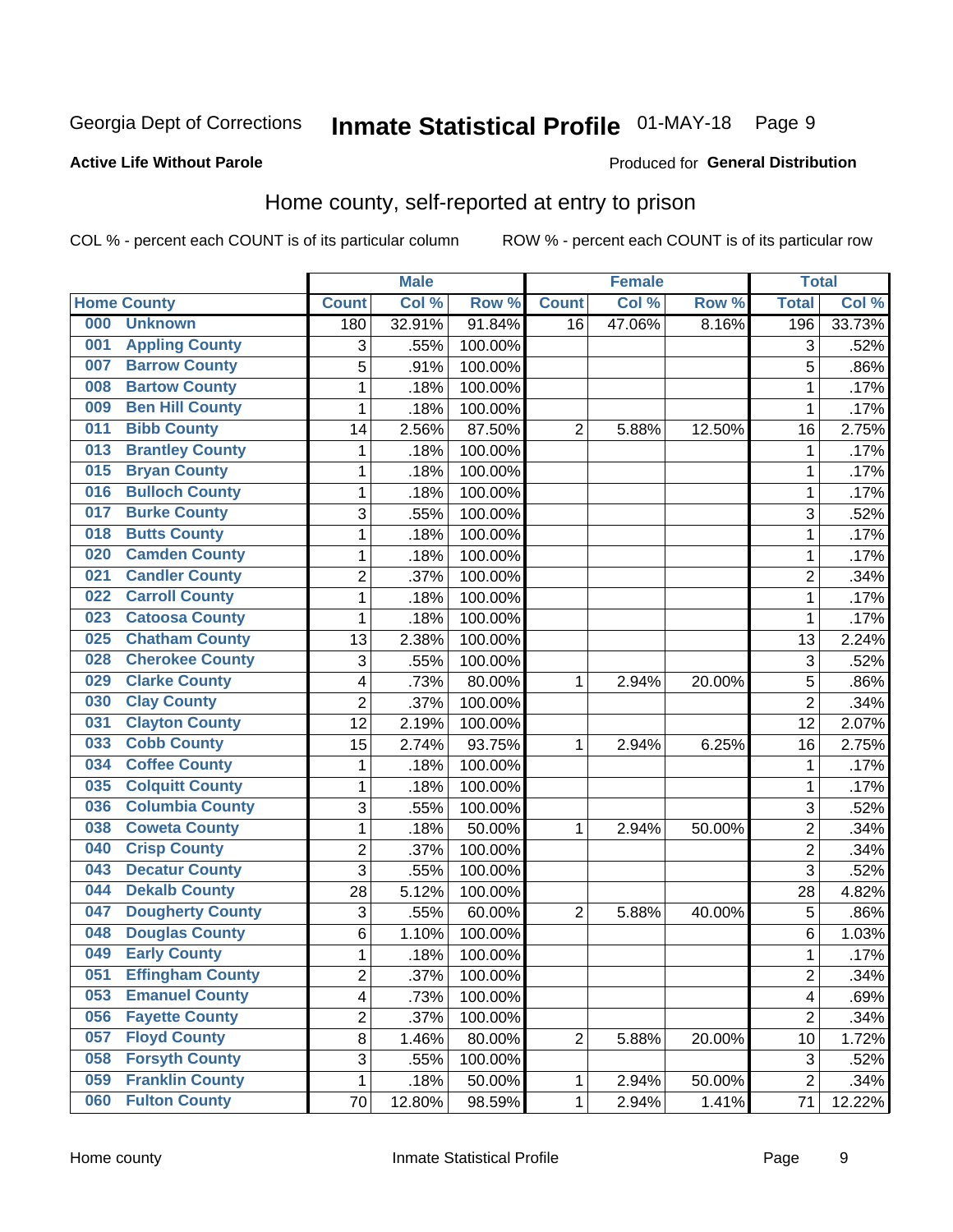## Inmate Statistical Profile 01-MAY-18 Page 10

### **Active Life Without Parole**

## **Produced for General Distribution**

## Home county, self-reported at entry to prison

COL % - percent each COUNT is of its particular column

|                  |                          |                          | <b>Male</b> |                  |                | <b>Female</b> |        | <b>Total</b>   |       |
|------------------|--------------------------|--------------------------|-------------|------------------|----------------|---------------|--------|----------------|-------|
|                  | <b>Home County</b>       | <b>Count</b>             | Col %       | Row <sup>%</sup> | <b>Count</b>   | Col %         | Row %  | <b>Total</b>   | Col % |
| 061              | <b>Gilmer County</b>     | 1                        | .18%        | 100.00%          |                |               |        | 1              | .17%  |
| 063              | <b>Glynn County</b>      | $\overline{\mathcal{A}}$ | .73%        | 100.00%          |                |               |        | 4              | .69%  |
| 064              | <b>Gordon County</b>     | 1                        | .18%        | 100.00%          |                |               |        | 1              | .17%  |
| 067              | <b>Gwinnett County</b>   | 13                       | 2.38%       | 92.86%           | 1              | 2.94%         | 7.14%  | 14             | 2.41% |
| 069              | <b>Hall County</b>       | 3                        | .55%        | 100.00%          |                |               |        | 3              | .52%  |
| 075              | <b>Henry County</b>      | $\overline{7}$           | 1.28%       | 87.50%           | 1              | 2.94%         | 12.50% | 8              | 1.38% |
| 076              | <b>Houston County</b>    | 5                        | .91%        | 83.33%           | 1              | 2.94%         | 16.67% | 6              | 1.03% |
| 078              | <b>Jackson County</b>    | $\overline{\mathcal{A}}$ | .73%        | 100.00%          |                |               |        | 4              | .69%  |
| 079              | <b>Jasper County</b>     | 1                        | .18%        | 100.00%          |                |               |        | 1              | .17%  |
| 080              | <b>Jeff Davis County</b> | 1                        | .18%        | 100.00%          |                |               |        | 1              | .17%  |
| 081              | <b>Jefferson County</b>  | 4                        | .73%        | 100.00%          |                |               |        | 4              | .69%  |
| 082              | <b>Jenkins County</b>    | $\mathbf{1}$             | .18%        | 100.00%          |                |               |        | 1              | .17%  |
| 083              | <b>Johnson County</b>    | 1                        | .18%        | 100.00%          |                |               |        | 1              | .17%  |
| 084              | <b>Jones County</b>      | $\mathbf{1}$             | .18%        | 100.00%          |                |               |        | 1              | .17%  |
| 087              | <b>Laurens County</b>    | $\overline{2}$           | .37%        | 100.00%          |                |               |        | $\overline{c}$ | .34%  |
| 089              | <b>Liberty County</b>    | $\overline{2}$           | .37%        | 66.67%           | 1              | 2.94%         | 33.33% | 3              | .52%  |
| 092              | <b>Lowndes County</b>    | 1                        | .18%        | 100.00%          |                |               |        | 1              | .17%  |
| 094              | <b>Macon County</b>      | 1                        | .18%        | 100.00%          |                |               |        | 1              | .17%  |
| 097              | <b>Mcduffie County</b>   | 1                        | .18%        | 100.00%          |                |               |        | 1              | .17%  |
| 100              | <b>Miller County</b>     | $\mathbf{1}$             | .18%        | 100.00%          |                |               |        | 1              | .17%  |
| 101              | <b>Mitchell County</b>   | 1                        | .18%        | 100.00%          |                |               |        | 1              | .17%  |
| 102              | <b>Monroe County</b>     | $\overline{2}$           | .37%        | 100.00%          |                |               |        | $\overline{2}$ | .34%  |
| 103              | <b>Montgomery County</b> | $\mathbf{1}$             | .18%        | 100.00%          |                |               |        | 1              | .17%  |
| 106              | <b>Muscogee County</b>   | 5                        | .91%        | 100.00%          |                |               |        | 5              | .86%  |
| 107              | <b>Newton County</b>     | $\boldsymbol{2}$         | .37%        | 100.00%          |                |               |        | 2              | .34%  |
| 109              | <b>Oglethorpe County</b> | $\overline{2}$           | .37%        | 100.00%          |                |               |        | $\overline{2}$ | .34%  |
| 110              | <b>Paulding County</b>   | $\overline{\mathbf{4}}$  | .73%        | 100.00%          |                |               |        | 4              | .69%  |
| 113              | <b>Pierce County</b>     | $\mathbf{1}$             | .18%        | 100.00%          |                |               |        | 1              | .17%  |
| $\overline{115}$ | <b>Polk County</b>       | $\boldsymbol{2}$         | .37%        | 100.00%          |                |               |        | 2              | .34%  |
| 120              | <b>Randolph County</b>   | $\mathbf{1}$             | .18%        | 100.00%          |                |               |        | 1              | .17%  |
| 121              | <b>Richmond County</b>   | 25                       | 4.57%       | 92.59%           | $\overline{c}$ | 5.88%         | 7.41%  | 27             | 4.65% |
| 122              | <b>Rockdale County</b>   | $\overline{\mathbf{4}}$  | .73%        | 100.00%          |                |               |        | 4              | .69%  |
| 125              | <b>Seminole County</b>   | 1                        | .18%        | 100.00%          |                |               |        | 1              | .17%  |
| 126              | <b>Spalding County</b>   | $\overline{\mathbf{4}}$  | .73%        | 100.00%          |                |               |        | 4              | .69%  |
| 129              | <b>Sumter County</b>     | 1                        | .18%        | 100.00%          |                |               |        | 1              | .17%  |
| 132              | <b>Tattnall County</b>   | 1                        | .18%        | 50.00%           | 1              | 2.94%         | 50.00% | $\overline{2}$ | .34%  |
| 136              | <b>Thomas County</b>     | $\mathbf 1$              | .18%        | 100.00%          |                |               |        | 1              | .17%  |
| 137              | <b>Tift County</b>       | 3                        | .55%        | 100.00%          |                |               |        | 3              | .52%  |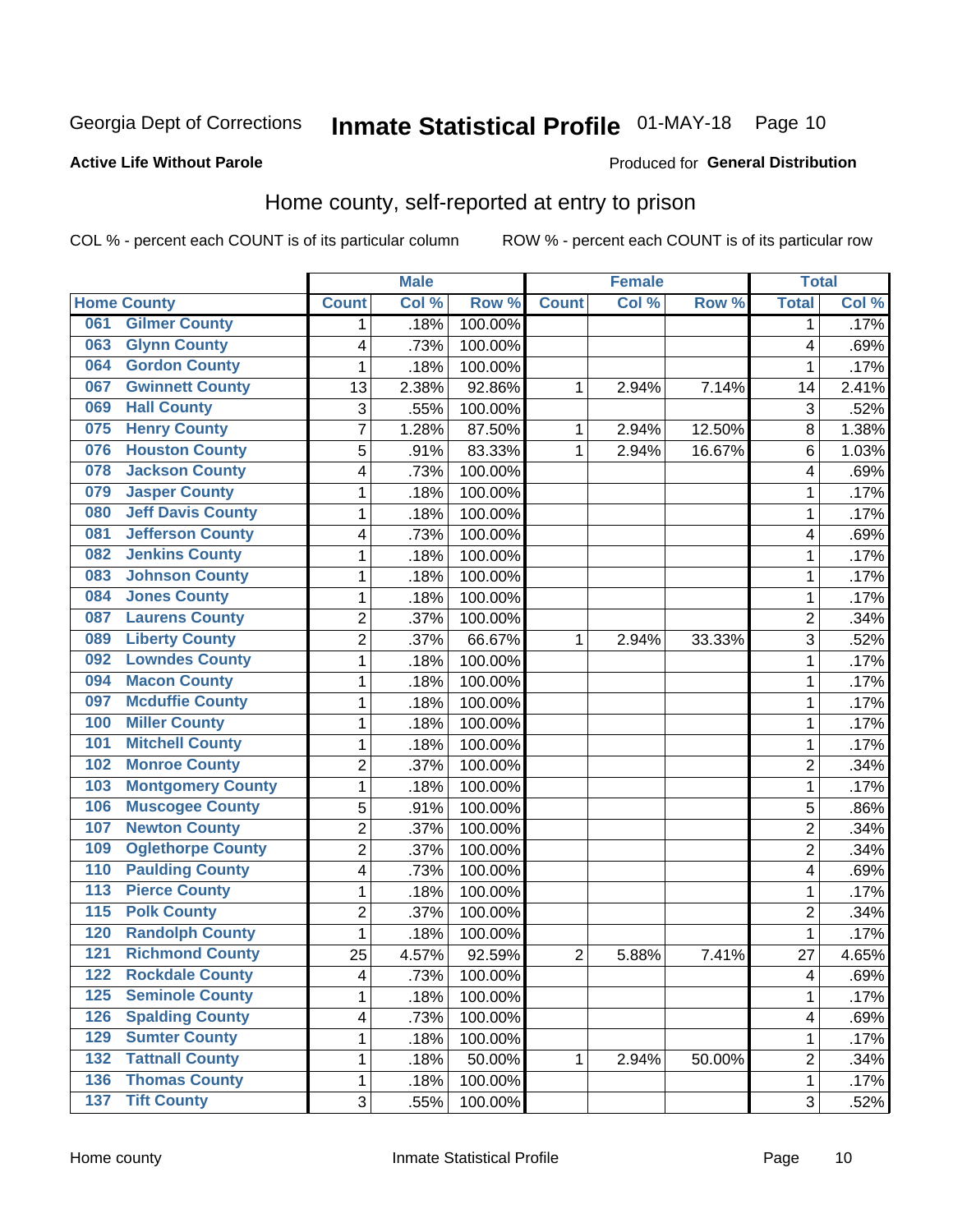## Inmate Statistical Profile 01-MAY-18 Page 11

### **Active Life Without Parole**

### Produced for General Distribution

## Home county, self-reported at entry to prison

COL % - percent each COUNT is of its particular column

|                                |              | <b>Male</b> |         |              | <b>Female</b> |       | <b>Total</b>   |         |
|--------------------------------|--------------|-------------|---------|--------------|---------------|-------|----------------|---------|
| <b>Home County</b>             | <b>Count</b> | Col %       | Row %   | <b>Count</b> | Col %         | Row % | <b>Total</b>   | Col %   |
| <b>Toombs County</b><br>138    | 2            | .37%        | 100.00% |              |               |       | 2              | .34%    |
| <b>Troup County</b><br>141     | 2            | .37%        | 100.00% |              |               |       | 2              | .34%    |
| <b>Twiggs County</b><br>143    | 2            | .37%        | 100.00% |              |               |       | 2              | .34%    |
| <b>Upson County</b><br>145     |              | .18%        | 100.00% |              |               |       |                | .17%    |
| <b>Walker County</b><br>146    | 2            | .37%        | 100.00% |              |               |       | $\overline{2}$ | .34%    |
| <b>Walton County</b><br>147    | 5            | .91%        | 100.00% |              |               |       | 5              | $.86\%$ |
| <b>Ware County</b><br>148      | 2            | .37%        | 100.00% |              |               |       | 2              | .34%    |
| <b>Wayne County</b><br>151     | 6            | 1.10%       | 100.00% |              |               |       | 6              | 1.03%   |
| <b>Whitfield County</b><br>155 | 4            | .73%        | 100.00% |              |               |       | 4              | .69%    |
| <b>Wilkes County</b><br>157    |              | .18%        | 100.00% |              |               |       |                | .17%    |
| <b>Total Rported</b>           | 547          | 100%        | 94.15%  | 34           | 100%          | 5.85% | 581            | 100%    |

| τeα                         |                                       |     |
|-----------------------------|---------------------------------------|-----|
| $\sim$ $\sim$ $\sim$ $\sim$ | $-1 -$<br>.<br>, , ,<br>$\sim$ $\sim$ | 581 |

| Mode (most frequent) | <b>Fulton County</b> | <b>Bibb County</b> | <b>Fulton County</b> |
|----------------------|----------------------|--------------------|----------------------|
|                      |                      |                    |                      |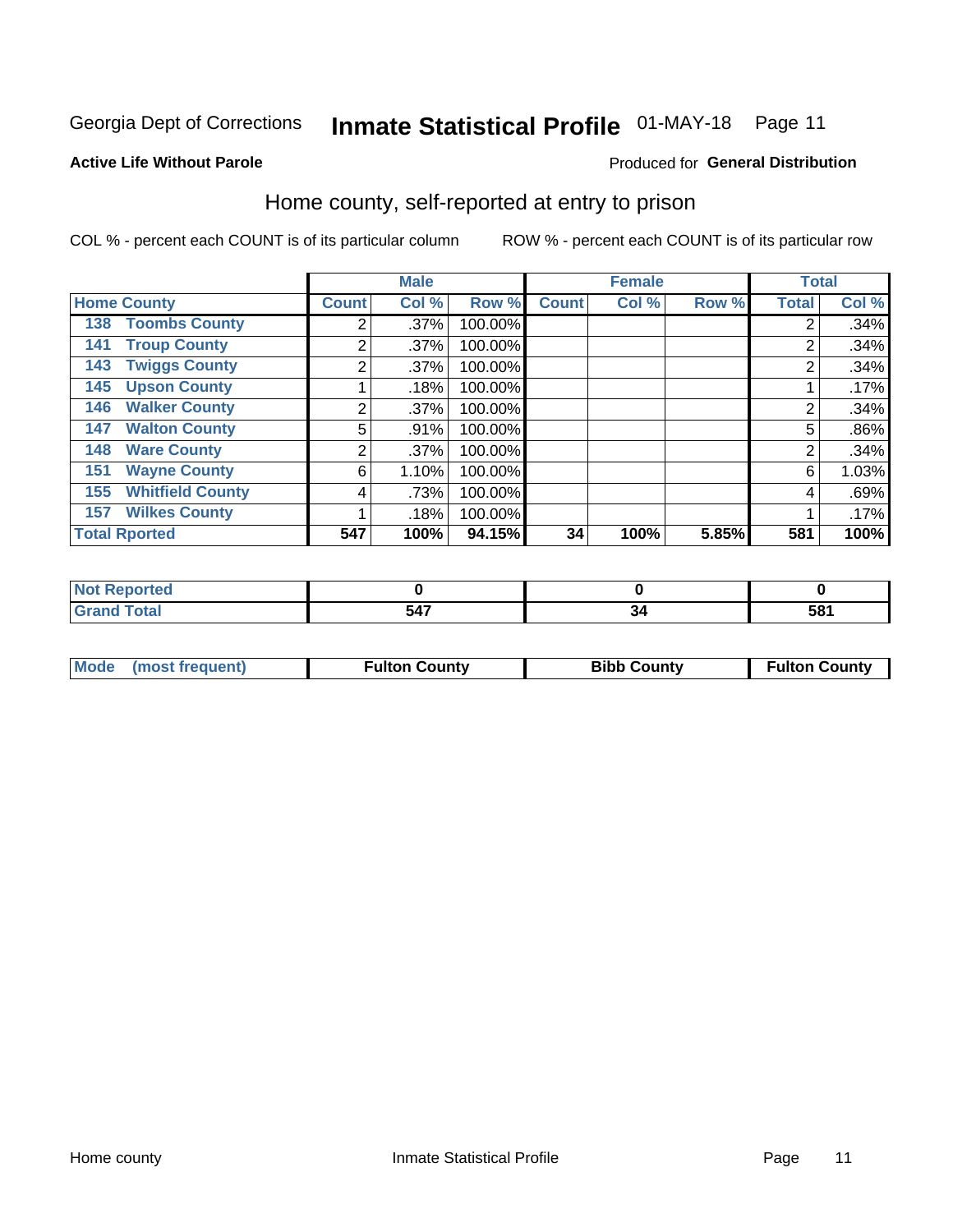## Inmate Statistical Profile 01-MAY-18 Page 12

## **Active Life Without Parole**

### Produced for General Distribution

## Employment status before prison, self-reported at entry to prison

COL % - percent each COUNT is of its particular column

|                           |                 | <b>Male</b> |         |                 | <b>Female</b> |        |                 | <b>Total</b> |
|---------------------------|-----------------|-------------|---------|-----------------|---------------|--------|-----------------|--------------|
| <b>Employment Status</b>  | <b>Count</b>    | Col %       | Row %   | <b>Count</b>    | Col %         | Row %  | Total           | Col %        |
| <b>Full Time</b><br>01    | 167             | 41.85%      | 92.27%  | 14 <sub>1</sub> | 42.42%        | 7.73%  | 181             | 41.90%       |
| <b>Part Time</b><br>02    | 24              | 6.02%       | 100.00% |                 |               |        | 24              | 5.56%        |
| Unempl $<$ 6M<br>03       | 14              | 3.51%       | 100.00% |                 |               |        | 14 <sub>1</sub> | 3.24%        |
| Unempl > 6M<br>04         | 109             | 27.32%      | 89.34%  | 13              | 39.39%        | 10.66% | 122             | 28.24%       |
| <b>Never Worked</b><br>05 | 33              | 8.27%       | 100.00% |                 |               |        | 33              | 7.64%        |
| <b>Student</b><br>06      | 22              | 5.51%       | 100.00% |                 |               |        | 22              | 5.09%        |
| <b>Incapable</b><br>07    | 30 <sup>1</sup> | 7.52%       | 83.33%  | 6               | 18.18%        | 16.67% | 36              | 8.33%        |
| <b>Total Reported</b>     | 399             | 100%        | 92.36%  | 33              | 100%          | 7.64%  | 432             | 100%         |

| u au | 148<br>$\sim$ |     | 149             |
|------|---------------|-----|-----------------|
|      | 547<br>__     | ، ت | 58 <sup>′</sup> |

| Mc | ∙u∥<br>----<br>ıme | ίuΙ<br>Πmε |
|----|--------------------|------------|
|    |                    |            |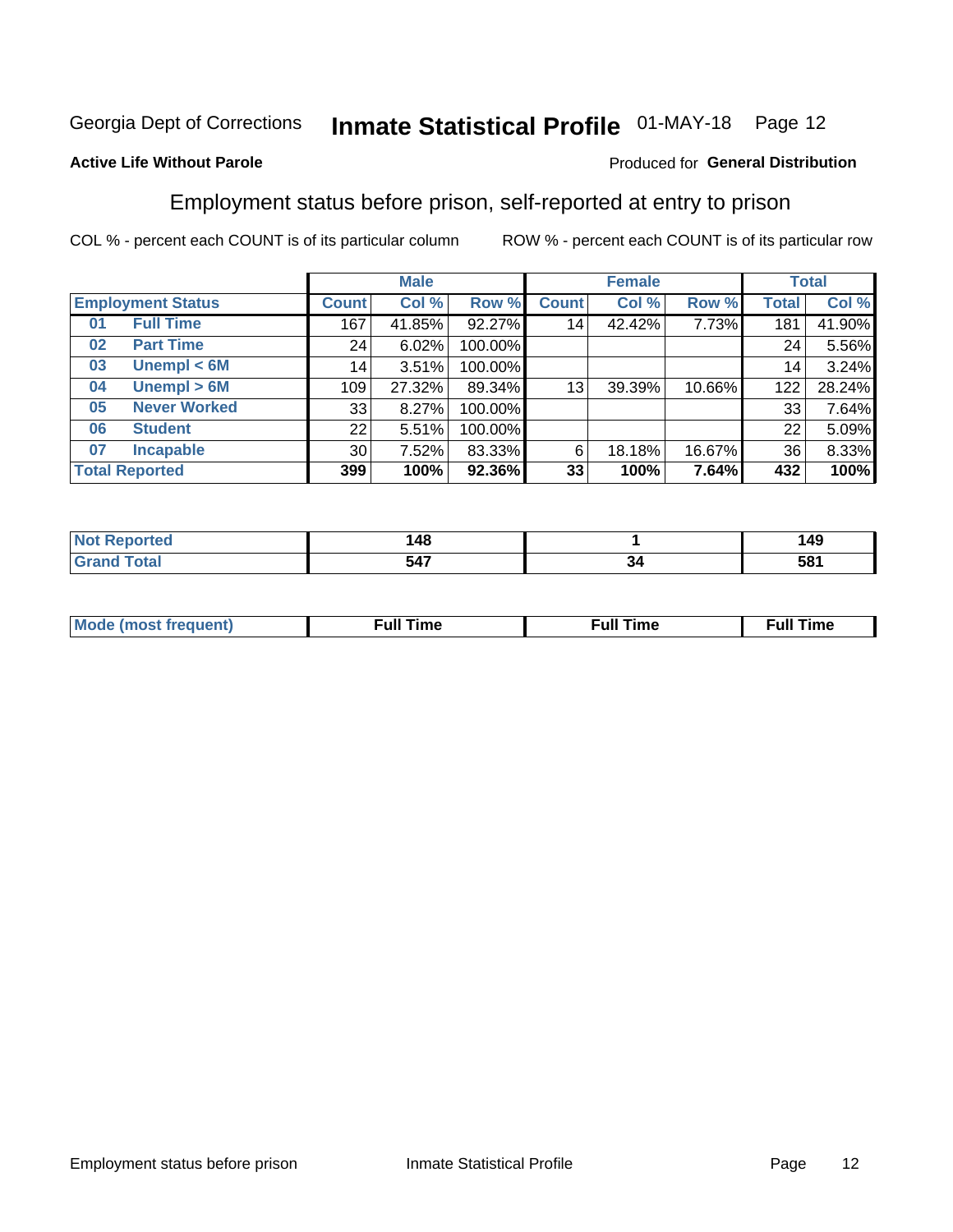## **Active Life Without Parole**

Produced for General Distribution

## Age at admission

COL % - percent each COUNT is of its particular column

|                         |                | <b>Male</b> |         |                | <b>Female</b> |        |              | <b>Total</b> |
|-------------------------|----------------|-------------|---------|----------------|---------------|--------|--------------|--------------|
| <b>Age At Admission</b> | <b>Count</b>   | Col %       | Row %   | <b>Count</b>   | Col %         | Row %  | <b>Total</b> | Col %        |
| 15                      | 1              | 0.18%       | 100.00% |                |               |        | 1            | 0.17%        |
| $\overline{17}$         | 4              | 0.73%       | 100.00% |                |               |        | 4            | 0.69%        |
| 18                      | 4              | 0.73%       | 100.00% |                |               |        | 4            | 0.69%        |
| 19                      | 5              | 0.91%       | 100.00% |                |               |        | 5            | 0.86%        |
| 20                      | 16             | 2.93%       | 100.00% |                |               |        | 16           | 2.75%        |
| $\overline{21}$         | 9              | 1.65%       | 90.00%  | 1              | 2.94%         | 10.00% | 10           | 1.72%        |
| 22                      | 24             | 4.39%       | 96.00%  | 1              | 2.94%         | 4.00%  | 25           | 4.30%        |
| 23                      | 19             | 3.47%       | 100.00% |                |               |        | 19           | 3.27%        |
| $\overline{24}$         | 24             | 4.39%       | 96.00%  | 1              | 2.94%         | 4.00%  | 25           | 4.30%        |
| $\overline{25}$         | 22             | 4.02%       | 91.67%  | $\overline{2}$ | 5.88%         | 8.33%  | 24           | 4.13%        |
| 26                      | 19             | 3.47%       | 90.48%  | $\overline{2}$ | 5.88%         | 9.52%  | 21           | 3.61%        |
| 27                      | 21             | 3.84%       | 87.50%  | 3              | 8.82%         | 12.50% | 24           | 4.13%        |
| 28                      | 25             | 4.57%       | 96.15%  | 1              | 2.94%         | 3.85%  | 26           | 4.48%        |
| 29                      | 20             | 3.66%       | 95.24%  | 1              | 2.94%         | 4.76%  | 21           | 3.61%        |
| 30                      | 16             | 2.93%       | 100.00% |                |               |        | 16           | 2.75%        |
| 31                      | 22             | 4.02%       | 100.00% |                |               |        | 22           | 3.79%        |
| 32                      | 17             | 3.11%       | 85.00%  | 3              | 8.82%         | 15.00% | 20           | 3.44%        |
| 33                      | 18             | 3.29%       | 100.00% |                |               |        | 18           | 3.10%        |
| 34                      | 13             | 2.38%       | 86.67%  | $\overline{c}$ | 5.88%         | 13.33% | 15           | 2.58%        |
| 35                      | 13             | 2.38%       | 92.86%  | 1              | 2.94%         | 7.14%  | 14           | 2.41%        |
| 36                      | 13             | 2.38%       | 86.67%  | $\overline{2}$ | 5.88%         | 13.33% | 15           | 2.58%        |
| 37                      | 15             | 2.74%       | 100.00% |                |               |        | 15           | 2.58%        |
| 38                      | 17             | 3.11%       | 100.00% |                |               |        | 17           | 2.93%        |
| 39                      | 9              | 1.65%       | 69.23%  | 4              | 11.76%        | 30.77% | 13           | 2.24%        |
| 40                      | 13             | 2.38%       | 92.86%  | 1              | 2.94%         | 7.14%  | 14           | 2.41%        |
| 41                      | 15             | 2.74%       | 88.24%  | $\overline{2}$ | 5.88%         | 11.76% | 17           | 2.93%        |
| 42                      | 15             | 2.74%       | 100.00% |                |               |        | 15           | 2.58%        |
| 43                      | 9              | 1.65%       | 90.00%  | 1              | 2.94%         | 10.00% | 10           | 1.72%        |
| 44                      | 10             | 1.83%       | 100.00% |                |               |        | 10           | 1.72%        |
| 45                      | 10             | 1.83%       | 90.91%  | 1              | 2.94%         | 9.09%  | 11           | 1.89%        |
| 46                      | 9              | 1.65%       | 90.00%  | 1              | 2.94%         | 10.00% | 10           | 1.72%        |
| 47                      | 11             | 2.01%       | 100.00% |                |               |        | 11           | 1.89%        |
| 48                      | 12             | 2.19%       | 80.00%  | 3              | 8.82%         | 20.00% | 15           | 2.58%        |
| 49                      | 10             | 1.83%       | 100.00% |                |               |        | 10           | 1.72%        |
| 50                      | 15             | 2.74%       | 100.00% |                |               |        | 15           | 2.58%        |
| 51                      | 2              | 0.37%       | 100.00% |                |               |        | 2            | 0.34%        |
| 52                      | 5              | 0.91%       | 100.00% |                |               |        | 5            | 0.86%        |
| 53                      | 12             | 2.19%       | 100.00% |                |               |        | 12           | 2.07%        |
| 54                      | 3              | 0.55%       | 100.00% |                |               |        | 3            | 0.52%        |
| 55                      | $\overline{7}$ | 1.28%       | 87.50%  | 1              | 2.94%         | 12.50% | 8            | 1.38%        |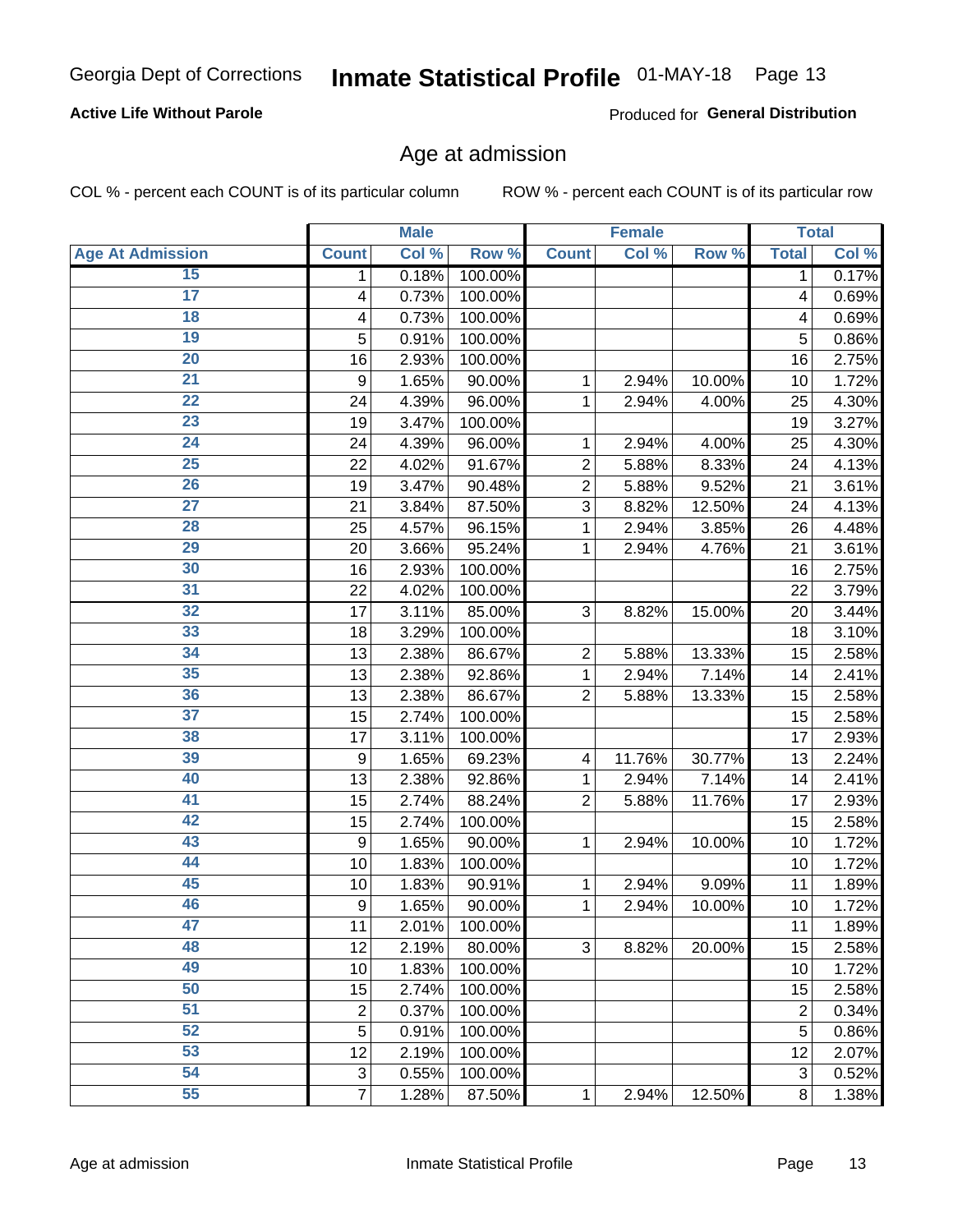## Inmate Statistical Profile 01-MAY-18 Page 14

## **Active Life Without Parole**

Produced for General Distribution

## Age at admission

COL % - percent each COUNT is of its particular column

|                         |              | <b>Male</b> |         |              | <b>Female</b> |       |              | <b>Total</b> |
|-------------------------|--------------|-------------|---------|--------------|---------------|-------|--------------|--------------|
| <b>Age At Admission</b> | <b>Count</b> | Col %       | Row %   | <b>Count</b> | Col %         | Row % | <b>Total</b> | Col %        |
| 56                      | 6            | 1.10%       | 100.00% |              |               |       | 6            | 1.03%        |
| 57                      |              | 0.18%       | 100.00% |              |               |       |              | 0.17%        |
| 58                      |              | 0.18%       | 100.00% |              |               |       |              | 0.17%        |
| 59                      | 3            | 0.55%       | 100.00% |              |               |       | 3            | 0.52%        |
| 60                      | 3            | 0.55%       | 100.00% |              |               |       | 3            | 0.52%        |
| 62                      | 2            | 0.37%       | 100.00% |              |               |       | 2            | 0.34%        |
| 64                      |              | 0.18%       | 100.00% |              |               |       |              | 0.17%        |
| 66                      |              | 0.18%       | 100.00% |              |               |       |              | 0.17%        |
| 67                      | 2            | 0.37%       | 100.00% |              |               |       | 2            | 0.34%        |
| 69                      | 2            | 0.37%       | 100.00% |              |               |       | 2            | 0.34%        |
| 73                      |              | 0.18%       | 100.00% |              |               |       |              | 0.17%        |
| <b>Total Reported</b>   | 547          | 100%        | 94.15%  | 34           | 100%          | 5.85% | 581          | 100%         |

| <b>NOT Reported</b> |     |    |            |
|---------------------|-----|----|------------|
| <b>Fotal</b>        | 547 | יש | 521<br>JU. |

| <b>Mean</b><br>(average)       | 35.01    | 34.97 | 35.01 |
|--------------------------------|----------|-------|-------|
| <b>Median (middle)</b>         | ົ<br>JJ  | 34.5  | 33    |
| <b>Mode</b><br>(most frequent) | ററ<br>ZO | 39    | 28    |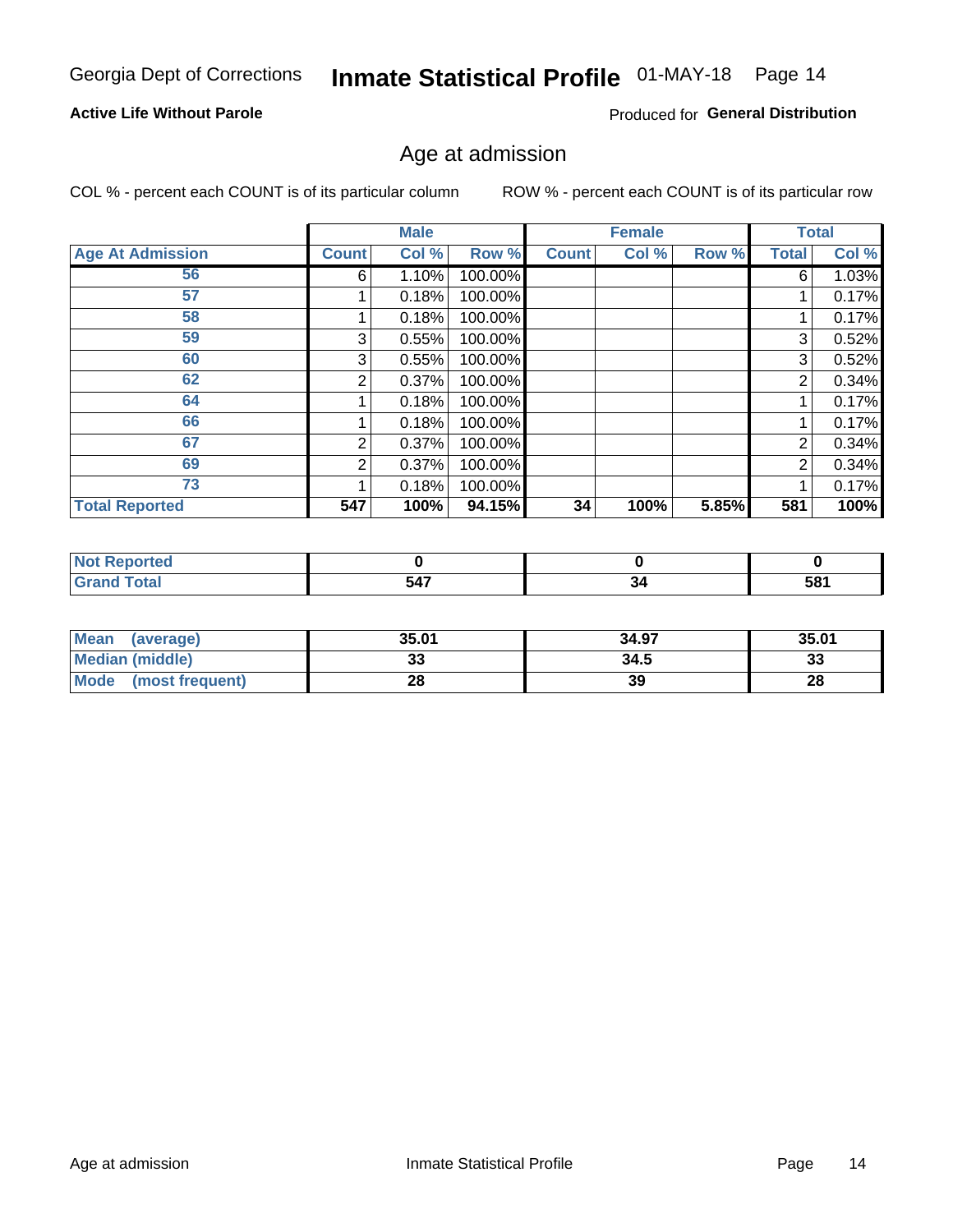## **Active Life Without Parole**

## Produced for General Distribution

## Height, measured at entry to prison

COL % - percent each COUNT is of its particular column

|                         |                | <b>Male</b> |         |                 | <b>Female</b> |         |                | <b>Total</b> |
|-------------------------|----------------|-------------|---------|-----------------|---------------|---------|----------------|--------------|
| <b>Height</b>           | <b>Count</b>   | Col %       | Row %   | <b>Count</b>    | Col %         | Row %   | <b>Total</b>   | Col %        |
| $\overline{\mathbf{0}}$ | 4              | 0.73%       | 100.00% |                 |               |         | 4              | 0.69%        |
| 4'10"                   |                |             |         | $\mathbf{1}$    | 2.94%         | 100.00% | 1              | 0.17%        |
| 5'00''                  | 1              | 0.18%       | 100.00% |                 |               |         | 1              | 0.17%        |
| 5'01"                   | $\mathbf 1$    | 0.18%       | 50.00%  | $\mathbf 1$     | 2.94%         | 50.00%  | $\overline{2}$ | 0.34%        |
| 5'02"                   | $\overline{2}$ | 0.37%       | 100.00% |                 |               |         | $\overline{2}$ | 0.34%        |
| 5'03"                   | 8              | 1.46%       | 61.54%  | 5               | 14.71%        | 38.46%  | 13             | 2.24%        |
| 5'04"                   | 8              | 1.46%       | 44.44%  | 10 <sup>1</sup> | 29.41%        | 55.56%  | 18             | 3.10%        |
| 5'05"                   | 17             | 3.11%       | 80.95%  | 4               | 11.76%        | 19.05%  | 21             | 3.61%        |
| 5'06''                  | 43             | 7.86%       | 89.58%  | 5               | 14.71%        | 10.42%  | 48             | 8.26%        |
| 5'07"                   | 29             | 5.30%       | 85.29%  | 5               | 14.71%        | 14.71%  | 34             | 5.85%        |
| 5'08''                  | 49             | 8.96%       | 98.00%  | 1.              | 2.94%         | 2.00%   | 50             | 8.61%        |
| 5'09''                  | 85             | 15.54%      | 98.84%  | $\mathbf 1$     | 2.94%         | 1.16%   | 86             | 14.80%       |
| 5'10''                  | 52             | 9.51%       | 100.00% |                 |               |         | 52             | 8.95%        |
| 5'11''                  | 70             | 12.80%      | 100.00% |                 |               |         | 70             | 12.05%       |
| 6'00''                  | 60             | 10.97%      | 100.00% |                 |               |         | 60             | 10.33%       |
| 6'01''                  | 41             | 7.50%       | 100.00% |                 |               |         | 41             | 7.06%        |
| 6'02"                   | 41             | 7.50%       | 100.00% |                 |               |         | 41             | 7.06%        |
| 6'03''                  | 16             | 2.93%       | 94.12%  | $\mathbf{1}$    | 2.94%         | 5.88%   | 17             | 2.93%        |
| 6'04"                   | 14             | 2.56%       | 100.00% |                 |               |         | 14             | 2.41%        |
| 6'05"                   | 3              | 0.55%       | 100.00% |                 |               |         | 3              | 0.52%        |
| 6'06''                  | $\overline{2}$ | 0.37%       | 100.00% |                 |               |         | $\overline{2}$ | 0.34%        |
| 6'07''                  |                | 0.18%       | 100.00% |                 |               |         |                | 0.17%        |
| <b>Total Reported</b>   | 547            | 100%        | 94.15%  | 34              | 100%          | 5.85%   | 581            | 100%         |

| 'N<br>rtea<br>$\sim$                  |                      |    |            |
|---------------------------------------|----------------------|----|------------|
| and the second contract of the second | 547<br>$\sim$ $\sim$ | J٠ | co,<br>IJΟ |

| <b>Mean</b> | (average)       | 5'10" | 5'05" | 5'10" |
|-------------|-----------------|-------|-------|-------|
|             |                 |       |       |       |
| <b>Mode</b> | (most frequent) | 5'09" | 5'04" | 5'09" |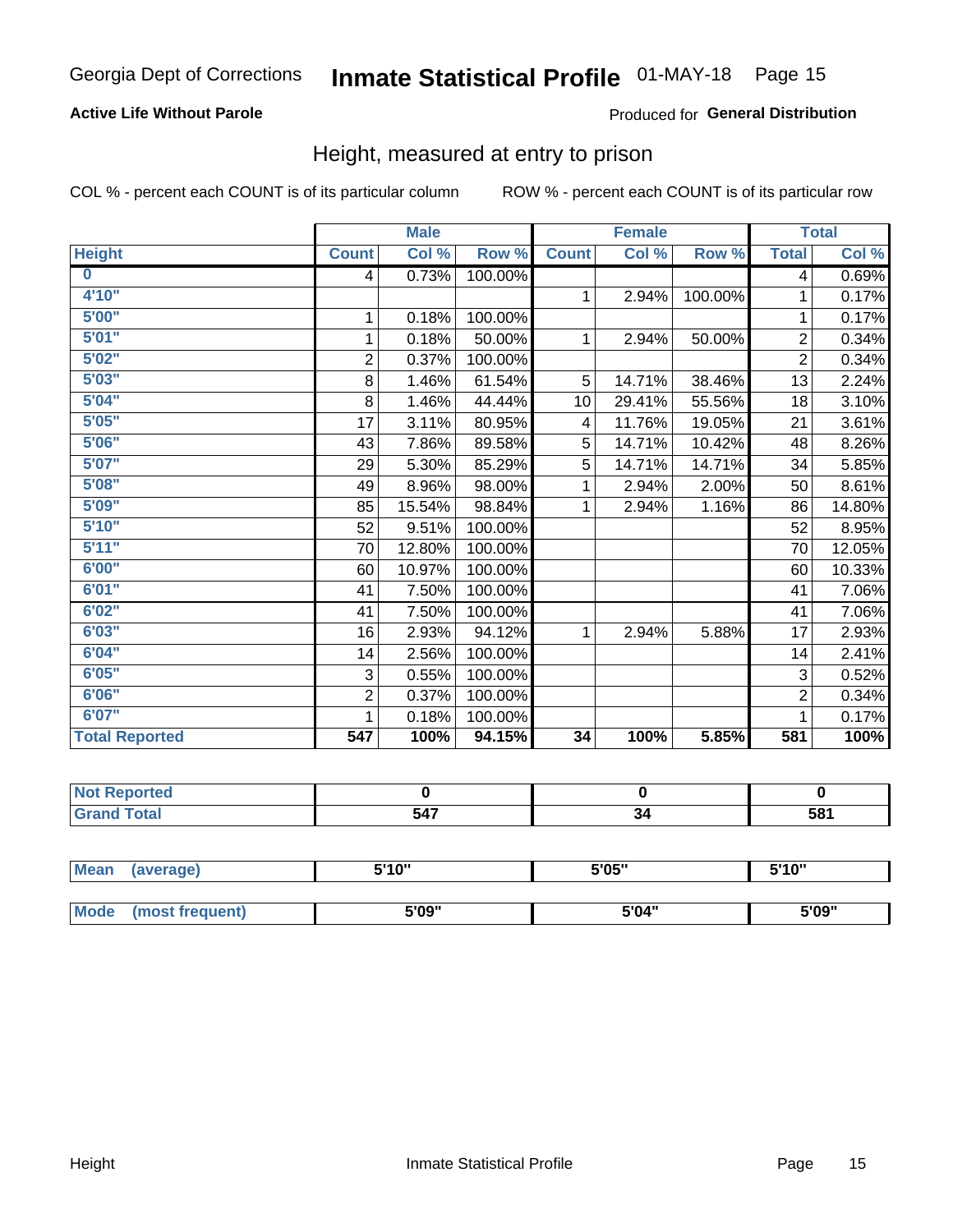#### Inmate Statistical Profile 01-MAY-18 Page 16

**Active Life Without Parole** 

Produced for General Distribution

## Weight, measured at entry to prison

COL % - percent each COUNT is of its particular column

|                                |                | <b>Male</b>      |         |                         | <b>Female</b>           |         |                         | <b>Total</b>   |
|--------------------------------|----------------|------------------|---------|-------------------------|-------------------------|---------|-------------------------|----------------|
| <b>Weight</b>                  | <b>Count</b>   | Col%             | Row %   | <b>Count</b>            | Col %                   | Row %   | <b>Total</b>            | Col%           |
| 100 - 109 pounds               |                |                  |         | $\mathbf 1$             | 2.94%                   | 100.00% | 1                       | 0.17%          |
| 110 - 119 pounds               | 1              | 0.18%            | 50.00%  | 1                       | 2.94%                   | 50.00%  | $\overline{2}$          | 0.35%          |
| 120 - 129 pounds               | $\overline{2}$ | 0.37%            | 66.67%  | 1                       | 2.94%                   | 33.33%  | $\overline{3}$          | 0.52%          |
| 130 - 139 pounds               | 22             | 4.04%            | 91.67%  | $\overline{2}$          | 5.88%                   | 8.33%   | 24                      | 4.15%          |
| 140 - 149 pounds               | 35             | 6.42%            | 87.50%  | 5                       | 14.71%                  | 12.50%  | 40                      | 6.91%          |
| 150 - 159 pounds               | 48             | 8.81%            | 94.12%  | $\overline{3}$          | 8.82%                   | 5.88%   | 51                      | 8.81%          |
| 160 - 169 pounds               | 63             | 11.56%           | 95.45%  | 3                       | 8.82%                   | 4.55%   | 66                      | 11.40%         |
| 170 - 179 pounds               | 71             | 13.03%           | 97.26%  | $\overline{2}$          | 5.88%                   | 2.74%   | 73                      | 12.61%         |
| 180 - 189 pounds               | 71             | 13.03%           | 95.95%  | $\overline{3}$          | 8.82%                   | 4.05%   | 74                      | 12.78%         |
| 190 - 199 pounds               | 52             | 9.54%            | 96.30%  | $\overline{2}$          | 5.88%                   | 3.70%   | 54                      | 9.33%          |
| 200 - 209 pounds               | 46             | 8.44%            | 92.00%  | $\overline{\mathbf{4}}$ | 11.76%                  | 8.00%   | 50                      | 8.64%          |
| 210 - 219 pounds               | 26             | 4.77%            | 96.30%  | $\mathbf{1}$            | 2.94%                   | 3.70%   | 27                      | 4.66%          |
| 220 - 229 pounds               | 29             | 5.32%            | 96.67%  | 1                       | 2.94%                   | 3.33%   | 30                      | 5.18%          |
| 230 - 239 pounds               | 18             | 3.30%            | 90.00%  | $\overline{2}$          | 5.88%                   | 10.00%  | 20                      | 3.45%          |
| 240 - 249 pounds               | 16             | 2.94%            | 100.00% |                         |                         |         | 16                      | 2.76%          |
| 250 - 259 pounds               | 19             | 3.49%            | 100.00% |                         |                         |         | 19                      | 3.28%          |
| 260 - 269 pounds               | $\overline{7}$ | 1.28%            | 87.50%  | $\mathbf 1$             | 2.94%                   | 12.50%  | $\,8\,$                 | 1.38%          |
| 270 - 279 pounds               | 4              | 0.73%            | 100.00% |                         |                         |         | $\overline{\mathbf{4}}$ | 0.69%          |
| 280 - 289 pounds               | 5              | 0.92%            | 100.00% |                         |                         |         | $\overline{5}$          | 0.86%          |
| 290 - 299 pounds               | 5              | 0.92%            | 71.43%  | $\overline{2}$          | 5.88%                   | 28.57%  | 7                       | 1.21%          |
| 300 - 309 pounds               | $\overline{2}$ | 0.37%            | 100.00% |                         |                         |         | $\overline{2}$          | 0.35%          |
| 330 - 339 pounds               | $\mathbf{1}$   | 0.18%            | 100.00% |                         |                         |         | $\mathbf{1}$            | 0.17%          |
| 360 - 369 pounds               | 1              | 0.18%            | 100.00% |                         |                         |         | 1                       | 0.17%          |
| 400 pounds and over            | $\mathbf{1}$   | 0.18%            | 100.00% |                         |                         |         | $\mathbf 1$             | 0.17%          |
| <b>Total Reported</b>          | 545            | 100%             | 94.13%  | $\overline{34}$         | 100%                    | 5.87%   | $\overline{579}$        | 100%           |
|                                |                |                  |         |                         |                         |         |                         |                |
| <b>Not Reported</b>            |                | $\overline{2}$   |         |                         | $\overline{\mathbf{0}}$ |         |                         | $\overline{2}$ |
| <b>Grand Total</b>             |                | $\overline{547}$ |         |                         | $\overline{34}$         |         |                         | 581            |
|                                |                |                  |         |                         |                         |         |                         |                |
| <b>Mean</b><br>(average)       |                | 189              |         |                         | 179                     |         |                         | 188            |
| <b>Median (middle)</b>         |                | 180              |         |                         | 174.5                   |         |                         | 180            |
| <b>Mode</b><br>(most frequent) |                | 180              |         |                         | 180                     |         |                         | 180            |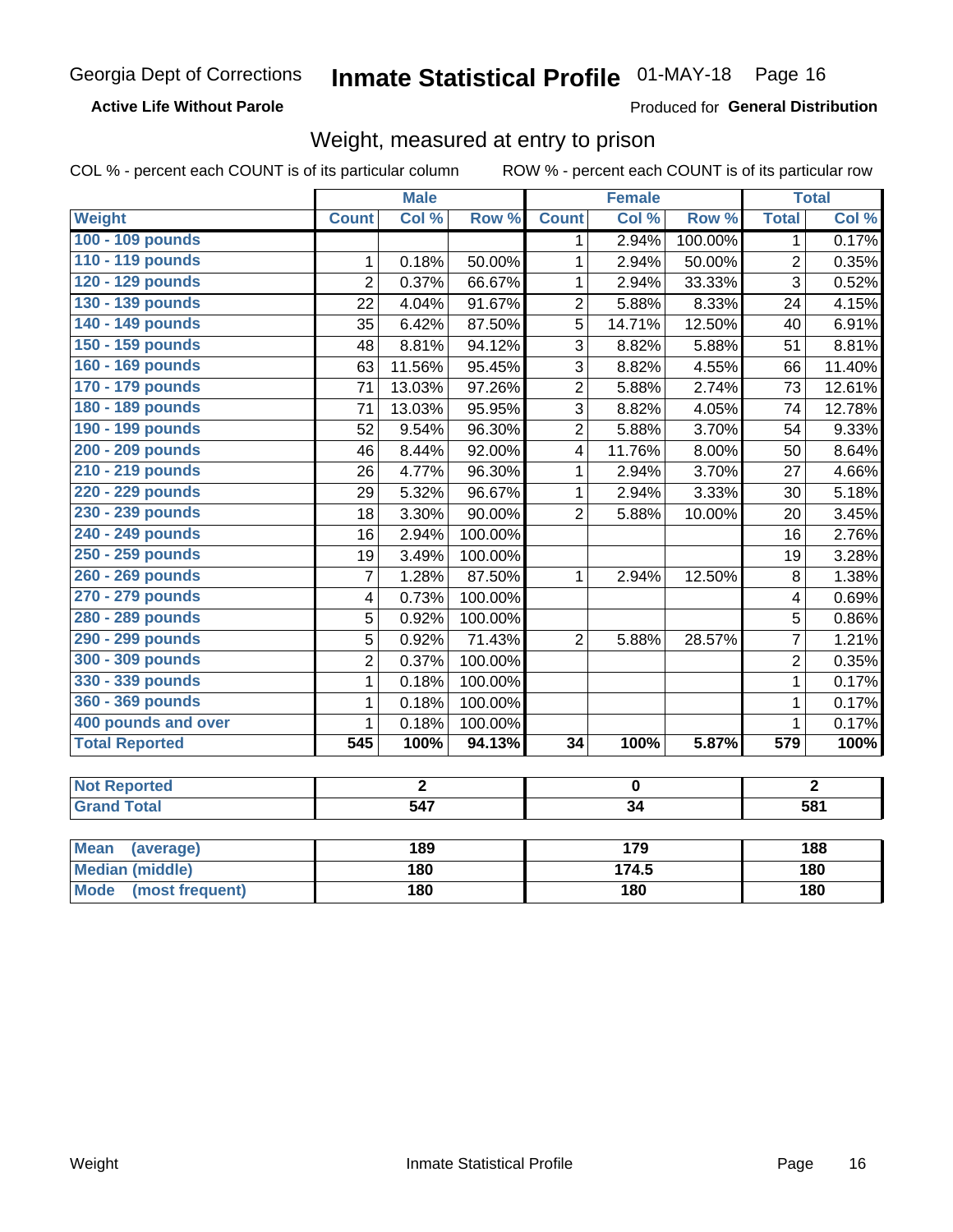## Inmate Statistical Profile 01-MAY-18 Page 17

### **Active Life Without Parole**

### Produced for General Distribution

## Veterans validated by Veteran's Administration

COL % - percent each COUNT is of its particular column

|                          |                 | <b>Male</b> |                    | <b>Female</b> |       |       | <b>Total</b> |
|--------------------------|-----------------|-------------|--------------------|---------------|-------|-------|--------------|
| <b>Military service</b>  | <b>Count</b>    | Col %       | <b>Row % Count</b> | Col %         | Row % | Total | Col %        |
| <b>Others</b><br>0       | 26              | 50.00%      | 100.00%            |               |       | 26    | 49.06%       |
| <b>Air Force</b>         | 15 <sup>2</sup> | 28.85%      | 93.75%             | 100.00%       | 6.25% | 16    | 30.19%       |
| <b>Army</b>              |                 | 5.77%       | 100.00%            |               |       | 3     | 5.66%        |
| <b>Navy</b><br>3         |                 | $3.85\%$    | 100.00%            |               |       | ⌒     | 3.77%        |
| <b>Coast Guard</b><br>5. | 6               | 11.54%      | 100.00%            |               |       | 6     | 11.32%       |
| <b>Total Reported</b>    | 52              | 100%        | 98.11%             | 100%          | 1.89% | 53    | 100%         |

| rao           | $\sim$<br>493<br>$ -$ | n.<br>u             | 528 |
|---------------|-----------------------|---------------------|-----|
| $f = 4 \pi f$ | 547                   | J۶<br>$\sim$ $\sim$ | 581 |

| <b>Moo.</b> |
|-------------|
|-------------|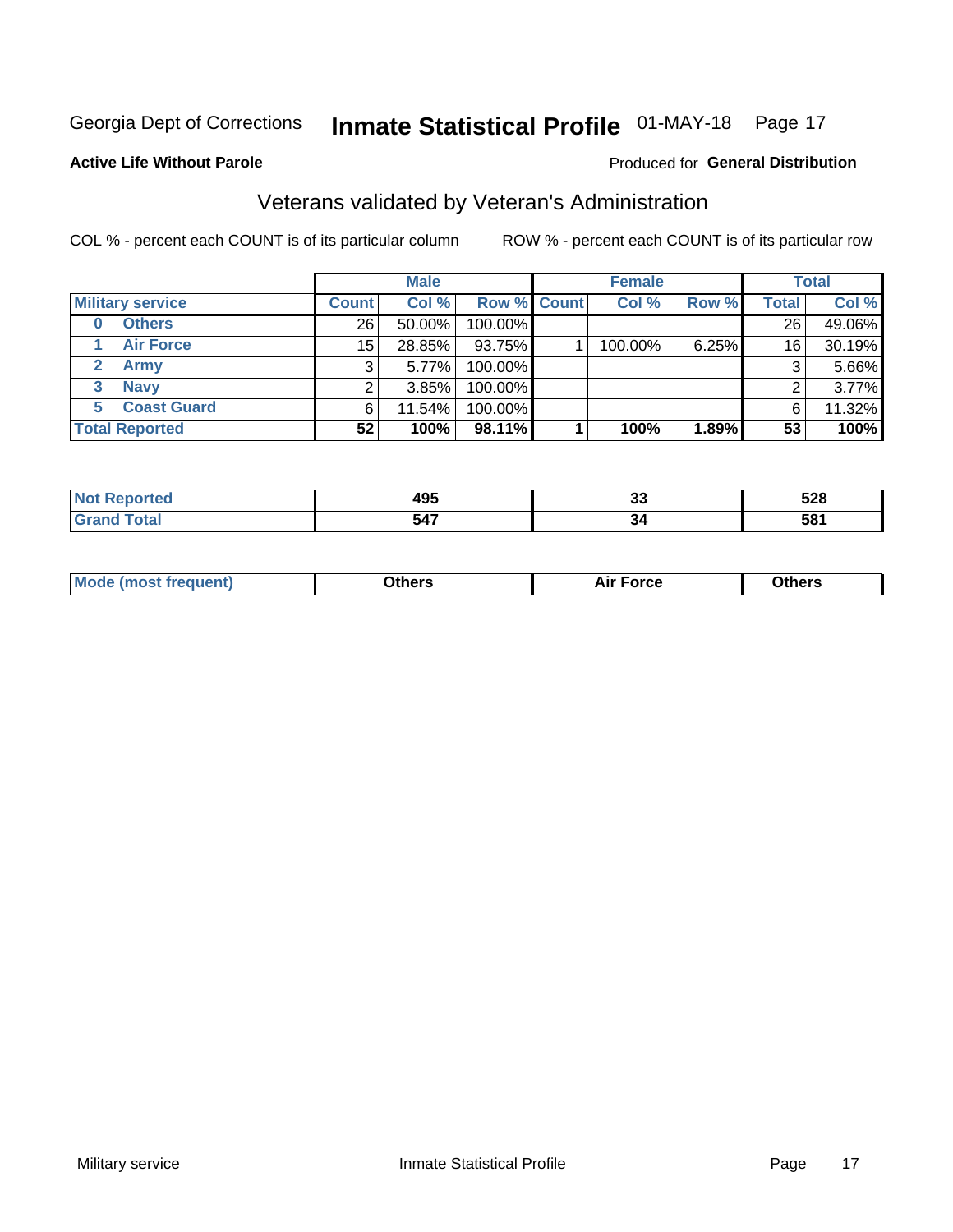## Inmate Statistical Profile 01-MAY-18 Page 18

### **Active Life Without Parole**

### Produced for General Distribution

## Type of admission to prison

COL % - percent each COUNT is of its particular column

|                            |                | <b>Male</b> |             |    | <b>Female</b> |          |       | Total  |
|----------------------------|----------------|-------------|-------------|----|---------------|----------|-------|--------|
| <b>Type of Admission</b>   | <b>Count</b>   | Col %       | Row % Count |    | Col %         | Row %    | Total | Col %  |
| <b>New Sentence</b><br>52  | 542            | $99.09\%$   | 94.10%      | 34 | 100.00%       | $5.90\%$ | 576   | 99.14% |
| 55 Parole Rev New Sentence | 2 <sub>1</sub> | $.37\%$     | 100.00%     |    |               |          |       | .34%   |
| 56 Parole Rev No New       | 3              | .55%        | 100.00%     |    |               |          | 3     | .52%   |
| <b>Sentence</b>            |                |             |             |    |               |          |       |        |
| <b>Total Reported</b>      | 547            | 100%        | 94.15%      | 34 | 100%          | 5.85%    | 581   | 100%   |

| rted<br>N |                         |     |             |
|-----------|-------------------------|-----|-------------|
| -         | $-1 -$<br>, ,<br>$\sim$ | -34 | 581<br>$ -$ |

| <b>Mode (most frequent)</b> | <b>New Sentence</b> | New Sentence | <b>New Sentence</b> |
|-----------------------------|---------------------|--------------|---------------------|
|                             |                     |              |                     |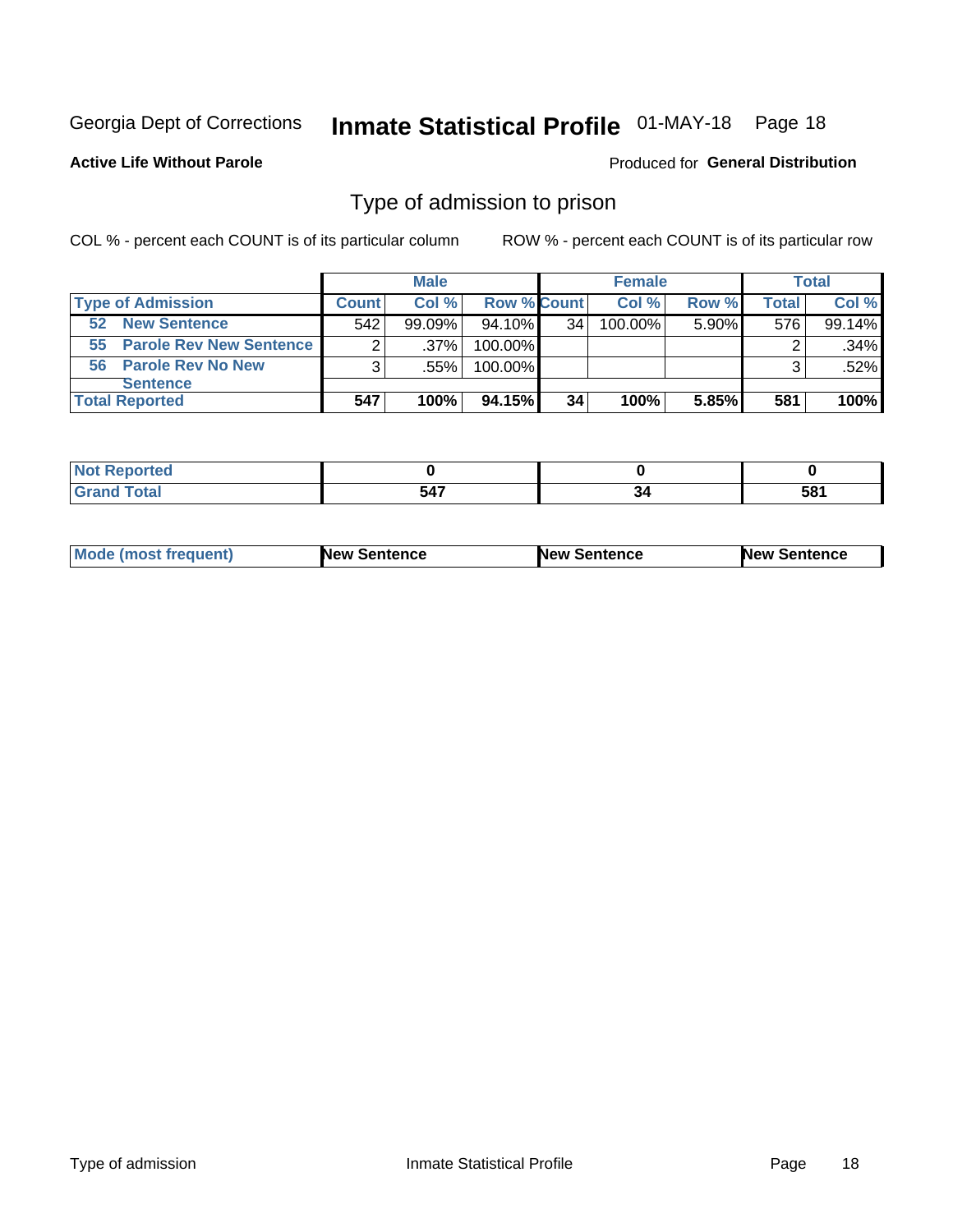## Inmate Statistical Profile 01-MAY-18 Page 19

**Active Life Without Parole** 

### Produced for General Distribution

## Current / last supervision level

COL % - percent each COUNT is of its particular column

|                        |              | <b>Male</b> |                    |    | <b>Female</b> |           |       | <b>Total</b> |
|------------------------|--------------|-------------|--------------------|----|---------------|-----------|-------|--------------|
| <b>Security Status</b> | <b>Count</b> | Col %       | <b>Row % Count</b> |    | Col %         | Row %     | Total | Col %        |
| 4 Medium               | 17           | $3.11\%$    | 89.47%             | 2  | 5.88%         | $10.53\%$ | 19    | $3.27\%$     |
| 5 Close                | 530          | 96.89%      | 94.31%             | 32 | 94.12%        | $5.69\%$  | 562   | 96.73%       |
| <b>Total Reported</b>  | 547          | 100%        | $94.15\%$          | 34 | 100%          | 5.85%     | 581   | 100%         |

| <b>Still being diagnosed</b> |     |    |     |
|------------------------------|-----|----|-----|
| <b>Not Reported</b>          |     |    |     |
| <b>Grand Total</b>           | 547 | 34 | 581 |

| <b>Mode (most frequent)</b> | Close | ∵lose | Close |
|-----------------------------|-------|-------|-------|
|                             |       |       |       |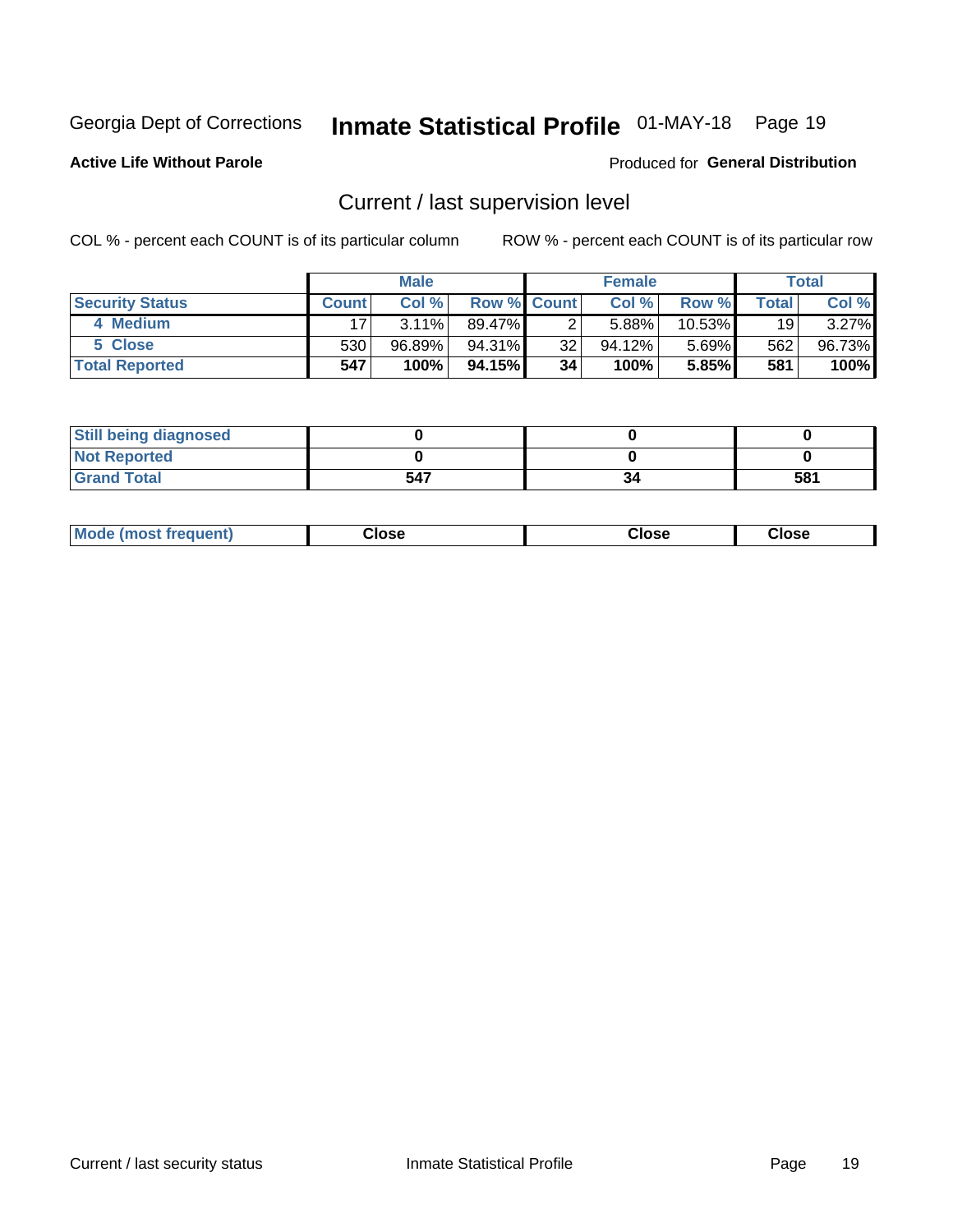## Inmate Statistical Profile 01-MAY-18 Page 20

**Active Life Without Parole** 

### Produced for General Distribution

## Current / last type of institution

COL % - percent each COUNT is of its particular column

|                            |              | <b>Male</b> |                    |    | <b>Female</b> |          |       | <b>Total</b> |
|----------------------------|--------------|-------------|--------------------|----|---------------|----------|-------|--------------|
| <b>Type of Institution</b> | <b>Count</b> | Col %       | <b>Row % Count</b> |    | Col %         | Row %    | Total | Col %        |
| <b>State Prison</b>        | 544          | $99.45\%$   | $94.12\%$          | 34 | 100.00%       | $5.88\%$ | 578   | 99.48%       |
| <b>Private Prison</b>      |              | .55%        | 100.00%            |    |               |          |       | .52%         |
| <b>Total Reported</b>      | 547          | 100%        | 94.15%             | 34 | 100%          | 5.85%    | 581   | 100%         |

| <b>eported</b> |                     |    |            |
|----------------|---------------------|----|------------|
| <b>otal</b>    | <b>EA7</b><br>- 34. | ءد | E04<br>IJΟ |

|  | <b>Mode (most frequent)</b> | State Prison | <b>State Prison</b> | risonl<br>State |
|--|-----------------------------|--------------|---------------------|-----------------|
|--|-----------------------------|--------------|---------------------|-----------------|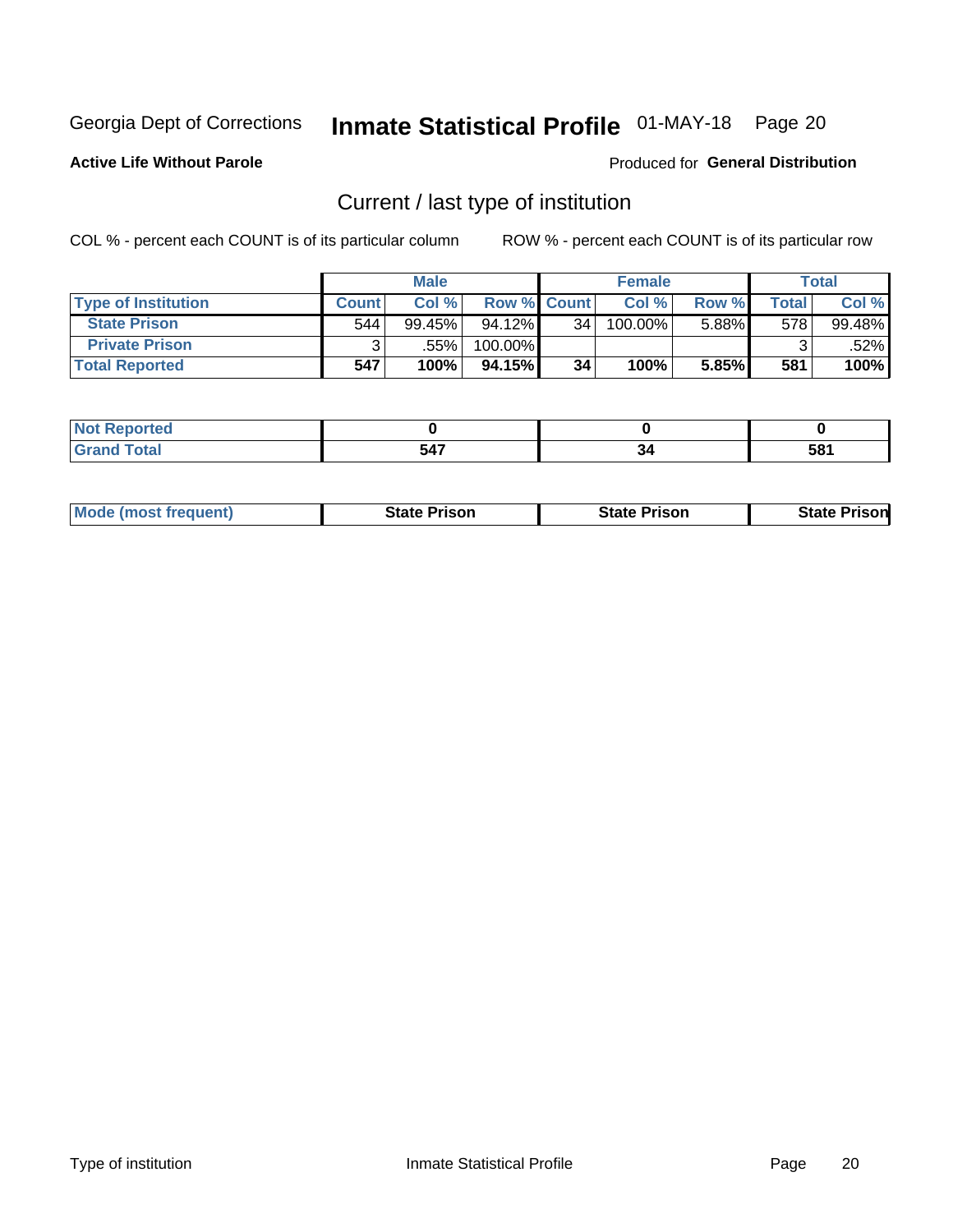## Inmate Statistical Profile 01-MAY-18 Page 21

### **Active Life Without Parole**

### Produced for General Distribution

## Institution type - transitional centers

COL % - percent each COUNT is of its particular column

|                                                | <b>Male</b> |                    | <b>Female</b> |             | <b>Total</b> |
|------------------------------------------------|-------------|--------------------|---------------|-------------|--------------|
| <b>Institution Type - Trans. Centers Count</b> | CoI%        | <b>Row % Count</b> | Col % l       | Row % Total | Col %        |
| <b>Total Reported</b>                          |             |                    |               |             |              |

| <b>Reported</b><br><b>NOT</b><br>$\sim$            |  |  |
|----------------------------------------------------|--|--|
| $f$ $f \circ f \circ f$<br>$C = 1$<br><b>TULAI</b> |  |  |

| Mode (most frequent) | <b>Null</b> | <b>Null</b> | <b>Null</b> |
|----------------------|-------------|-------------|-------------|
|                      |             |             |             |
|                      |             |             |             |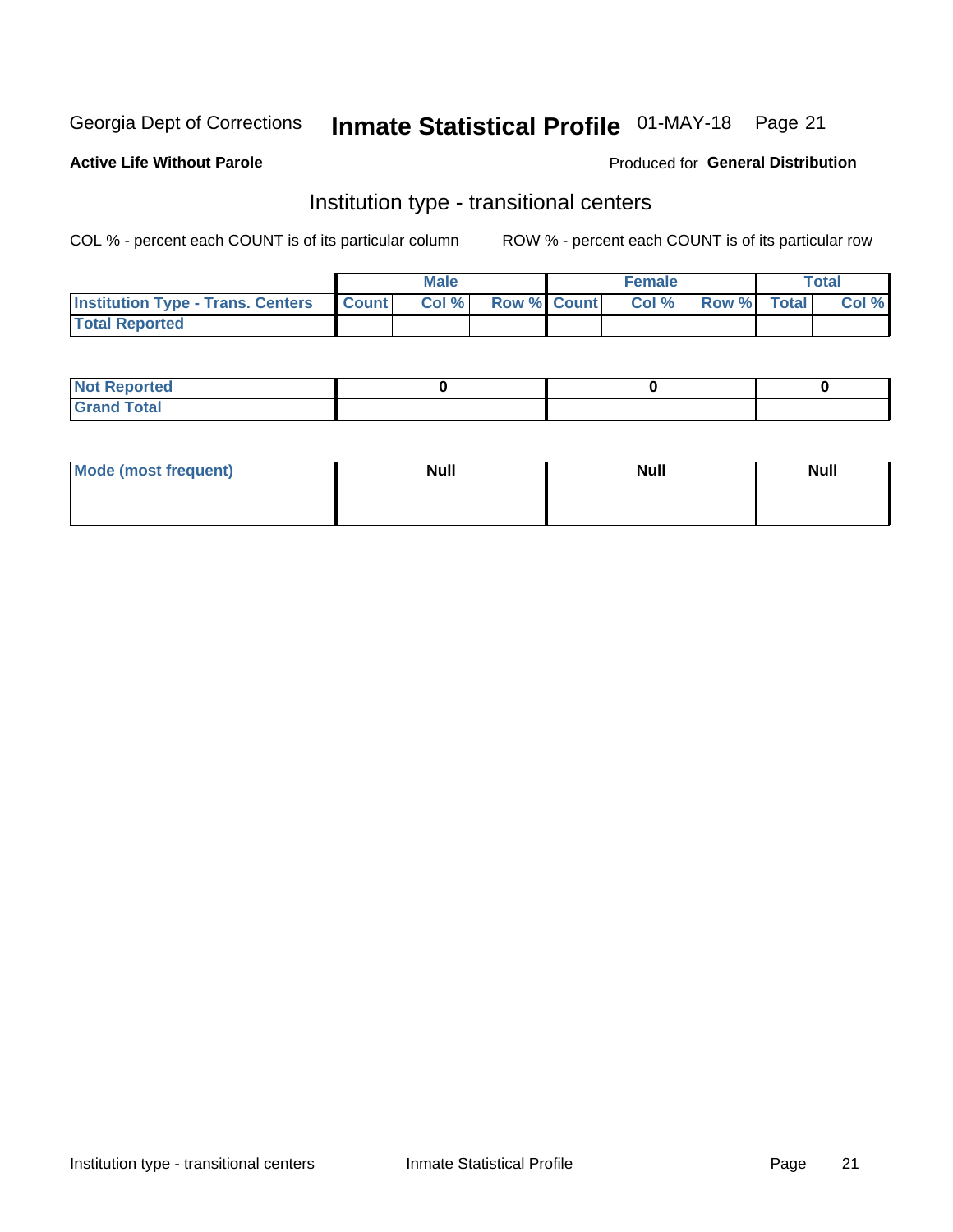## Inmate Statistical Profile 01-MAY-18 Page 22

**Active Life Without Parole** 

Produced for General Distribution

## Institution type - county prisons

COL % - percent each COUNT is of its particular column

|                                                    | <b>Male</b> |  | <b>Female</b>            |             | <b>Total</b> |
|----------------------------------------------------|-------------|--|--------------------------|-------------|--------------|
| <b>Institution Type - County Prisons   Count  </b> | Col %       |  | <b>Row % Count Col %</b> | Row % Total | Col %        |
| <b>Total Reported</b>                              |             |  |                          |             |              |

| <b>Not</b><br>: Reported<br> |  |  |
|------------------------------|--|--|
| <b>Total</b><br>---          |  |  |

| Mode (most frequent) | <b>Null</b> | <b>Null</b><br><b>Null</b> |
|----------------------|-------------|----------------------------|
|                      |             |                            |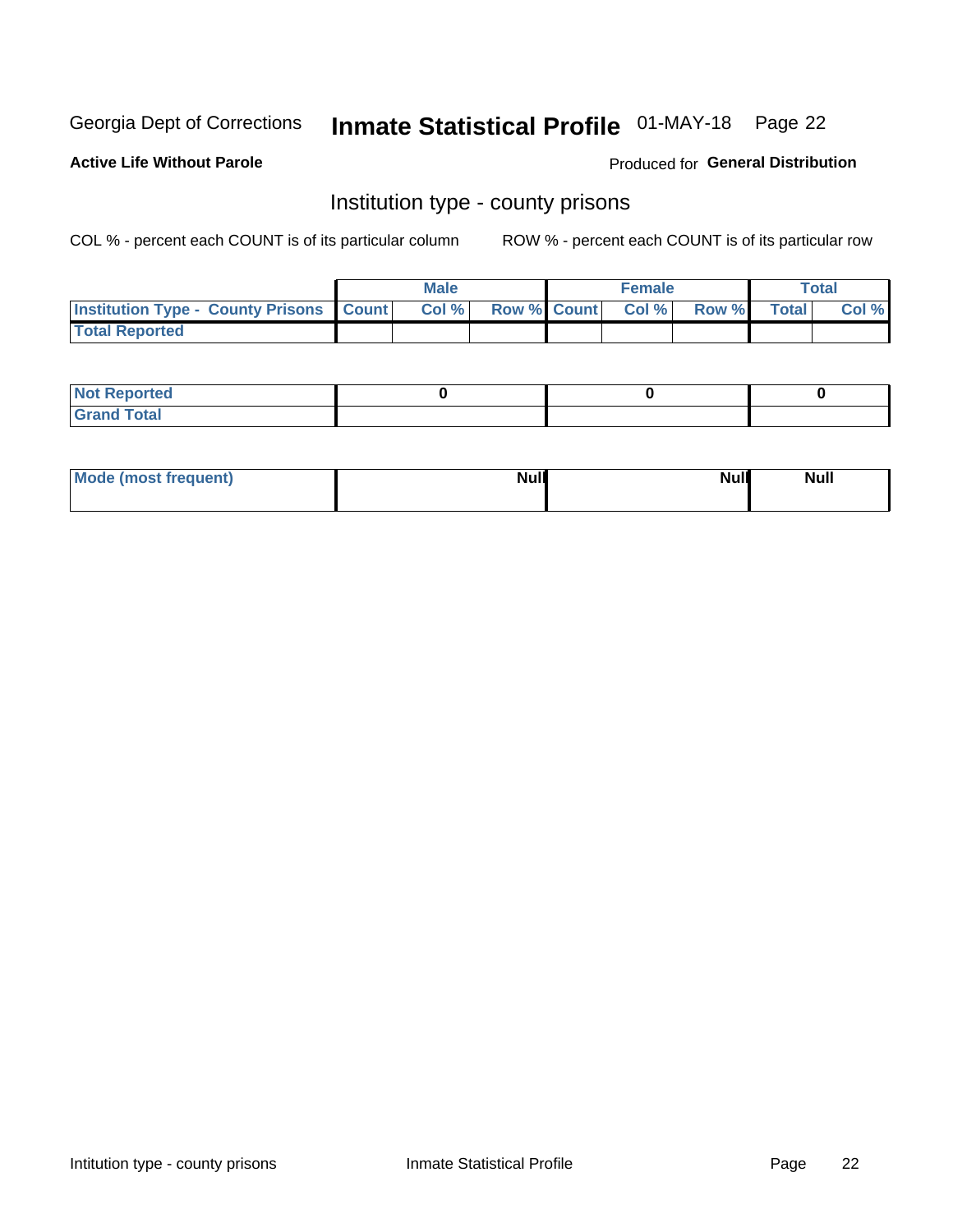## Inmate Statistical Profile 01-MAY-18 Page 23

## **Active Life Without Parole**

### Produced for General Distribution

## Institution type - state prisons

COL % - percent each COUNT is of its particular column

|                                                    |                | <b>Male</b> |         |                  | <b>Female</b> |         | <b>Total</b>     |        |
|----------------------------------------------------|----------------|-------------|---------|------------------|---------------|---------|------------------|--------|
| <b>Institution Type - State Prisons</b>            | <b>Count</b>   | Col %       | Row %   | <b>Count</b>     | Col %         | Row %   | <b>Total</b>     | Col %  |
| <b>Arrendale State Prison</b>                      |                |             |         | 15 <sup>15</sup> | 44.12%        | 100.00% | 15               | 2.60%  |
| <b>Augusta State Med. Prison</b>                   | 12             | 2.21%       | 100.00% |                  |               |         | 12               | 2.08%  |
| <b>Autry State Prison</b>                          | $\overline{2}$ | .37%        | 100.00% |                  |               |         | $\overline{2}$   | .35%   |
| <b>Baldwin State Prison</b>                        | 13             | 2.39%       | 100.00% |                  |               |         | 13               | 2.25%  |
| <b>Burruss Correctional Training</b><br><b>Ctr</b> | 1              | .18%        | 100.00% |                  |               |         | 1                | .17%   |
| <b>Calhoun State Prison</b>                        | 1              | .18%        | 100.00% |                  |               |         |                  | .17%   |
| <b>Central State Prison</b>                        | 1              | .18%        | 100.00% |                  |               |         | 1                | .17%   |
| <b>Coastal State Prison</b>                        | 1              | .18%        | 100.00% |                  |               |         | 1                | .17%   |
| <b>Ga Diag Class Prison</b>                        | 28             | 5.15%       | 100.00% |                  |               |         | 28               | 4.84%  |
| <b>Ga State Prison</b>                             | 10             | 1.84%       | 100.00% |                  |               |         | 10               | 1.73%  |
| <b>Hancock State Prison</b>                        | 53             | 9.74%       | 100.00% |                  |               |         | 53               | 9.17%  |
| <b>Hays State Prison</b>                           | 54             | 9.93%       | 100.00% |                  |               |         | 54               | 9.34%  |
| <b>Johnson State Prison</b>                        | 1              | .18%        | 100.00% |                  |               |         |                  | .17%   |
| <b>Macon State Prison</b>                          | 103            | 18.93%      | 100.00% |                  |               |         | 103              | 17.82% |
| <b>Phillips State Prison</b>                       | 8              | 1.47%       | 100.00% |                  |               |         | 8                | 1.38%  |
| <b>Pulaski State Prison</b>                        |                |             |         | 19               | 55.88%        | 100.00% | 19               | 3.29%  |
| <b>Rutledge State Prison</b>                       | 1              | .18%        | 100.00% |                  |               |         | 1                | .17%   |
| <b>Smith State Prison</b>                          | 75             | 13.79%      | 100.00% |                  |               |         | 75               | 12.98% |
| <b>Telfair State Prison</b>                        | 75             | 13.79%      | 100.00% |                  |               |         | 75               | 12.98% |
| <b>Valdosta State Prison</b>                       | 58             | 10.66%      | 100.00% |                  |               |         | 58               | 10.03% |
| <b>Ware State Prison</b>                           | 45             | 8.27%       | 100.00% |                  |               |         | 45               | 7.79%  |
| <b>Washington State Prison</b>                     |                | .18%        | 100.00% |                  |               |         |                  | .17%   |
| <b>Wilcox State Prison</b>                         | 1              | .18%        | 100.00% |                  |               |         | 1                | .17%   |
| <b>Total Reported</b>                              | 544            | 100%        | 94.12%  | 34               | 100%          | 5.88%   | $\overline{578}$ | 100%   |
| Net Donauted                                       |                | U           |         |                  | U             |         |                  |        |

| <b>Not Reported</b>  |                           |                             |                                     |
|----------------------|---------------------------|-----------------------------|-------------------------------------|
| <b>Grand Total</b>   | 544                       |                             | 578                                 |
| Mode (most frequent) | <b>Macon State Prison</b> | <b>Pulaski State Prison</b> | <b>Macon State</b><br><b>Prison</b> |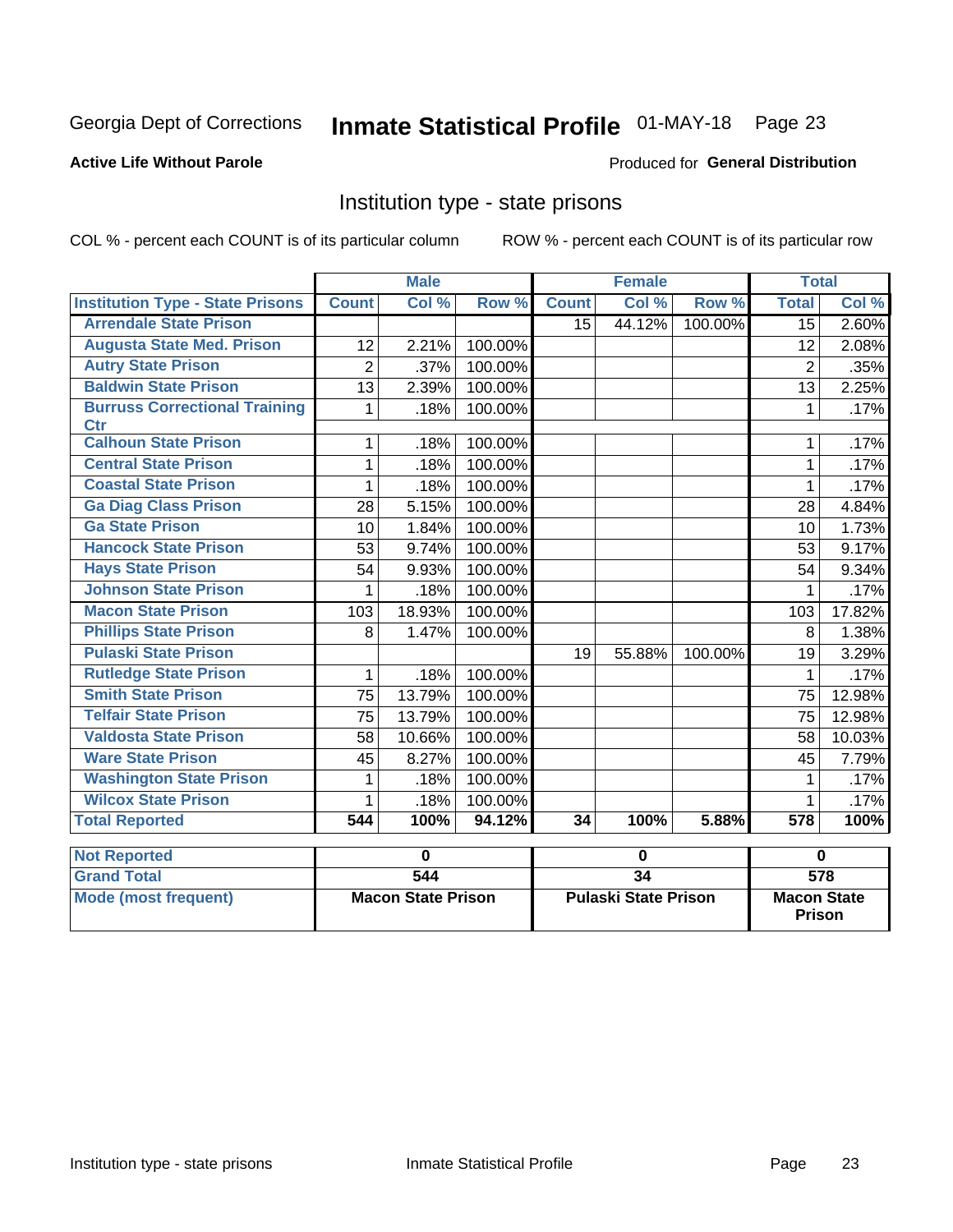## Inmate Statistical Profile 01-MAY-18 Page 24

## **Active Life Without Parole**

### Produced for General Distribution

## Institution type - private prisons

COL % - percent each COUNT is of its particular column

|                                           |              | <b>Male</b> |                    | <b>Female</b> |              |              | <b>Total</b> |
|-------------------------------------------|--------------|-------------|--------------------|---------------|--------------|--------------|--------------|
| <b>Institution Type - Private Prisons</b> | <b>Count</b> | Col%        | <b>Row % Count</b> | Col%          | <b>Row %</b> | <b>Total</b> | Col %        |
| <b>Jenkins Corr Facility</b>              |              | 66.67%      | $100.00\%$         |               |              |              | 66.67%       |
| <b>Riverbend Corr Facility</b>            |              | $33.33\%$   | 100.00%            |               |              |              | 33.33%       |
| <b>Total Reported</b>                     | ≏            | 100%        | $100\%$            |               | %            |              | 100%         |

| teol                      |  |  |
|---------------------------|--|--|
| $\sim$ $\sim$ $\sim$<br>_ |  |  |

| Mode (most frequent) | <b>Jenkins Corr Facility</b> | <b>Null</b> | <b>Jenkins Corr</b><br><b>Facility</b> |
|----------------------|------------------------------|-------------|----------------------------------------|
|----------------------|------------------------------|-------------|----------------------------------------|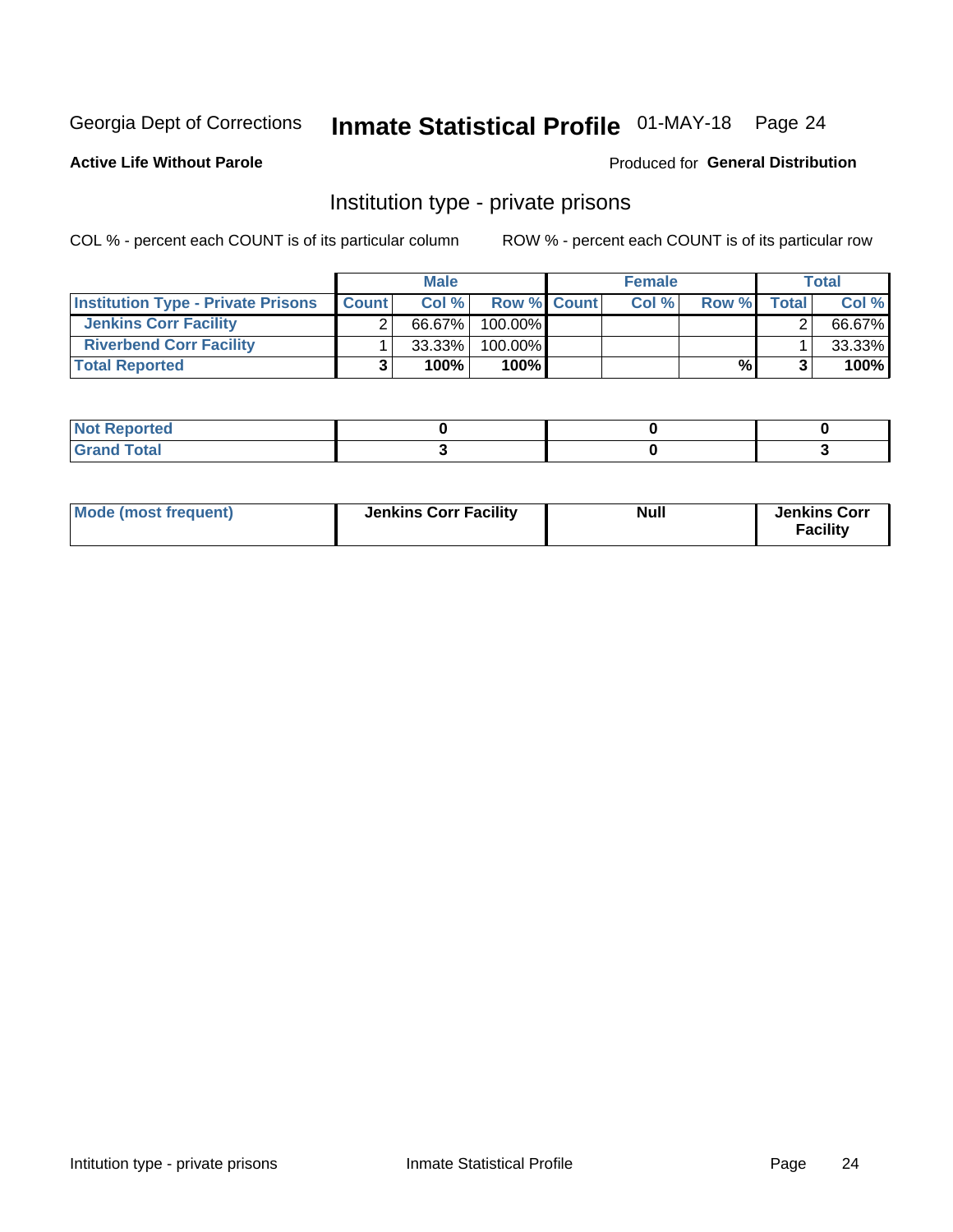## Inmate Statistical Profile 01-MAY-18 Page 25

### **Active Life Without Parole**

### Produced for General Distribution

## Institution type - inmate boot camp

COL % - percent each COUNT is of its particular column

|                                      |              | <b>Male</b> |               |              | <b>Female</b> |             | <b>Total</b> |
|--------------------------------------|--------------|-------------|---------------|--------------|---------------|-------------|--------------|
| <b>Institution Type - Boot Camps</b> | <b>Count</b> | Col %       | <b>Row %I</b> | <b>Count</b> | Col %         | Row % Total | Col %        |
| <b>Total Rported</b>                 |              |             |               |              |               |             |              |

| <b>Not Reported</b>            |  |  |
|--------------------------------|--|--|
| <b>Total</b><br>C <sub>r</sub> |  |  |

| Mod<br>uamo | Nul.<br>$- - - - - -$ | <b>Null</b> | . .<br>uu.<br>------ |
|-------------|-----------------------|-------------|----------------------|
|             |                       |             |                      |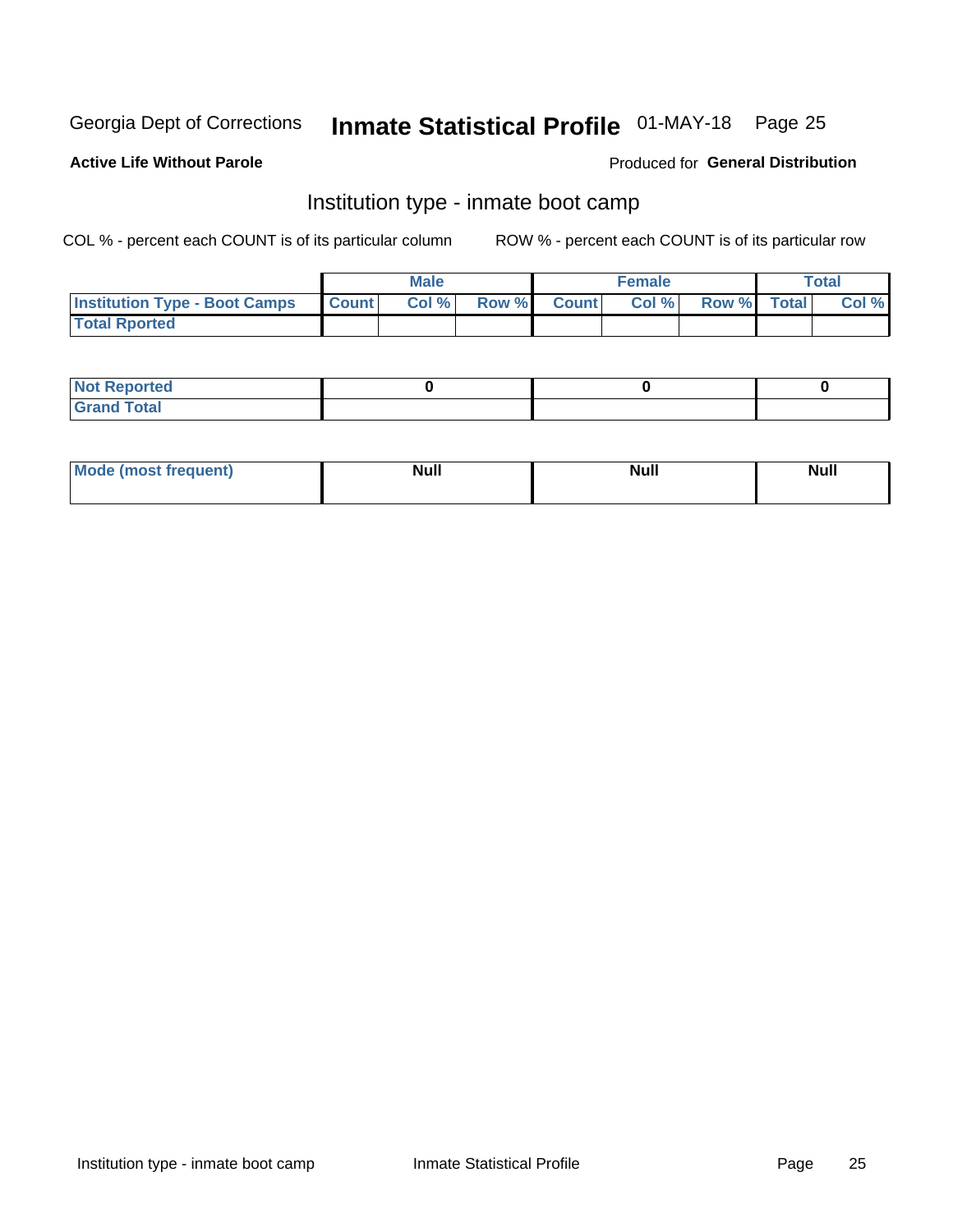## Inmate Statistical Profile 01-MAY-18 Page 26

## **Active Life Without Parole**

### Produced for General Distribution

## Number of disciplinary reports

COL % - percent each COUNT is of its particular column

|                                       |              | <b>Male</b> |             |    | <b>Female</b> |          |       | <b>Total</b> |
|---------------------------------------|--------------|-------------|-------------|----|---------------|----------|-------|--------------|
| <b>Number of Disciplinary Reports</b> | <b>Count</b> | Col %       | Row % Count |    | Col %         | Row %    | Total | Col %        |
|                                       | 226          | 41.32%      | 94.96%      | 12 | 35.29%        | $5.04\%$ | 238   | 40.96%       |
|                                       | 90           | 16.45%      | 93.75%      | 6  | 17.65%        | 6.25%    | 96    | 16.52%       |
|                                       | 54           | 9.87%       | 87.10%      | 8  | 23.53%        | 12.90%   | 62    | 10.67%       |
| 3                                     | 44           | $8.04\%$    | 97.78%      |    | 2.94%         | 2.22%    | 45    | 7.75%        |
|                                       | 23           | 4.20%       | 88.46%      | 3  | 8.82%         | 11.54%   | 26    | 4.48%        |
| 5                                     | 24           | 4.39%       | 96.00%      |    | 2.94%         | 4.00%    | 25    | 4.30%        |
| <b>More Than 5</b>                    | 86           | 15.72%      | 96.63%      | 3  | 8.82%         | $3.37\%$ | 89    | 15.32%       |
| <b>Total Reported</b>                 | 547          | 100%        | 94.15%      | 34 | 100%          | 5.85%    | 581   | 100%         |

| N |     |    |     |
|---|-----|----|-----|
|   | 547 | ⊶ت | 581 |

| Mean (average)       | 2.48 | 2.21 | 2.46 |
|----------------------|------|------|------|
| Median (middle)      |      |      |      |
| Mode (most frequent) |      |      |      |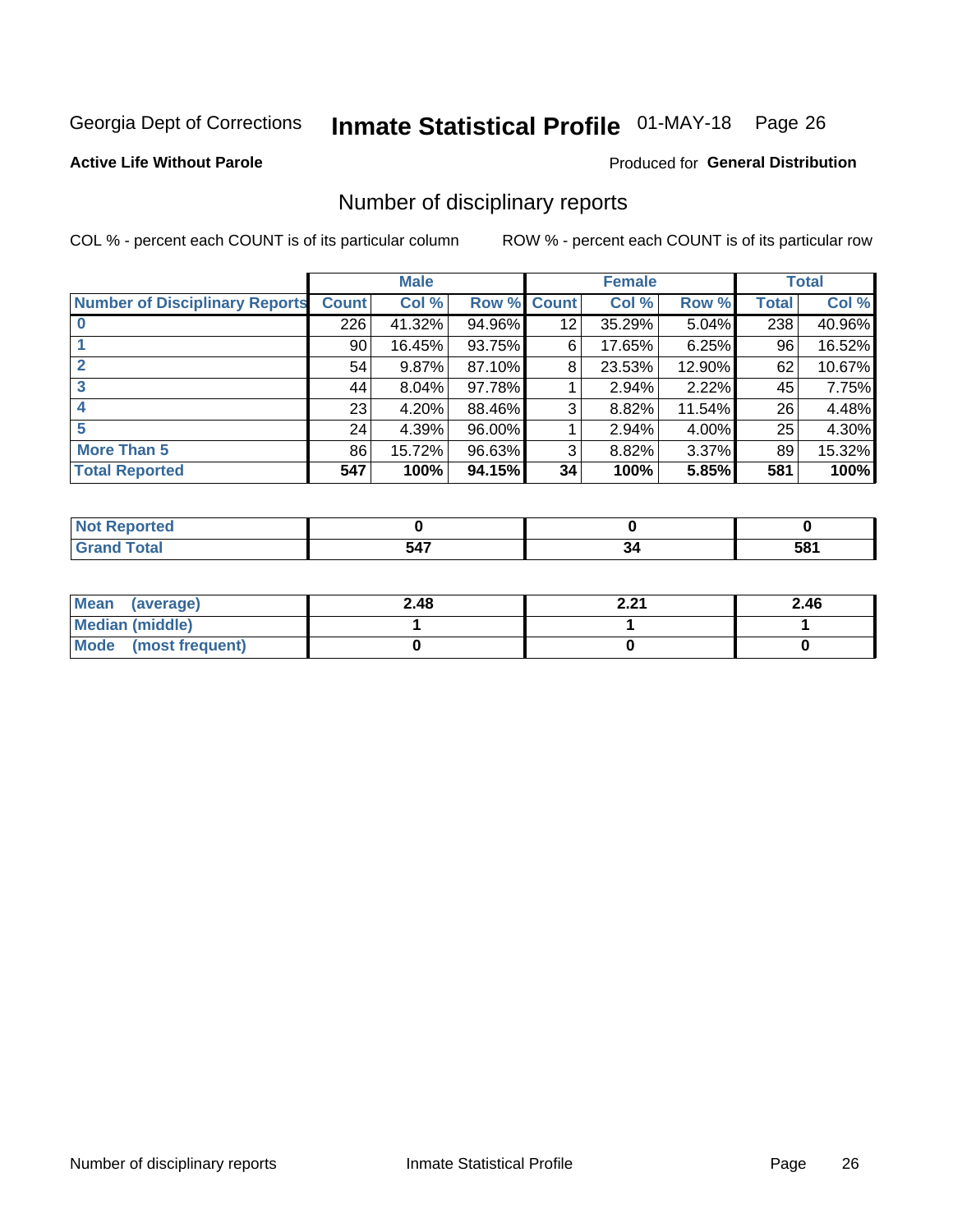## Inmate Statistical Profile 01-MAY-18 Page 27

## **Active Life Without Parole**

## **Produced for General Distribution**

## Number of transfers

COL % - percent each COUNT is of its particular column

|                            |         | <b>Male</b> |         |              | <b>Female</b> |          |              | <b>Total</b> |
|----------------------------|---------|-------------|---------|--------------|---------------|----------|--------------|--------------|
| <b>Number of Transfers</b> | Count l | Col %       | Row %   | <b>Count</b> | Col %         | Row %    | <b>Total</b> | Col %        |
|                            | 21      | $3.84\%$    | 75.00%  | 7            | 20.59%        | 25.00%   | 28           | 4.82%        |
|                            | 247     | 45.16%      | 93.92%  | 16           | 47.06%        | 6.08%    | 263          | 45.27%       |
|                            | 108     | 19.74%      | 92.31%  | 9            | 26.47%        | 7.69%    | 117          | 20.14%       |
| 3                          | 73      | 13.35%      | 97.33%  | 2            | 5.88%         | $2.67\%$ | 75           | 12.91%       |
|                            | 29      | 5.30%       | 100.00% |              |               |          | 29           | 4.99%        |
| 5                          | 18      | 3.29%       | 100.00% |              |               |          | 18           | 3.10%        |
| <b>More Than 5</b>         | 51      | 9.32%       | 100.00% |              |               |          | 51           | 8.78%        |
| <b>Total Reported</b>      | 547     | 100%        | 94.15%  | 34           | 100%          | 5.85%    | 581          | 100.0%       |

| теа<br>NO |     |    |                 |
|-----------|-----|----|-----------------|
|           | 547 | ءت | 58 <sup>°</sup> |

| Mean (average)       | 2.45 | 1.18 | 2.38 |
|----------------------|------|------|------|
| Median (middle)      |      |      |      |
| Mode (most frequent) |      |      |      |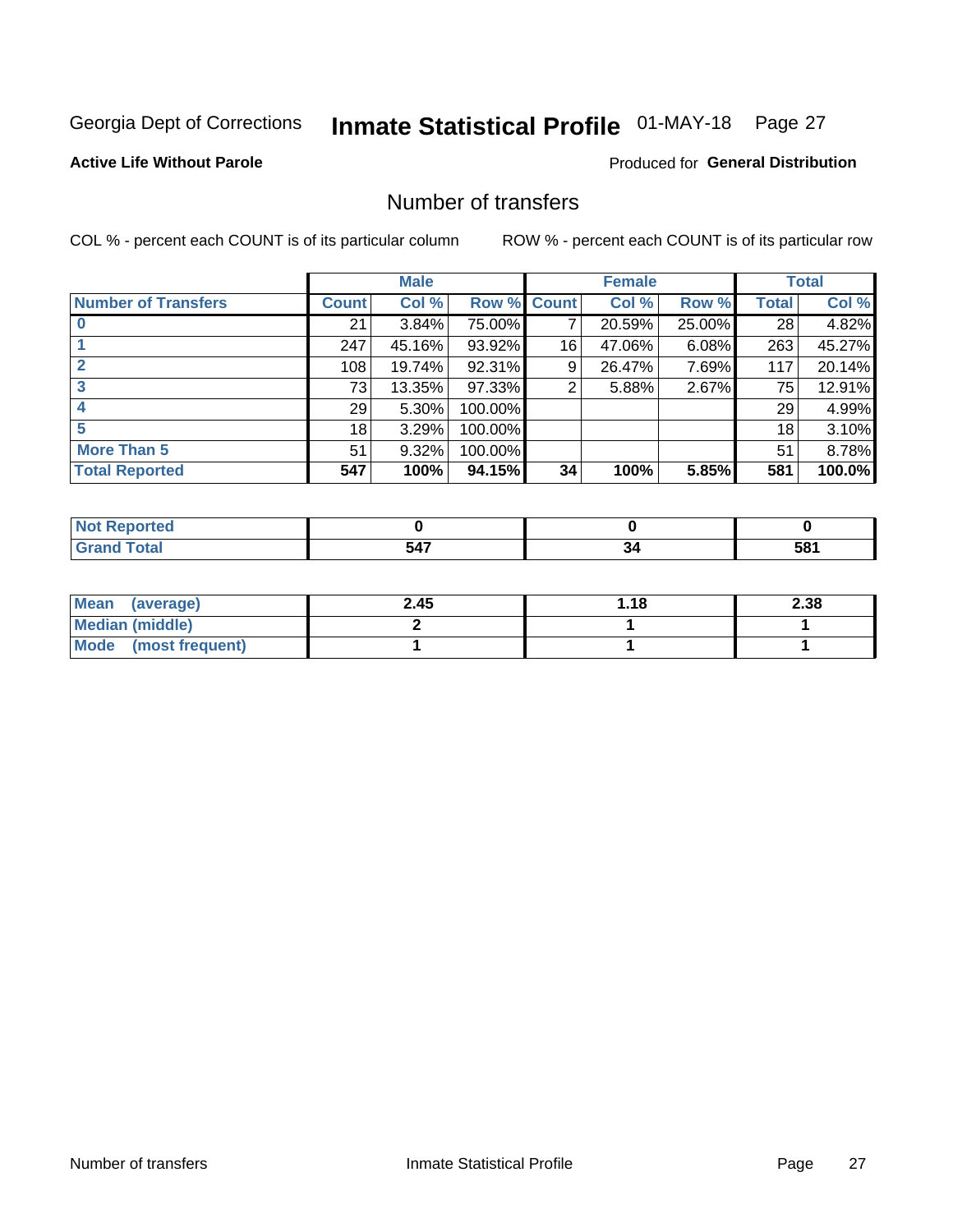## Inmate Statistical Profile 01-MAY-18 Page 28

**Active Life Without Parole** 

Produced for General Distribution

## Number of escapes

COL % - percent each COUNT is of its particular column

|                          | <b>Male</b>  |           |                    | <b>Female</b>   |         |       | <b>Total</b> |        |
|--------------------------|--------------|-----------|--------------------|-----------------|---------|-------|--------------|--------|
| <b>Number of Escapes</b> | <b>Count</b> | Col %     | <b>Row % Count</b> |                 | Col %   | Row % | Total I      | Col %  |
|                          | 546          | $99.82\%$ | 94.14%             | 34 <sub>1</sub> | 100.00% | 5.86% | 580          | 99.83% |
|                          |              | 0.18%     | 100.00%            |                 |         |       |              | 0.17%  |
| <b>Total Reported</b>    | 547          | 100%      | 94.15%             | 34              | 100%    | 5.85% | 581          | 100%   |

| rtea                                              |     |    |     |
|---------------------------------------------------|-----|----|-----|
| $f \wedge f \wedge f$<br>υιαι<br>$\mathsf{v}$ and | 547 | 34 | 581 |

| Mean (average)       |  |  |
|----------------------|--|--|
| Median (middle)      |  |  |
| Mode (most frequent) |  |  |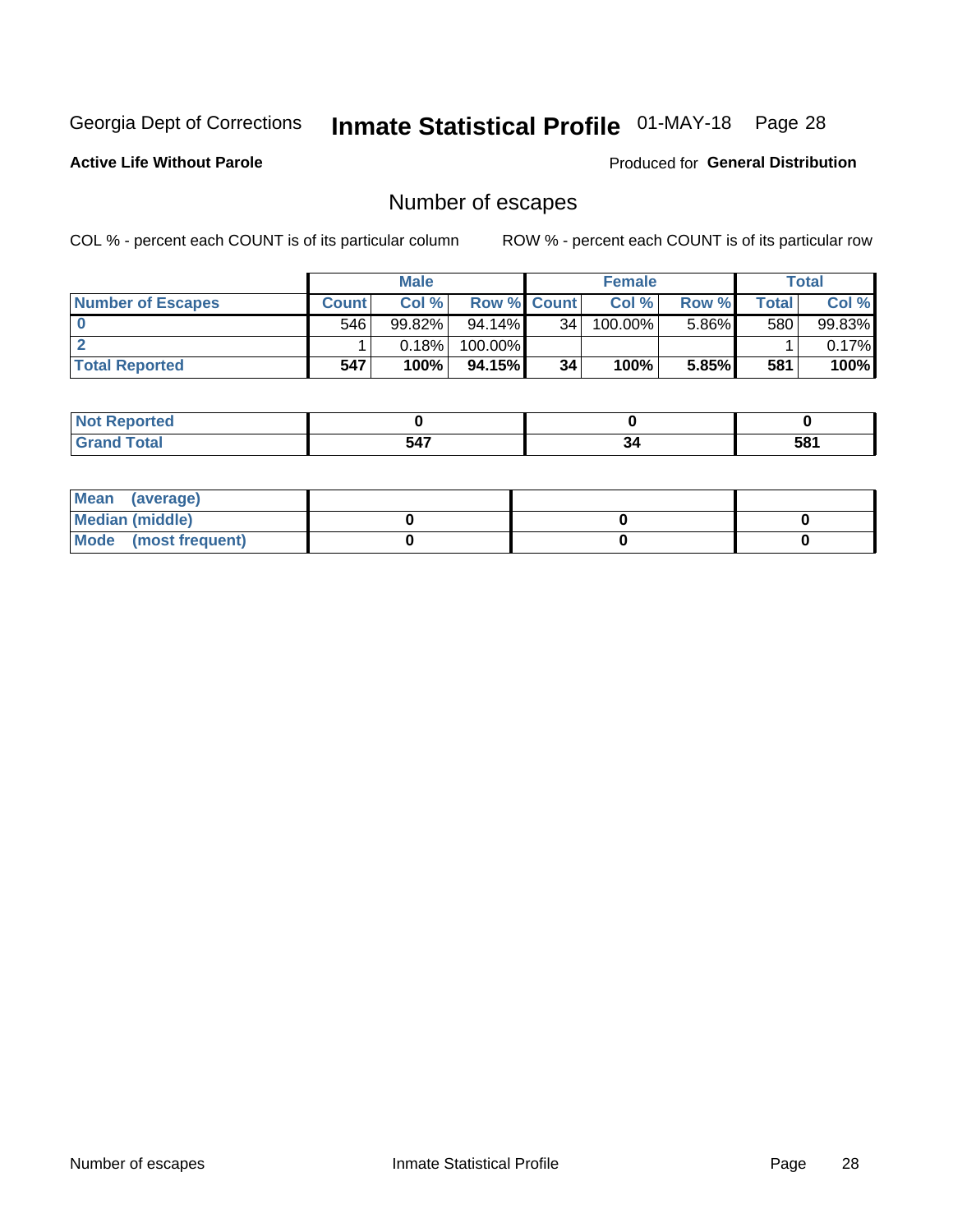## **Active Life Without Parole**

## **Produced for General Distribution**

## Time served in current (or last) institution

COL % - percent each COUNT is of its particular column

|                            |              | <b>Male</b> |         |                | <b>Female</b> |        |              | <b>Total</b> |
|----------------------------|--------------|-------------|---------|----------------|---------------|--------|--------------|--------------|
| <b>Time In Institution</b> | <b>Count</b> | Col %       | Row %   | <b>Count</b>   | Col %         | Row %  | <b>Total</b> | Col %        |
| 0 to 3 months              | 75           | 13.71%      | 97.40%  | 2              | 5.88%         | 2.60%  | 77           | 13.25%       |
| 3.01 to 6 months           | 53           | 9.69%       | 96.36%  | $\overline{2}$ | 5.88%         | 3.64%  | 55           | 9.47%        |
| 6.01 to 9 months           | 32           | 5.85%       | 96.97%  |                | 2.94%         | 3.03%  | 33           | 5.68%        |
| 9.01 to 12 months          | 43           | 7.86%       | 97.73%  | 1              | 2.94%         | 2.27%  | 44           | 7.57%        |
| <b>12.01 to 18 months</b>  | 72           | 13.16%      | 98.63%  | 1              | 2.94%         | 1.37%  | 73           | 12.56%       |
| 18.01 to 24 months         | 37           | 6.76%       | 84.09%  | 7              | 20.59%        | 15.91% | 44           | 7.57%        |
| 2.01 to 3 years            | 94           | 17.18%      | 92.16%  | 8              | 23.53%        | 7.84%  | 102          | 17.56%       |
| 3.01 to 4 years            | 49           | 8.96%       | 90.74%  | 5              | 14.71%        | 9.26%  | 54           | 9.29%        |
| 4.01 to 5 years            | 41           | 7.50%       | 91.11%  | 4              | 11.76%        | 8.89%  | 45           | 7.75%        |
| 5.01 to 6 years            | 22           | 4.02%       | 88.00%  | 3              | 8.82%         | 12.00% | 25           | 4.30%        |
| 6.01 to 7 years            | 14           | 2.56%       | 100.00% |                |               |        | 14           | 2.41%        |
| 7.01 to 8 years            | 11           | 2.01%       | 100.00% |                |               |        | 11           | 1.89%        |
| 8.01 to 9 years            | 4            | 0.73%       | 100.00% |                |               |        | 4            | 0.69%        |
| <b>Total Reported</b>      | 547          | 100%        | 94.15%  | 34             | 100%          | 5.85%  | 581          | 100%         |

| المناسب<br><b>NOT</b><br>τeα |                      |        |
|------------------------------|----------------------|--------|
| $\sim$                       | TAT<br>$\sim$ $\sim$ | <br>58 |

| <b>Mean</b><br>(average) | 25 months | 31 months | 25 months |  |  |
|--------------------------|-----------|-----------|-----------|--|--|
| Median (middle)          | 18 months | 27 months | 19 months |  |  |
| Mode<br>(most frequent)  | 0 months  | months    | months    |  |  |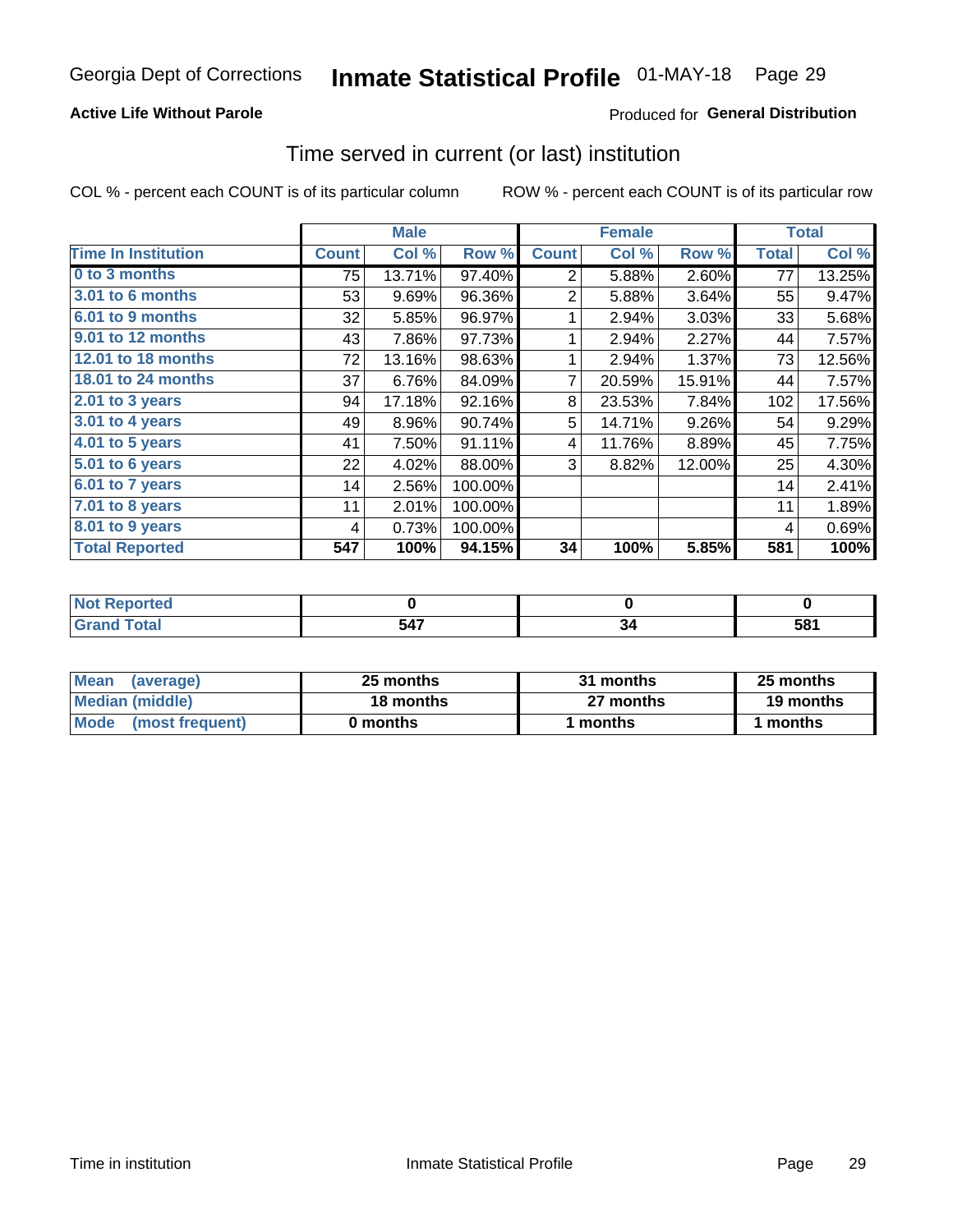## Inmate Statistical Profile 01-MAY-18 Page 30

### **Active Life Without Parole**

### Produced for General Distribution

## Highest grade level attained

COL % - percent each COUNT is of its particular column

|                          |                | <b>Male</b> |         |              | <b>Female</b> |         |                | <b>Total</b> |
|--------------------------|----------------|-------------|---------|--------------|---------------|---------|----------------|--------------|
| <b>Grade Level</b>       | <b>Count</b>   | Col %       | Row %   | <b>Count</b> | Col %         | Row %   | <b>Total</b>   | Col %        |
| Grade 3                  | 2              | 0.72%       | 100.00% |              |               |         | 2              | 0.69%        |
| Grade 6                  | 2              | 0.72%       | 100.00% |              |               |         | $\overline{2}$ | 0.69%        |
| <b>Grade 7</b>           | 6              | 2.16%       | 100.00% |              |               |         | 6              | 2.08%        |
| Grade 8                  | 16             | 5.76%       | 94.12%  | 1            | 9.09%         | 5.88%   | 17             | 5.88%        |
| Grade 9                  | 32             | 11.51%      | 96.97%  | 1            | 9.09%         | 3.03%   | 33             | 11.42%       |
| Grade 10                 | 49             | 17.63%      | 94.23%  | 3            | 27.27%        | 5.77%   | 52             | 17.99%       |
| Grade 11                 | 53             | 19.06%      | 100.00% |              |               |         | 53             | 18.34%       |
| <b>Grade 12 or GED</b>   | 89             | 32.01%      | 96.74%  | 3            | 27.27%        | 3.26%   | 92             | 31.83%       |
| Some tech school         |                | 0.36%       | 100.00% |              |               |         | 1              | 0.35%        |
| College, 1 year          | 11             | 3.96%       | 91.67%  | 1            | 9.09%         | 8.33%   | 12             | 4.15%        |
| College, 2 year          | 12             | 4.32%       | 100.00% |              |               |         | 12             | 4.15%        |
| College, 3 year          | $\overline{2}$ | 0.72%       | 100.00% |              |               |         | $\overline{2}$ | 0.69%        |
| <b>Bachelor's degree</b> | 3              | 1.08%       | 100.00% |              |               |         | 3              | 1.04%        |
| <b>Master's degree</b>   |                |             |         | 1            | 9.09%         | 100.00% | 1              | 0.35%        |
| Ph.D. degree             |                |             |         | 1            | 9.09%         | 100.00% | 1              | 0.35%        |
| <b>Total Reported</b>    | 278            | 100%        | 96.19%  | 11           | 100%          | 3.81%   | 289            | 100%         |

|      | חממ<br>ZUJ<br>__ | - -<br>$\sim$ | ∂∩י<br>ZJZ |
|------|------------------|---------------|------------|
| ---- | 37<br>.<br>$ -$  | ءد.<br>$\sim$ | 581        |

| Mean<br>(average)              | 10.86           | 12.18           | 10.91             |
|--------------------------------|-----------------|-----------------|-------------------|
| Median (middle)                | Grade 11        | Grade 12 or GED | Grade 11          |
| <b>Mode</b><br>(most frequent) | Grade 12 or GED | Grade 12 or GED | I Grade 12 or GED |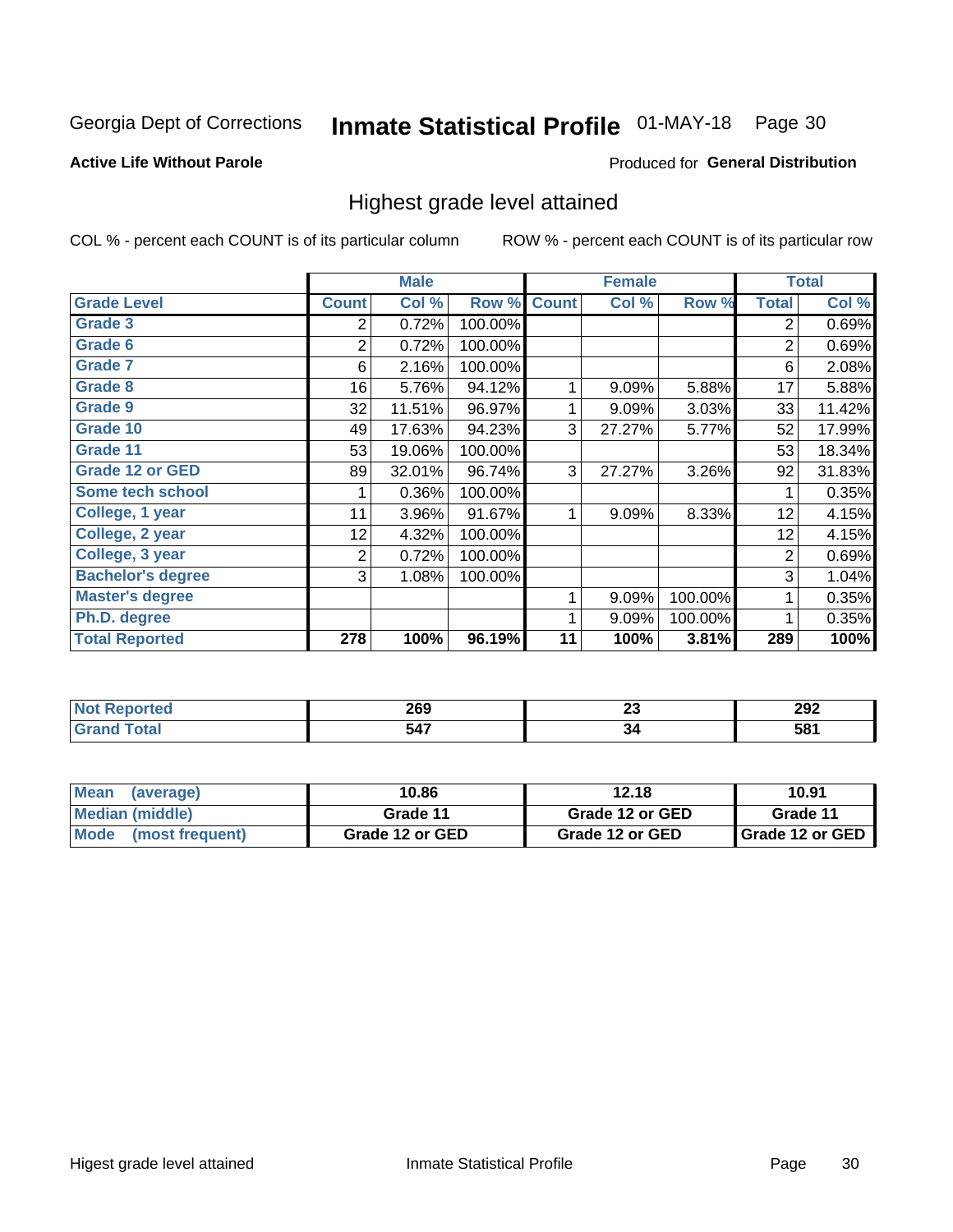## Inmate Statistical Profile 01-MAY-18 Page 31

### **Active Life Without Parole**

## **Produced for General Distribution**

## Culture fair IQ scores

COL % - percent each COUNT is of its particular column

|                       |              | <b>Male</b> |        |             | <b>Female</b> |         |              | <b>Total</b> |
|-----------------------|--------------|-------------|--------|-------------|---------------|---------|--------------|--------------|
| <b>IQ Scores</b>      | <b>Count</b> | Col %       |        | Row % Count | Col %         | Row %   | <b>Total</b> | Col %        |
| $60 - 69$             | 13           | $2.86\%$    | 92.86% |             | $3.70\%$      | 7.14%   | 14           | 2.90%        |
| $70 - 79$             | 33           | 7.25%       | 91.67% | 3           | 11.11%        | 8.33%   | 36           | 7.47%        |
| $80 - 89$             | 68           | 14.95%      | 95.77% | 3           | 11.11%        | 4.23%   | 71           | 14.73%       |
| $90 - 99$             | 138          | $30.33\%$   | 90.79% | 14          | 51.85%        | 9.21%   | 152          | 31.54%       |
| $100 - 109$           | 117          | 25.71%      | 97.50% | 3           | 11.11%        | 2.50%   | 120          | 24.90%       |
| $110 - 119$           | 79           | 17.36%      | 98.75% |             | 3.70%         | 1.25%   | 80           | 16.60%       |
| $120 - 129$           | 7            | 1.54%       | 87.50% |             | 3.70%         | 12.50%  | 8            | 1.66%        |
| $130 - 139$           |              |             |        | 1           | 3.70%         | 100.00% |              | 0.21%        |
| <b>Total Reported</b> | 455          | 100%        | 94.40% | 27          | 100%          | 5.60%   | 482          | 100.0%       |

| <b>Not Reported</b>  | o۸  |    | 85  |
|----------------------|-----|----|-----|
| Not Valid (under 60) |     |    |     |
| <b>Grand Total</b>   | 547 | 34 | 581 |

| Mean<br>(average)       | 98 | 95 | 97 |
|-------------------------|----|----|----|
| <b>Median (middle)</b>  | 99 |    | 99 |
| Mode<br>(most frequent) | 99 | 94 | 99 |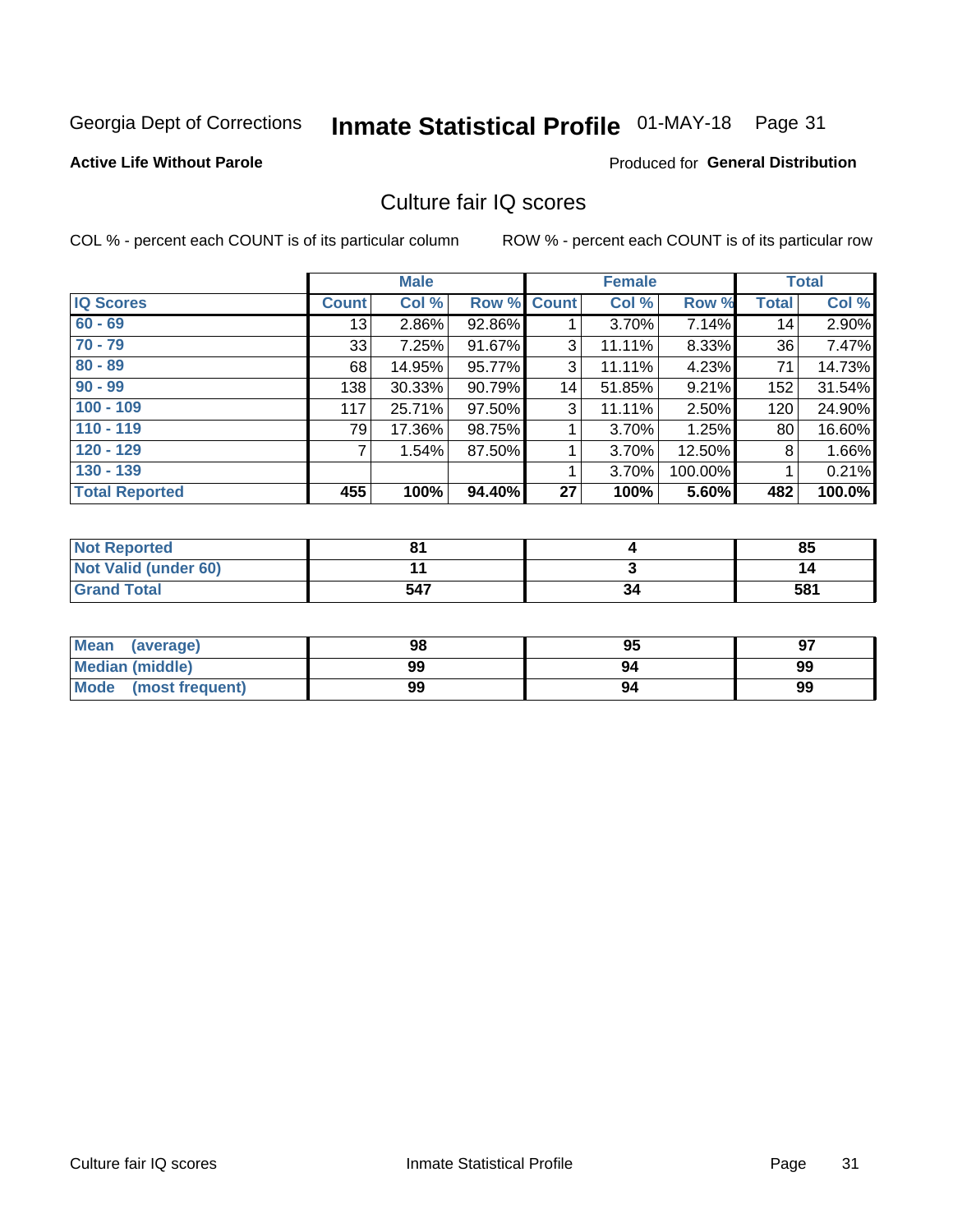## Inmate Statistical Profile 01-MAY-18 Page 32

### **Active Life Without Parole**

## **Produced for General Distribution**

## Wide Range Achievement Test (WRAT) reading score

COL % - percent each COUNT is of its particular column

|                           |              | <b>Male</b> |         |              | <b>Female</b> |       |              | <b>Total</b> |
|---------------------------|--------------|-------------|---------|--------------|---------------|-------|--------------|--------------|
| <b>WRAT Reading Score</b> | <b>Count</b> | Col %       | Row %   | <b>Count</b> | Col %         | Row % | <b>Total</b> | Col %        |
| $0.1$ to $0.9$            | 11           | 2.19%       | 100.00% |              |               |       | 11           | 2.06%        |
| 1.0 to 1.9                | 5            | 0.99%       | 100.00% |              |               |       | 5            | 0.94%        |
| 2.0 to 2.9                | 12           | 2.39%       | 92.31%  |              | 3.33%         | 7.69% | 13           | 2.44%        |
| 3.0 to 3.9                | 32           | 6.36%       | 91.43%  | 3            | 10.00%        | 8.57% | 35           | 6.57%        |
| 4.0 to 4.9                | 36           | 7.16%       | 94.74%  | 2            | 6.67%         | 5.26% | 38           | 7.13%        |
| 5.0 to 5.9                | 49           | 9.74%       | 98.00%  |              | 3.33%         | 2.00% | 50           | 9.38%        |
| 6.0 to 6.9                | 45           | 8.95%       | 97.83%  |              | 3.33%         | 2.17% | 46           | 8.63%        |
| 7.0 to 7.9                | 5            | 0.99%       | 100.00% |              |               |       | 5            | 0.94%        |
| 8.0 to 8.9                | 34           | 6.76%       | 97.14%  | 1            | 3.33%         | 2.86% | 35           | 6.57%        |
| 9.0 to 9.9                | 19           | 3.78%       | 95.00%  |              | 3.33%         | 5.00% | 20           | 3.75%        |
| 10.0 to 10.9              | 38           | 7.55%       | 97.44%  | 1            | 3.33%         | 2.56% | 39           | 7.32%        |
| 11.0 to 11.9              | 61           | 12.13%      | 92.42%  | 5            | 16.67%        | 7.58% | 66           | 12.38%       |
| 12.0 to 12.9              | 156          | 31.01%      | 91.76%  | 14           | 46.67%        | 8.24% | 170          | 31.89%       |
| <b>Total Reported</b>     | 503          | 100%        | 94.37%  | 30           | 100%          | 5.63% | 533          | 100%         |

|        |            |     | 4C |
|--------|------------|-----|----|
| $\sim$ | -47<br>, , | ءد. | 58 |

| <b>Mean</b><br>(average) | 8.89 | 9.97 | 8.95 |
|--------------------------|------|------|------|
| Median (middle)          | 10.2 | 11.9 | 10.2 |
| Mode<br>(most frequent)  | 12.9 | 12.9 | 12.9 |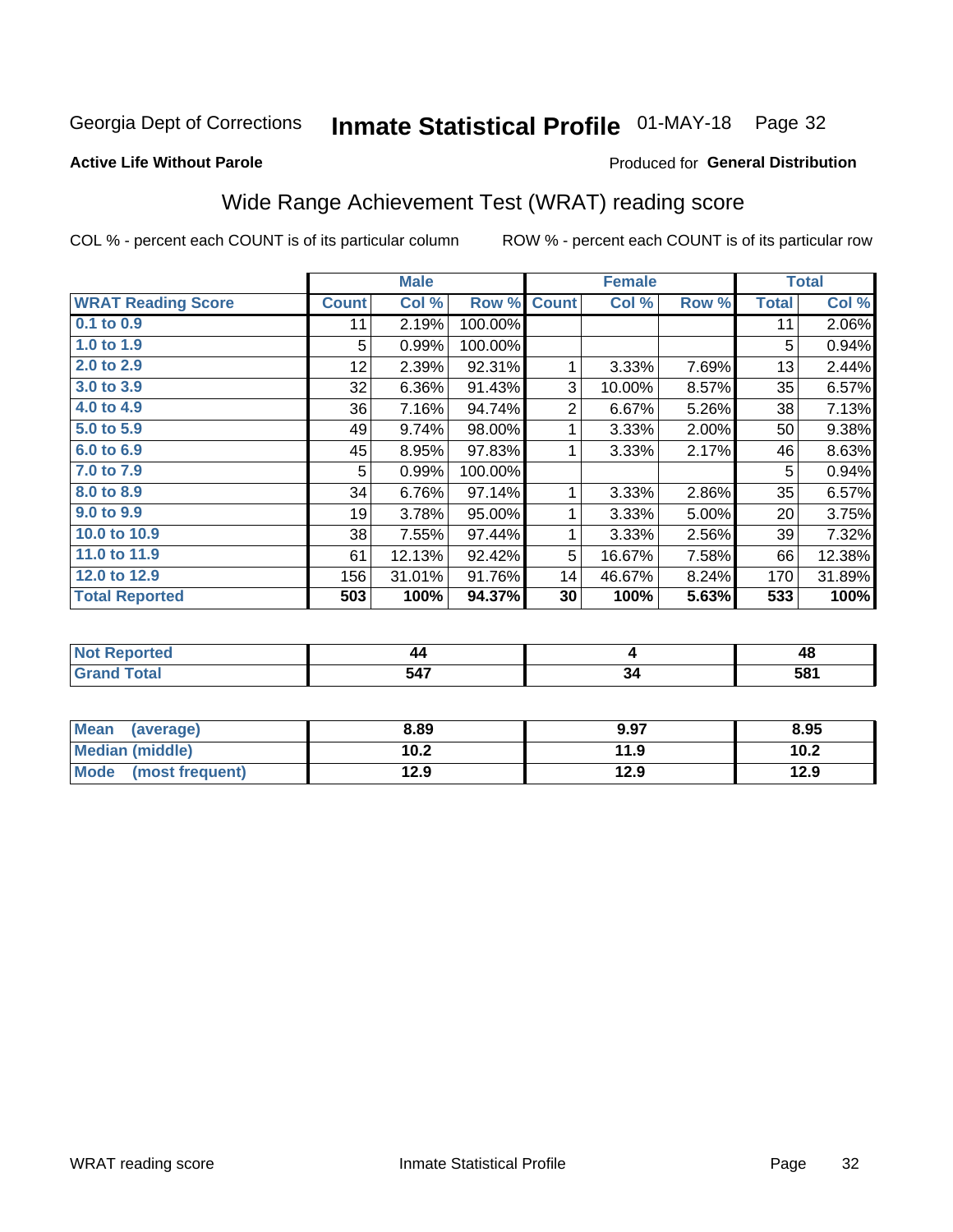## Inmate Statistical Profile 01-MAY-18 Page 33

### **Active Life Without Parole**

## **Produced for General Distribution**

## Wide Range Achievement Test (WRAT) math score

COL % - percent each COUNT is of its particular column

|                              |              | <b>Male</b> |         |              | <b>Female</b> |          |              | <b>Total</b> |
|------------------------------|--------------|-------------|---------|--------------|---------------|----------|--------------|--------------|
| <b>WRAT Mathematic Score</b> | <b>Count</b> | Col %       | Row %   | <b>Count</b> | Col %         | Row %    | <b>Total</b> | Col %        |
| 1.0 to 1.9                   | 3            | 0.60%       | 100.00% |              |               |          | 3            | 0.56%        |
| 2.0 to 2.9                   | 9            | 1.79%       | 90.00%  |              | 3.33%         | 10.00%   | 10           | 1.88%        |
| 3.0 to 3.9                   | 24           | 4.77%       | 96.00%  |              | 3.33%         | $4.00\%$ | 25           | 4.69%        |
| 4.0 to 4.9                   | 68           | 13.52%      | 97.14%  | 2            | 6.67%         | 2.86%    | 70           | 13.13%       |
| 5.0 to 5.9                   | 72           | 14.31%      | 94.74%  | 4            | 13.33%        | 5.26%    | 76           | 14.26%       |
| 6.0 to 6.9                   | 105          | 20.87%      | 93.75%  | 7            | 23.33%        | 6.25%    | 112          | 21.01%       |
| 7.0 to 7.9                   | 33           | 6.56%       | 94.29%  | 2            | 6.67%         | $5.71\%$ | 35           | 6.57%        |
| 8.0 to 8.9                   | 57           | 11.33%      | 98.28%  | 1            | 3.33%         | 1.72%    | 58           | 10.88%       |
| 9.0 to 9.9                   | 36           | 7.16%       | 92.31%  | 3            | 10.00%        | 7.69%    | 39           | 7.32%        |
| 11.0 to 11.9                 | 23           | 4.57%       | 95.83%  |              | 3.33%         | 4.17%    | 24           | 4.50%        |
| 12.0 to 12.9                 | 73           | 14.51%      | 90.12%  | 8            | 26.67%        | 9.88%    | 81           | 15.20%       |
| <b>Total Reported</b>        | 503          | 100%        | 94.37%  | 30           | 100%          | 5.63%    | 533          | 100%         |

| w   | 44              |    | л,        |
|-----|-----------------|----|-----------|
| тео |                 |    | −~        |
|     | $\Delta$ 7<br>╍ | ىي | τo,<br>၁၀ |

| <b>Mean</b><br>(average) | 7.47 | 8.21 | 7.51 |
|--------------------------|------|------|------|
| <b>Median (middle)</b>   | 6.9  | 7.15 | 6.9  |
| Mode<br>(most frequent)  | 12.9 | 12.9 | 12.9 |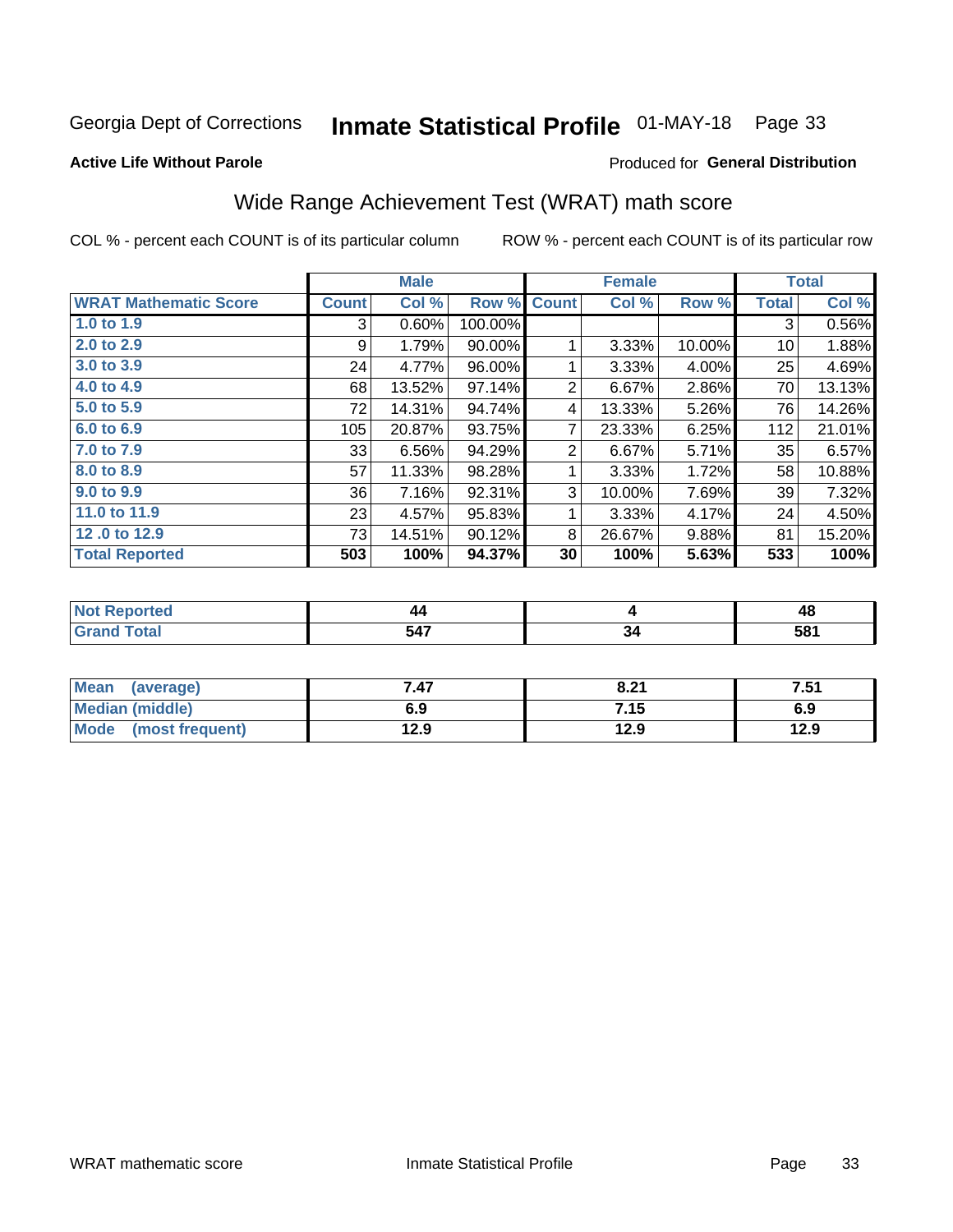#### **Inmate Statistical Profile 01-MAY-18** Page 34

### **Active Life Without Parole**

### Produced for General Distribution

## Wide Range Achievement Test (WRAT) spelling score

COL % - percent each COUNT is of its particular column

|                            |                 | <b>Male</b> |         |              | <b>Female</b> |        |              | <b>Total</b> |
|----------------------------|-----------------|-------------|---------|--------------|---------------|--------|--------------|--------------|
| <b>WRAT Spelling Score</b> | <b>Count</b>    | Col %       | Row %   | <b>Count</b> | Col %         | Row %  | <b>Total</b> | Col %        |
| 0.1 to 0.9                 | 10 <sup>1</sup> | 1.99%       | 100.00% |              |               |        | 10           | 1.88%        |
| 1.0 to 1.9                 | 13              | 2.58%       | 100.00% |              |               |        | 13           | 2.44%        |
| 2.0 to 2.9                 | 13              | 2.58%       | 86.67%  | 2            | 6.67%         | 13.33% | 15           | 2.81%        |
| 3.0 to 3.9                 | 37              | 7.36%       | 94.87%  | 2            | 6.67%         | 5.13%  | 39           | 7.32%        |
| 4.0 to 4.9                 | 19              | 3.78%       | 100.00% |              |               |        | 19           | 3.56%        |
| 5.0 to 5.9                 | 52              | 10.34%      | 98.11%  | 1            | 3.33%         | 1.89%  | 53           | 9.94%        |
| 6.0 to 6.9                 | 36              | 7.16%       | 100.00% |              |               |        | 36           | 6.75%        |
| 7.0 to 7.9                 | 54              | 10.74%      | 96.43%  | 2            | 6.67%         | 3.57%  | 56           | 10.51%       |
| 8.0 to 8.9                 | 44              | 8.75%       | 97.78%  | 1            | 3.33%         | 2.22%  | 45           | 8.44%        |
| 9.0 to 9.9                 | 14              | 2.78%       | 100.00% |              |               |        | 14           | 2.63%        |
| 10.0 to 10.9               | 19              | 3.78%       | 100.00% |              |               |        | 19           | 3.56%        |
| 11.0 to 11.9               | 41              | 8.15%       | 91.11%  | 4            | 13.33%        | 8.89%  | 45           | 8.44%        |
| 12.0 to 12.9               | 151             | 30.02%      | 89.35%  | 18           | 60.00%        | 10.65% | 169          | 31.71%       |
| <b>Total Reported</b>      | 503             | 100%        | 94.37%  | 30           | 100%          | 5.63%  | 533          | 100%         |

| ге с | 44               |    | 4C              |
|------|------------------|----|-----------------|
|      | E 17<br>м<br>v-1 | יכ | 58 <sup>°</sup> |

| <b>Mean</b><br>(average) | 8.54 | 10.57 | 8.66 |
|--------------------------|------|-------|------|
| Median (middle)          | 8.9  | 12.7  | 8.9  |
| Mode (most frequent)     | 12.9 | 12.9  | 12.9 |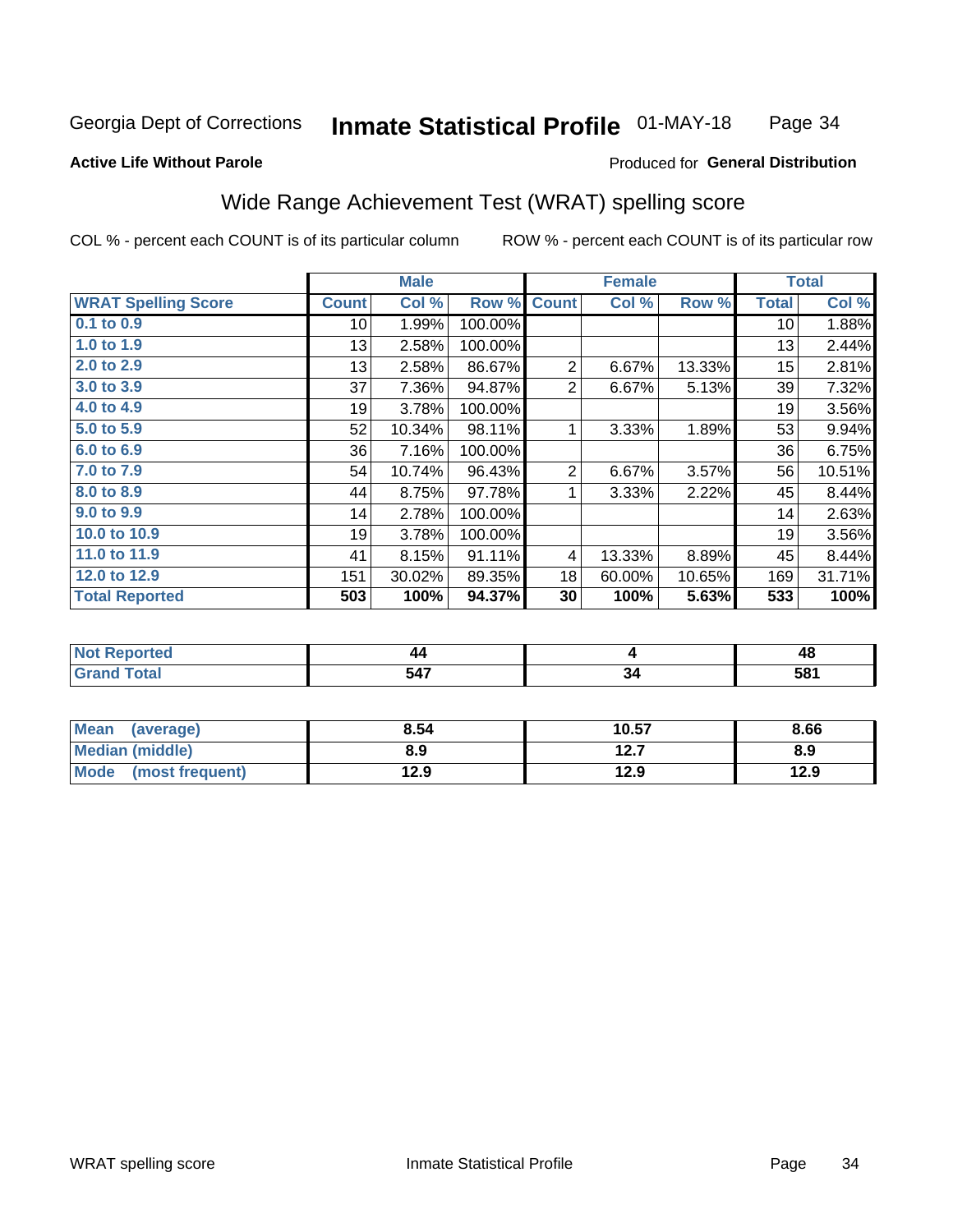## Inmate Statistical Profile 01-MAY-18 Page 35

### **Active Life Without Parole**

## **Produced for General Distribution**

## Current / last mental health treatment level

COL % - percent each COUNT is of its particular column

|                                    |              | <b>Male</b> |           |              | <b>Female</b> |        |              | <b>Total</b> |
|------------------------------------|--------------|-------------|-----------|--------------|---------------|--------|--------------|--------------|
| <b>Mental Health Treatment Lev</b> | <b>Count</b> | Col %       | Row %     | <b>Count</b> | Col%          | Row %  | <b>Total</b> | Col %        |
| 1 No problem at current time       | 66           | 31.43%      | 92.96%    | 5            | 17.24%        | 7.04%  | 71           | 29.71%       |
| 2 Receiving outpatient             | 120          | 57.14%      | 84.51%    | 22           | 75.86%        | 15.49% | 142          | 59.41%       |
| <b>Treatment</b>                   |              |             |           |              |               |        |              |              |
| 3 Inpatient, moderate              | 23           | 10.95%      | $92.00\%$ | 2            | 6.90%         | 8.00%  | 25           | 10.46%       |
| <b>Treatment</b>                   |              |             |           |              |               |        |              |              |
| 4 Inpatient, intensive             |              | 0.48%       | 100.00%   |              |               |        |              | 0.42%        |
| <b>Treatment</b>                   |              |             |           |              |               |        |              |              |
| <b>Total Evaluated</b>             | 210          | 100%        | 87.87%    | 29           | 100%          | 12.13% | 239          | 100%         |

| Never had MH evaluation | へへっ<br>JJ. | 342 |
|-------------------------|------------|-----|
|                         | 547        | 58  |

| <b>Median (middle)</b>         | <b>Receiving outpatient</b><br>treatment | <b>Receiving outpatient</b><br>treatment | <b>Receiving</b><br>outpatient<br>treatment |  |
|--------------------------------|------------------------------------------|------------------------------------------|---------------------------------------------|--|
| <b>Mode</b><br>(most frequent) | <b>Receiving outpatient</b><br>treatment | <b>Receiving outpatient</b><br>treatment | <b>Receiving</b><br>outpatient<br>treatment |  |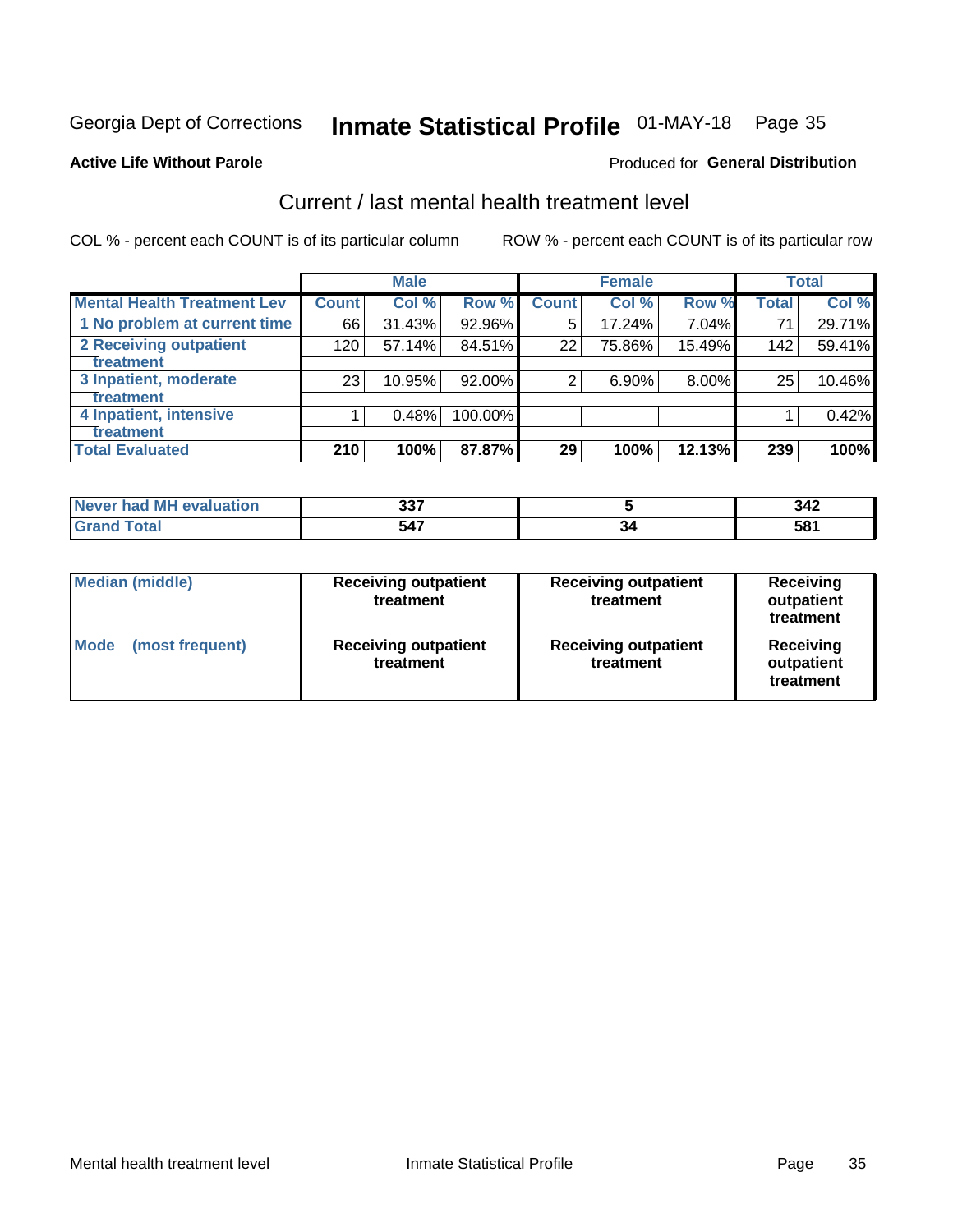#### Inmate Statistical Profile 01-MAY-18 Page 36

## **Active Life Without Parole**

## Produced for General Distribution

## PULHESDWIT medical scale - 'P' overall condition ('P'hysical)

COL % - percent each COUNT is of its particular column

|                                  |         | <b>Male</b> |             |    | <b>Female</b> |        |              | <b>Total</b> |
|----------------------------------|---------|-------------|-------------|----|---------------|--------|--------------|--------------|
| 'P' Overall Condition            | Count l | Col %       | Row % Count |    | Col %         | Row %  | <b>Total</b> | Col %        |
| 1 No medical illness             | 370     | 74.15%      | 95.61%      | 17 | 50.00%        | 4.39%  | 387          | 72.61%       |
| 2 Well-controlled chronic        | 121     | 24.25%      | 88.32%      | 16 | 47.06%        | 11.68% | 137          | 25.70%       |
| <b>illness</b>                   |         |             |             |    |               |        |              |              |
| 3 Poorly-controlled chronic      | 6       | 1.20%       | 85.71%      |    | 2.94%         | 14.29% |              | 1.31%        |
| <b>illness</b>                   |         |             |             |    |               |        |              |              |
| 4 Significant problems requiring | ົ       | $0.40\%$    | 100.00%     |    |               |        | 2            | 0.38%        |
| special housing                  |         |             |             |    |               |        |              |              |
| <b>Total Reported</b>            | 499     | 100%        | $93.62\%$   | 34 | 100%          | 6.38%  | 533          | 100%         |

| . a u | --                                       | $\mathbf{r}$<br>TU. |
|-------|------------------------------------------|---------------------|
| _____ | <b>STATISTICS</b><br>54<br>$\sim$ $\sim$ | $\tau$ 04           |

| <b>Mode</b> | (most frequent) | 1 No medical illness | 1 No medical illness | 1 No medical<br>illness |
|-------------|-----------------|----------------------|----------------------|-------------------------|
|-------------|-----------------|----------------------|----------------------|-------------------------|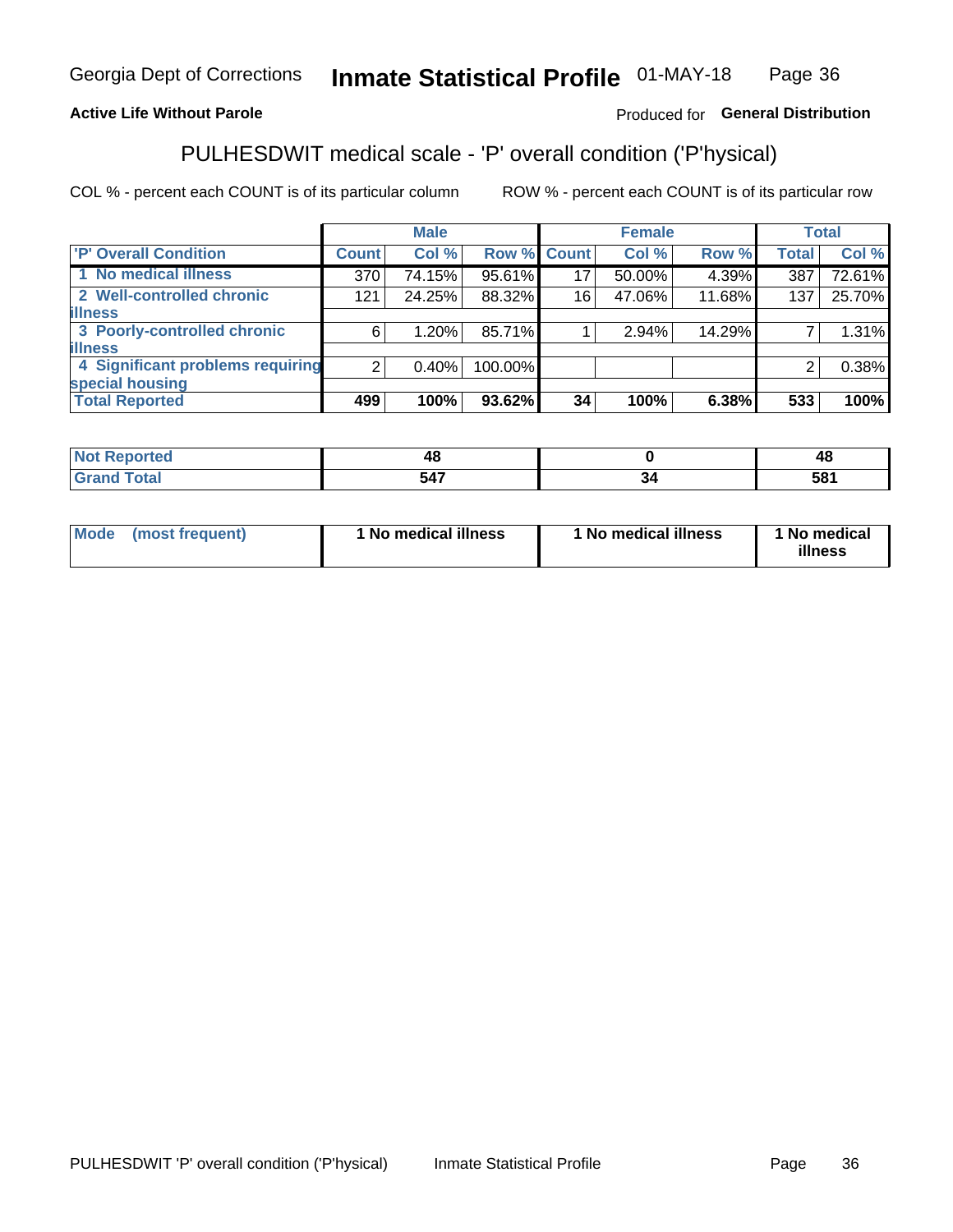## **Active Life Without Parole**

## Produced for General Distribution

## PULHESDWIT medical scale - 'U' upper body

COL % - percent each COUNT is of its particular column

|                              |                | <b>Male</b> |         |              | <b>Female</b> |        |              | <b>Total</b> |
|------------------------------|----------------|-------------|---------|--------------|---------------|--------|--------------|--------------|
| <b>U' Upper Body</b>         | <b>Count</b>   | Col %       | Row %   | <b>Count</b> | Col %         | Row %  | <b>Total</b> | Col %        |
| 1 Upper bones, joints,       | 480            | 96.19%      | 93.75%  | 32           | 94.12%        | 6.25%  | 512          | 96.06%       |
| muscles all OK               |                |             |         |              |               |        |              |              |
| 2 One or both arms minimally | 16             | 3.21%       | 88.89%  | 2            | 5.88%         | 11.11% | 18           | 3.38%        |
| limited                      |                |             |         |              |               |        |              |              |
| 3 One or both arms           | $\overline{2}$ | 0.40%       | 100.00% |              |               |        | 2            | 0.38%        |
| <b>moderately limited</b>    |                |             |         |              |               |        |              |              |
| 4 One arm disabled,          |                | 0.20%       | 100.00% |              |               |        |              | 0.19%        |
| paralyzed, or amputated      |                |             |         |              |               |        |              |              |
| <b>Total Reported</b>        | 499            | 100%        | 93.62%  | 34           | 100%          | 6.38%  | 533          | 100.0%       |

| <b>Not Reported</b>      |     | 40  |
|--------------------------|-----|-----|
| <b>Total</b><br>ا الله ا | 547 | 581 |

| <b>Mode</b> | (most frequent) | l Upper bones, joints,<br>muscles all OK | 1 Upper bones, joints,<br>muscles all OK | 1 Upper bones,<br>ljoints, muscles all |
|-------------|-----------------|------------------------------------------|------------------------------------------|----------------------------------------|
|-------------|-----------------|------------------------------------------|------------------------------------------|----------------------------------------|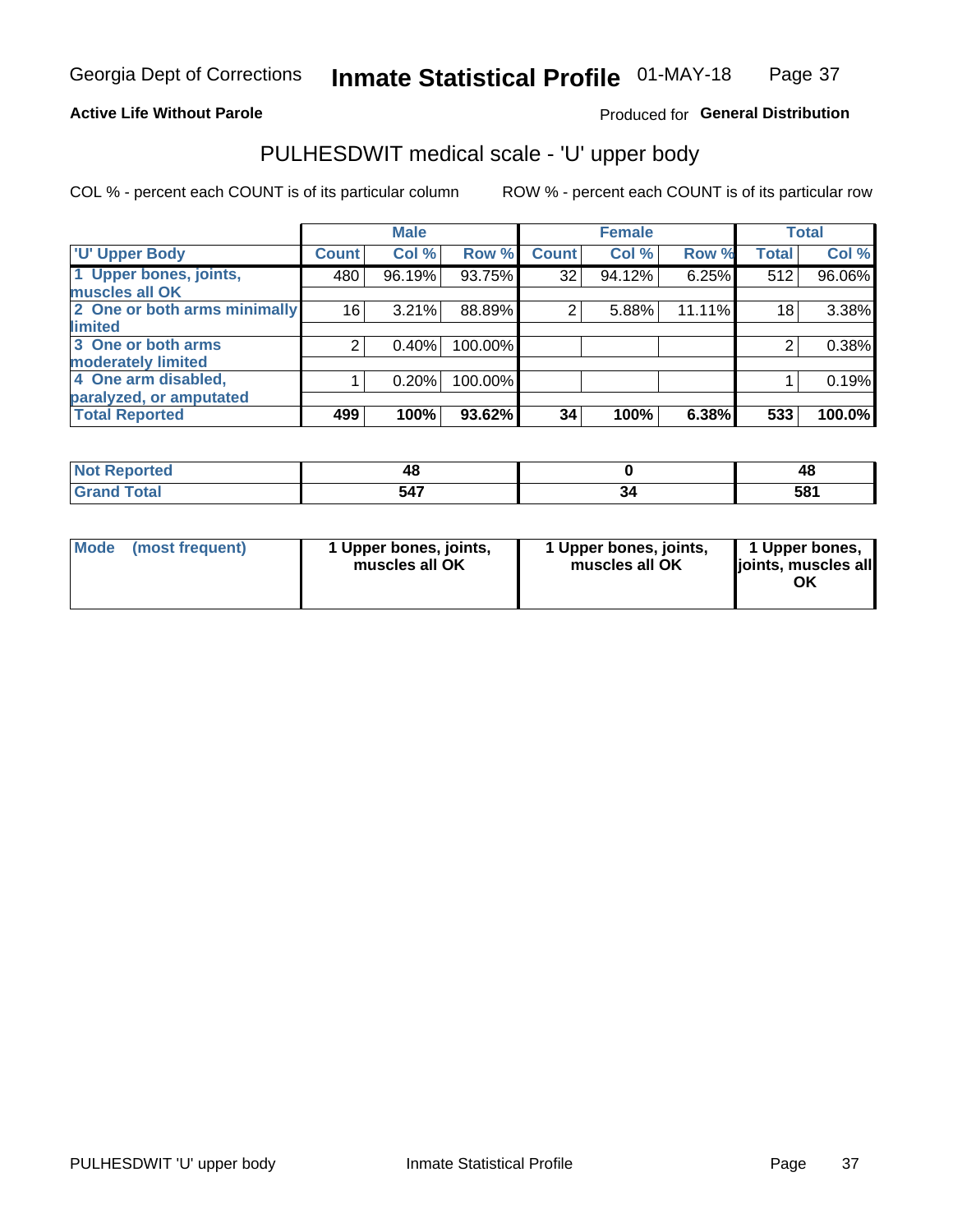## **Active Life Without Parole**

## Produced for General Distribution

## PULHESDWIT medical scale - 'L' lower body

COL % - percent each COUNT is of its particular column

|                                |              | <b>Male</b> |         |              | <b>Female</b> |        |              | <b>Total</b> |
|--------------------------------|--------------|-------------|---------|--------------|---------------|--------|--------------|--------------|
| 'L' Lower Body                 | <b>Count</b> | Col %       | Row %   | <b>Count</b> | Col %         | Row %  | <b>Total</b> | Col %        |
| 1 Lower bones, joints,         | 443          | 88.78%      | 94.06%  | 28           | 82.35%        | 5.94%  | 471          | 88.37%       |
| muscles all OK                 |              |             |         |              |               |        |              |              |
| 2 One or both legs minimally   | 49           | 9.82%       | 89.09%  | 6            | 17.65%        | 10.91% | 55           | 10.32%       |
| limited                        |              |             |         |              |               |        |              |              |
| 3 One or both legs             | 4            | $0.80\%$    | 100.00% |              |               |        | 4            | 0.75%        |
| moderately limited             |              |             |         |              |               |        |              |              |
| 4 One leg disabled, paralyzed, | 3            | 0.60%       | 100.00% |              |               |        | 3            | 0.56%        |
| or amputated                   |              |             |         |              |               |        |              |              |
| <b>Total Reported</b>          | 499          | 100%        | 93.62%  | 34           | 100%          | 6.38%  | 533          | 100%         |

| <b>Not Reported</b>    |     | т.  |
|------------------------|-----|-----|
| <b>Total</b><br>------ | 547 | 581 |

|  | Mode (most frequent) | 1 Lower bones, joints,<br>muscles all OK | 1 Lower bones, joints,<br>muscles all OK | 1 Lower bones,<br>joints, muscles all<br>ΟK |
|--|----------------------|------------------------------------------|------------------------------------------|---------------------------------------------|
|--|----------------------|------------------------------------------|------------------------------------------|---------------------------------------------|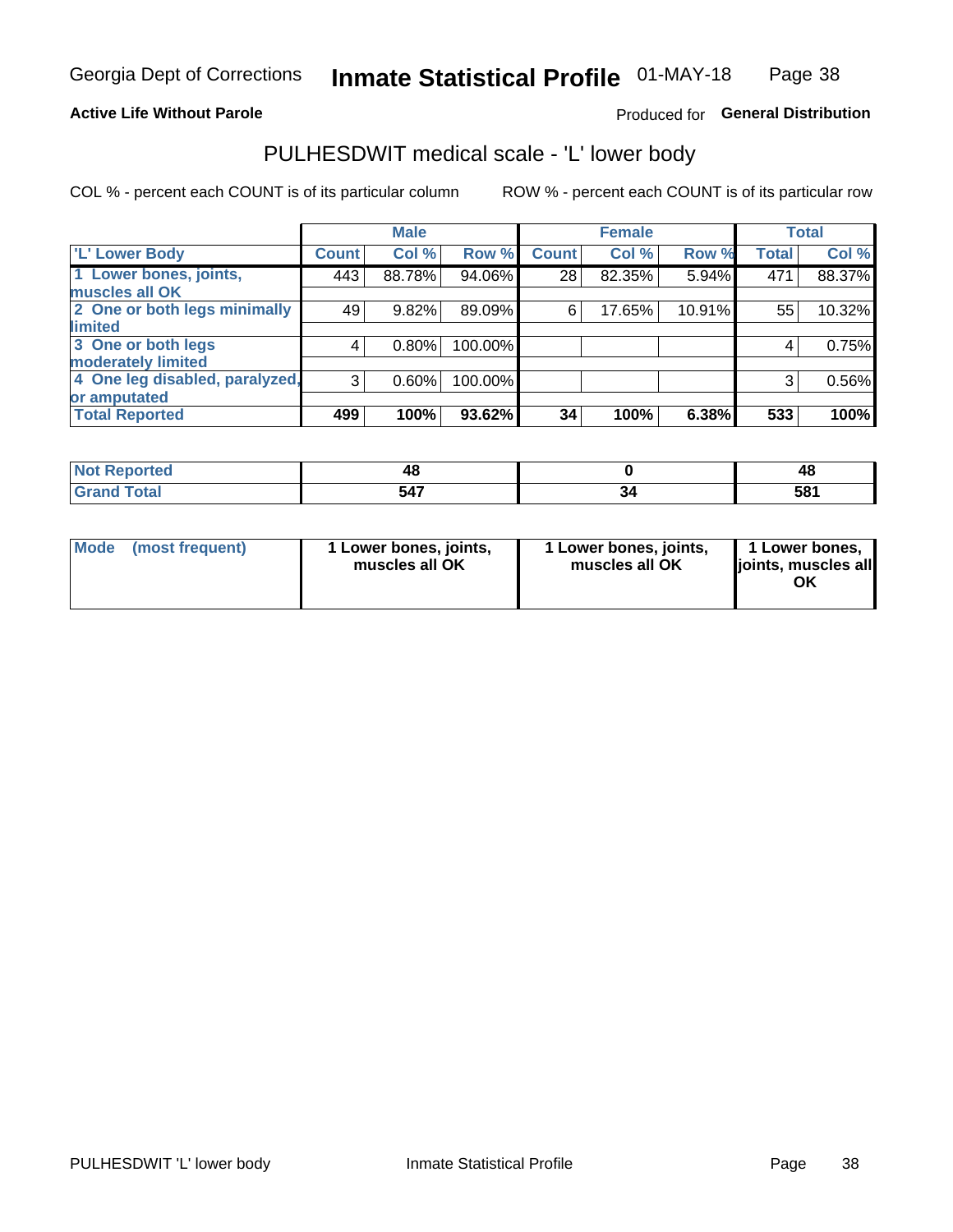### **Active Life Without Parole**

Produced for General Distribution

## PULHESDWIT medical scale - 'H' hearing

COL % - percent each COUNT is of its particular column

|                                                               |              | <b>Male</b> |             |                 | <b>Female</b> |       | <b>Total</b> |        |
|---------------------------------------------------------------|--------------|-------------|-------------|-----------------|---------------|-------|--------------|--------|
| <b>H'</b> Hearing                                             | <b>Count</b> | Col%        | Row % Count |                 | Col%          | Row % | <b>Total</b> | Col %  |
| 1 Normal hearing both ears                                    | 496          | 99.40%      | 93.58%      | 34              | 100.00%       | 6.42% | 530          | 99.44% |
| 2 Some loss in one ear with<br>other OK, or mild loss in both |              | 0.20%       | 100.00%     |                 |               |       |              | 0.19%  |
| 3 Total loss in one ear with<br>mild loss in other            | 2            | $0.40\%$    | 100.00%     |                 |               |       |              | 0.38%  |
| <b>Total Reported</b>                                         | 499          | 100%        | 93.62%      | 34 <sub>1</sub> | 100%          | 6.38% | 533          | 100.0% |

| <b>Reported</b><br><b>NOT</b> |    | лs<br>т. |
|-------------------------------|----|----------|
| <b>fotal</b>                  | 17 | 581      |

| Mode (most frequent) | 1 Normal hearing both ears 1 Normal hearing both ears 1 Normal hearing | both ears |
|----------------------|------------------------------------------------------------------------|-----------|
|                      |                                                                        |           |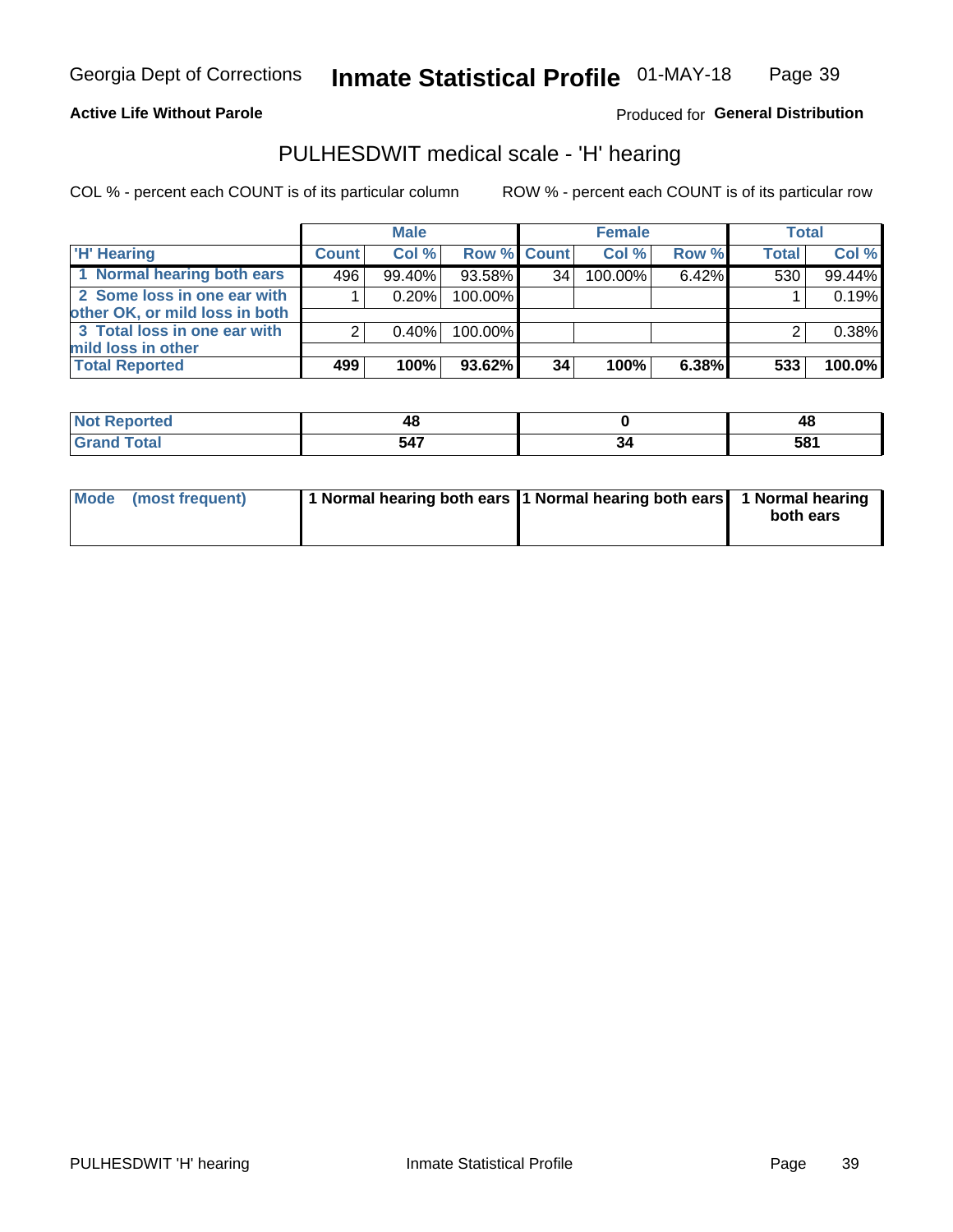### **Active Life Without Parole**

## Produced for General Distribution

## PULHESDWIT medical scale - 'E' vision

COL % - percent each COUNT is of its particular column

|                                |              | <b>Male</b> |             |    | <b>Female</b> |        |              | <b>Total</b> |
|--------------------------------|--------------|-------------|-------------|----|---------------|--------|--------------|--------------|
| <b>E' Vision</b>               | <b>Count</b> | Col %       | Row % Count |    | Col %         | Row %  | <b>Total</b> | Col %        |
| 1 Correctable to 20/40 in both | 392          | 79.51%      | 96.08%      | 16 | 50.00%        | 3.92%  | 408          | 77.71%       |
| eyes                           |              |             |             |    |               |        |              |              |
| 2 Correctable to 20/70 in one  | 93           | 18.86%      | 86.11%      | 15 | 46.88%        | 13.89% | 108          | 20.57%       |
| eye, may be blind in other     |              |             |             |    |               |        |              |              |
| 3 Correctable to 20/200 in one |              | $1.42\%$    | 87.50%      |    | 3.13%         | 12.50% | 8            | 1.52%        |
| eye, may be blind in other     |              |             |             |    |               |        |              |              |
| 4 One eye not correctable to   |              | 0.20%       | 100.00%     |    |               |        |              | 0.19%        |
| 20/200, other may be blind     |              |             |             |    |               |        |              |              |
| <b>Total Reported</b>          | 493          | 100%        | 93.90%      | 32 | 100%          | 6.10%  | 525          | 100%         |

| prtea<br><b>NOT REDO</b><br>. <b>.</b> | л.  |    | ວເ  |
|----------------------------------------|-----|----|-----|
| <b>Total</b>                           | 547 | ءت | 581 |

| Mode (most frequent) | <sup>1</sup> Correctable to 20/40 in both 1 Correctable to 20/40 in 1 Correctable to<br>eves | both eyes | 20/40 in both eyes |  |
|----------------------|----------------------------------------------------------------------------------------------|-----------|--------------------|--|
|                      |                                                                                              |           |                    |  |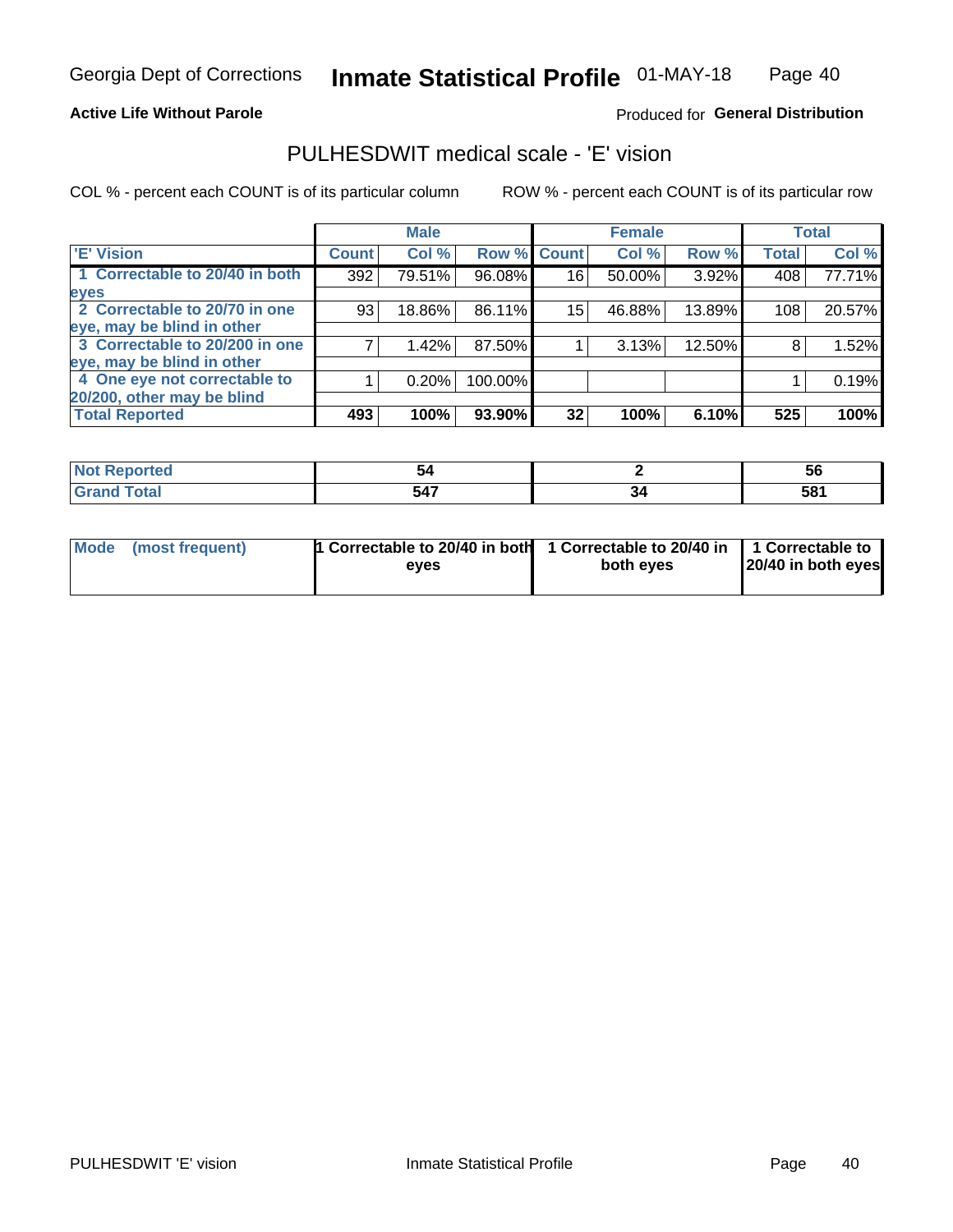## **Active Life Without Parole**

## Produced for General Distribution

## PULHESDWIT medical scale - 'S' pSychiatric

COL % - percent each COUNT is of its particular column

|                                        |                 | <b>Male</b> |             |    | <b>Female</b> |        |              | <b>Total</b> |
|----------------------------------------|-----------------|-------------|-------------|----|---------------|--------|--------------|--------------|
| 'S' pSychiatric                        | <b>Count</b>    | Col %       | Row % Count |    | Col %         | Row %  | <b>Total</b> | Col %        |
| 1 No impairment or disorders           | 435             | 83.17%      | 98.42%      |    | 26.92%        | 1.58%  | 442          | 80.51%       |
| 2 Stable, or in remission, or          | 72              | 13.77%      | 80.00%      | 18 | 69.23%        | 20.00% | 90           | 16.39%       |
| mild impairment or retardation         |                 |             |             |    |               |        |              |              |
| 3 Requires moderate inpatient          | 14 <sub>1</sub> | 2.68%       | 93.33%      |    | 3.85%         | 6.67%  | 15           | 2.73%        |
| treatment                              |                 |             |             |    |               |        |              |              |
| <b>5 Requires Crisis Stabilization</b> | ◠               | 0.38%       | 100.00%     |    |               |        | 2            | $0.36\%$     |
| Unit (CSU) inpatient care              |                 |             |             |    |               |        |              |              |
| <b>Total Reported</b>                  | 523             | 100%        | 95.26%      | 26 | 100%          | 4.74%  | 549          | 100%         |

| <br>- -       |    | . .<br>◡▵   |
|---------------|----|-------------|
| 547<br>$\sim$ | эc | 581<br>$ -$ |

| Mode (most frequent) | <sup>1</sup> No impairment or disorders 2 Stable, or in remission, <sup>1</sup> No impairment or |                       |           |
|----------------------|--------------------------------------------------------------------------------------------------|-----------------------|-----------|
|                      |                                                                                                  | or mild impairment or | disorders |
|                      |                                                                                                  | retardation           |           |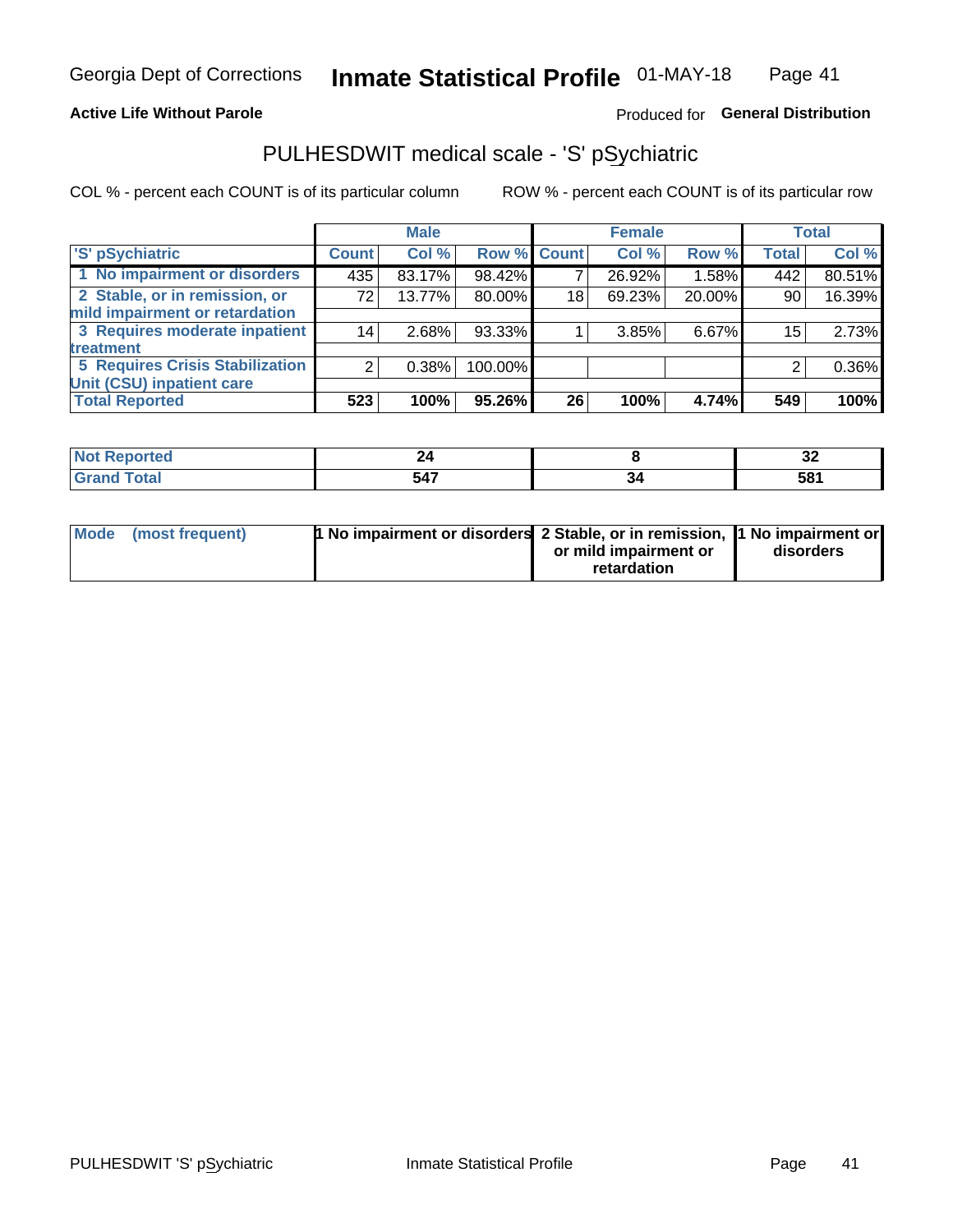## **Active Life Without Parole**

## Produced for General Distribution

## PULHESDWIT medical scale - 'D' dental

COL % - percent each COUNT is of its particular column

|                                 |                 | <b>Male</b> |         |              | <b>Female</b> |       |              | <b>Total</b> |
|---------------------------------|-----------------|-------------|---------|--------------|---------------|-------|--------------|--------------|
| <b>D'</b> Dental                | <b>Count</b>    | Col %       | Row %   | <b>Count</b> | Col %         | Row % | <b>Total</b> | Col %        |
| 1 Minimal routine dental health | 329             | 67.70%      | 92.94%  | 25           | 86.21%        | 7.06% | 354          | 68.74%       |
| <b>needs</b>                    |                 |             |         |              |               |       |              |              |
| 2 Moderate cavities and/or gum  | 133             | 27.37%      | 98.52%  | 2            | 6.90%         | 1.48% | 135          | 26.21%       |
| disease                         |                 |             |         |              |               |       |              |              |
| 3 Extensive gum disease         | 23 <sub>1</sub> | 4.73%       | 92.00%  | 2            | 6.90%         | 8.00% | 25           | 4.85%        |
| and/or widespread decay         |                 |             |         |              |               |       |              |              |
| 4 Urgent need for dental        |                 | 0.21%       | 100.00% |              |               |       |              | 0.19%        |
| <b>services</b>                 |                 |             |         |              |               |       |              |              |
| <b>Total Reported</b>           | 486             | 100%        | 94.37%  | 29           | 100%          | 5.63% | 515          | 100%         |

| المناسبة المسالة<br>orted<br><b>NOT REPO</b><br>$\cdots$ |     |    | 66  |
|----------------------------------------------------------|-----|----|-----|
| <b>Total</b>                                             | 547 | ءت | 581 |

| <b>Mode</b> | (most frequent) | <b>Minimal routine dental</b><br>health needs | 1 Minimal routine dental<br>health needs | <b>11 Minimal routine I</b><br>dental health<br>needs |
|-------------|-----------------|-----------------------------------------------|------------------------------------------|-------------------------------------------------------|
|-------------|-----------------|-----------------------------------------------|------------------------------------------|-------------------------------------------------------|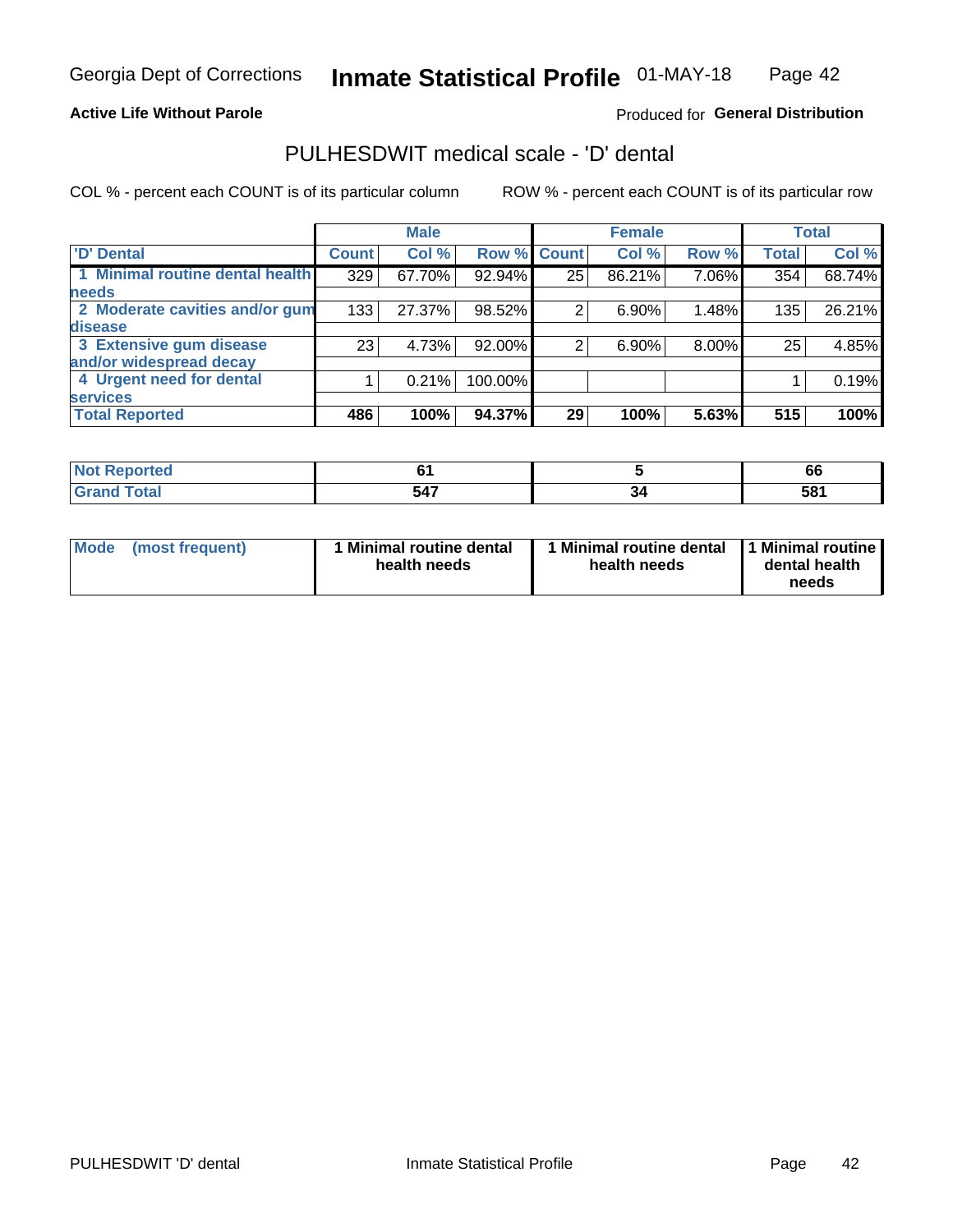### **Active Life Without Parole**

## Produced for General Distribution

## PULHESDWIT medical scale - 'W' work ability

COL % - percent each COUNT is of its particular column

|                                 |              | <b>Male</b> |         |             | <b>Female</b> |        |              | <b>Total</b> |
|---------------------------------|--------------|-------------|---------|-------------|---------------|--------|--------------|--------------|
| <b>W' work ability</b>          | <b>Count</b> | Col %       |         | Row % Count | Col %         | Row %  | <b>Total</b> | Col %        |
| 1 Unrestricted work or activity | 425          | 85.34%      | 95.08%  | 22          | 64.71%        | 4.92%  | 447          | 84.02%       |
| 2 Minor restrictions on type of | 60           | 12.05%      | 84.51%  | 11          | 32.35%        | 15.49% | 71           | 13.35%       |
| <b>work</b>                     |              |             |         |             |               |        |              |              |
| 3 Moderate restrictions on type |              | 1.41%       | 87.50%  |             | 2.94%         | 12.50% | 8            | 1.50%        |
| lof work                        |              |             |         |             |               |        |              |              |
| 4 Major restrictions on type of | 5            | $1.00\%$    | 100.00% |             |               |        | 5            | 0.94%        |
| <b>work</b>                     |              |             |         |             |               |        |              |              |
| 5 Cannot work under any         |              | 0.20%       | 100.00% |             |               |        |              | 0.19%        |
| <b>circumstances</b>            |              |             |         |             |               |        |              |              |
| <b>Total Reported</b>           | 498          | 100%        | 93.61%  | 34          | 100%          | 6.39%  | 532          | 100%         |

| <b>Not Reported</b> | т.  |    | 49  |
|---------------------|-----|----|-----|
| <b>Grand Total</b>  | 547 | יכ | 581 |

| Mode (most frequent) | 1 Unrestricted work or | 1 Unrestricted work or | 1 Unrestricted   |
|----------------------|------------------------|------------------------|------------------|
|                      | activity               | activity               | work or activity |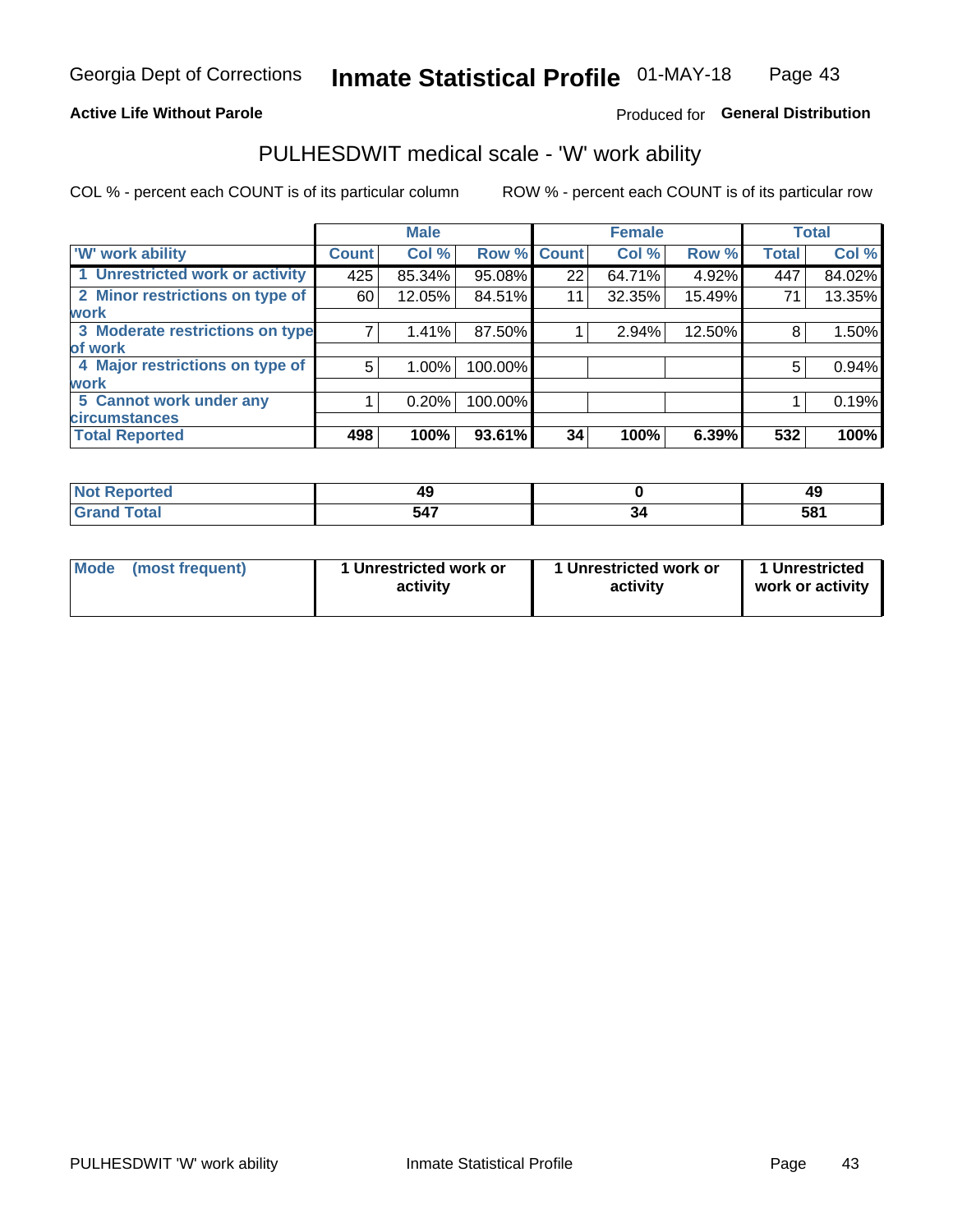### **Active Life Without Parole**

## Produced for General Distribution

## PULHESDWIT medical scale - 'I' impairment

COL % - percent each COUNT is of its particular column ROW % - percent each COUNT is of its particular row

|                                     |               | <b>Male</b> |                    |    | <b>Female</b> |       |              | <b>Total</b> |
|-------------------------------------|---------------|-------------|--------------------|----|---------------|-------|--------------|--------------|
| <b>T' Impairment</b>                | <b>Count!</b> | Col %       | <b>Row % Count</b> |    | Col %         | Row % | <b>Total</b> | Col %        |
| 1 No impairments or<br>disabilities | 493           | 99.00%      | 93.55%             | 34 | 100.00%       | 6.45% | 527          | 99.06%       |
| 2 Wheelchair-bound but              | 2             | 0.40%       | 100.00%            |    |               |       |              | 0.38%        |
| otherwise OK                        |               |             |                    |    |               |       |              |              |
| 3 Needs low-level Assisted          |               | 0.20%       | 100.00%            |    |               |       |              | 0.19%        |
| Living (level I)                    |               |             |                    |    |               |       |              |              |
| 5 Needs maximal Assisted            | 2             | 0.40%       | 100.00%            |    |               |       |              | 0.38%        |
| <b>Living (level III)</b>           |               |             |                    |    |               |       |              |              |
| <b>Total Reported</b>               | 498           | 100%        | 93.61%             | 34 | 100%          | 6.39% | 532          | 100.0%       |

| <b>Reported</b> | 49  | 49<br>$\sim$ |
|-----------------|-----|--------------|
| <b>Total</b>    | 547 | 581          |

| Mode | (most frequent) | 1 No impairments or<br>disabilities | 1 No impairments or<br>disabilities | 1 No impairments  <br>or disabilities |
|------|-----------------|-------------------------------------|-------------------------------------|---------------------------------------|
|------|-----------------|-------------------------------------|-------------------------------------|---------------------------------------|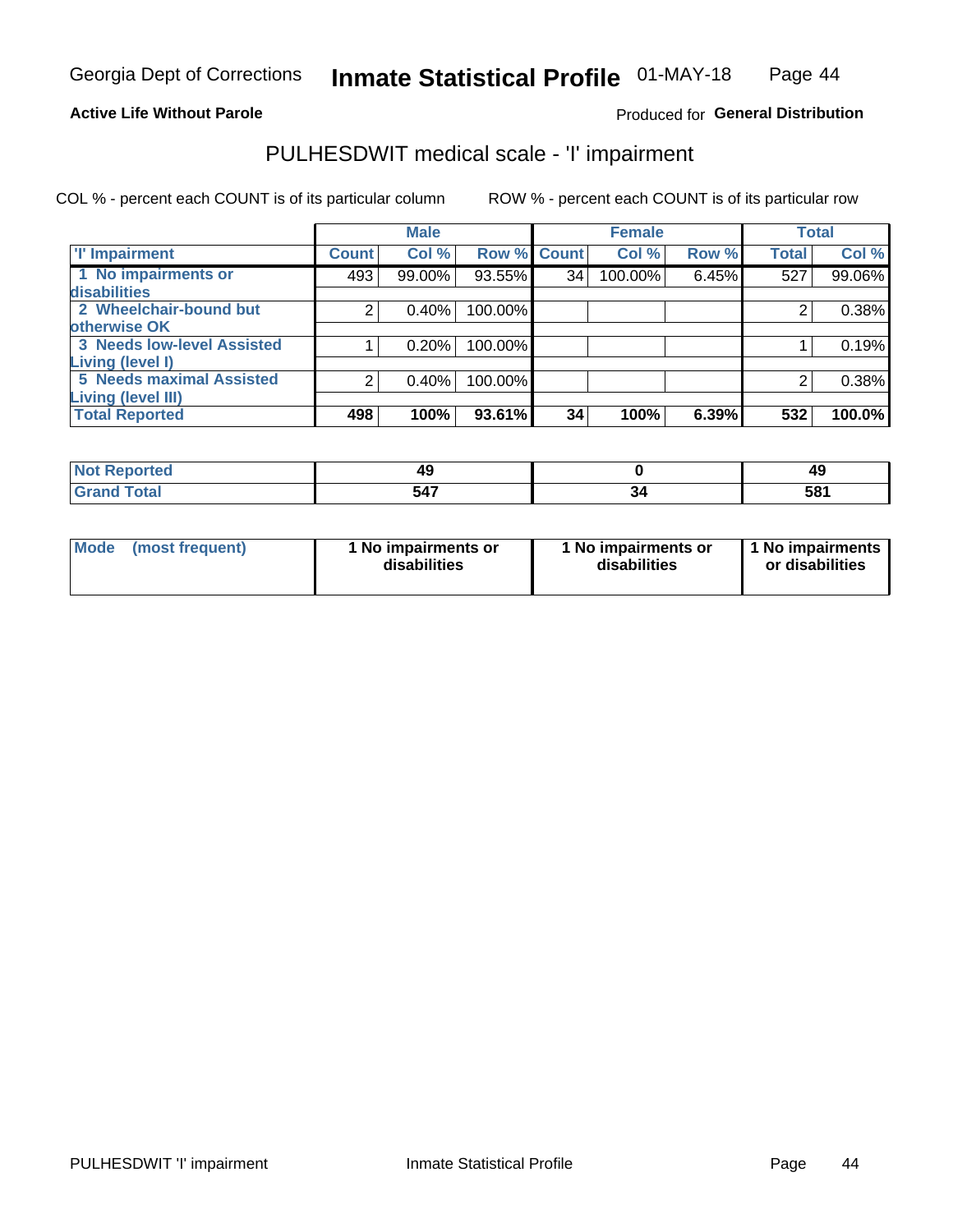### **Active Life Without Parole**

### Produced fo General Distribution

## PULHESDWIT medical scale - 'T' transportability

COL % - percent each COUNT is of its particular column

|                             | <b>Male</b>  |        |             | <b>Female</b> |            |          | Total        |        |
|-----------------------------|--------------|--------|-------------|---------------|------------|----------|--------------|--------|
| <b>T' Transportability</b>  | <b>Count</b> | Col%   | Row % Count |               | Col %      | Row %    | <b>Total</b> | Col %  |
| 1 Can be transported in any | 498          | 99.60% | $93.61\%$   | 34            | $100.00\%$ | $6.39\%$ | 532          | 99.63% |
| ordinary approved vehicle   |              |        |             |               |            |          |              |        |
| 5 Requires ambulance        |              | 0.40%  | 100.00%     |               |            |          |              | 0.37%  |
| transport                   |              |        |             |               |            |          |              |        |
| <b>Total Reported</b>       | 500          | 100%   | $93.63\%$   | 34            | 100%       | $6.37\%$ | 534          | 100%   |

| ' Reported<br>' NOL |     |    |     |
|---------------------|-----|----|-----|
| Total               | 547 | יכ | 581 |

|  | Mode (most frequent) | 1 Can be transported in any 1 Can be transported in any | ordinary approved vehicle   ordinary approved vehicle   transported in any | 1 Can be<br>  ordinary approved  <br>vehicle |
|--|----------------------|---------------------------------------------------------|----------------------------------------------------------------------------|----------------------------------------------|
|--|----------------------|---------------------------------------------------------|----------------------------------------------------------------------------|----------------------------------------------|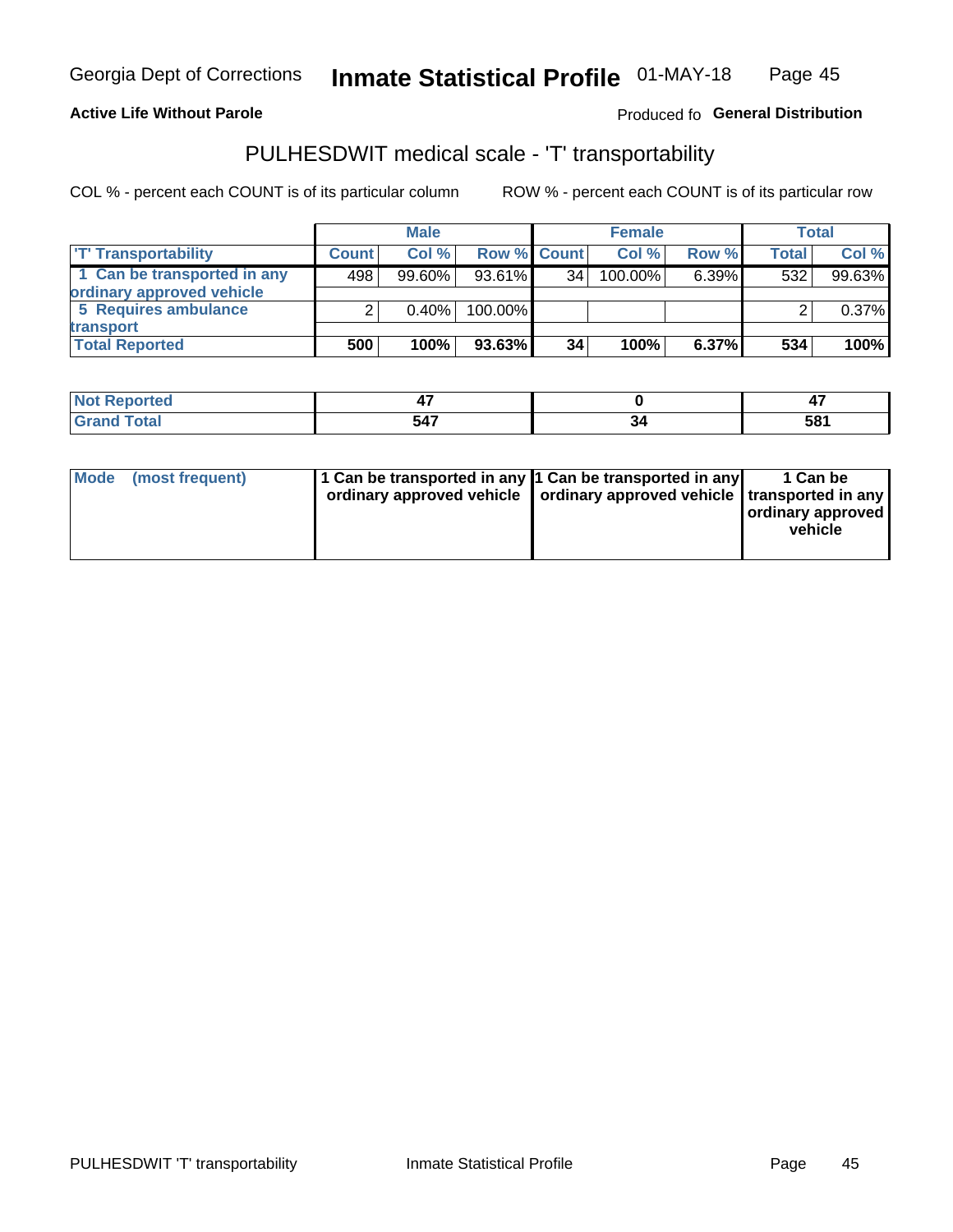## Inmate Statistical Profile 01-MAY-18 Page 46

### **Active Life Without Parole**

### Produced for General Distribution

## Number of prior Georgia incarcerations

COL % - percent each COUNT is of its particular column

|                                       |                 | <b>Male</b> |             |                 | <b>Female</b> |       |       | <b>Total</b> |
|---------------------------------------|-----------------|-------------|-------------|-----------------|---------------|-------|-------|--------------|
| <b>Num of Prior GA Incarcerations</b> | <b>Count</b>    | Col %       | Row % Count |                 | Col %         | Row % | Total | Col %        |
|                                       | 381             | 69.65%      | 92.93%      | 29 <sub>1</sub> | 85.29%        | 7.07% | 410   | 70.57%       |
|                                       | 72              | 13.16%      | 97.30%      | 2               | 5.88%         | 2.70% | 74    | 12.74%       |
|                                       | 41              | 7.50%       | 95.35%      | 2               | 5.88%         | 4.65% | 43    | 7.40%        |
|                                       | 28              | 5.12%       | 96.55%      |                 | 2.94%         | 3.45% | 29    | 4.99%        |
|                                       | 12 <sub>1</sub> | 2.19%       | 100.00%     |                 |               |       | 12    | 2.07%        |
| 5                                     | 8               | 1.46%       | 100.00%     |                 |               |       | 8     | 1.38%        |
| <b>More Than 5</b>                    | 5               | 0.91%       | 100.00%     |                 |               |       | 5     | $0.86\%$     |
| <b>Total Reported</b>                 | 547             | 100%        | 94.15%      | 34              | 100%          | 5.85% | 581   | 100.0%       |

| orted                           |   |                 |
|---------------------------------|---|-----------------|
| <b>otal</b><br>$\mathbf{v}$ and | . | 58 <sup>′</sup> |

| Mean (average)       | .65 | 0٤. | .ט |
|----------------------|-----|-----|----|
| Median (middle)      |     |     |    |
| Mode (most frequent) |     |     |    |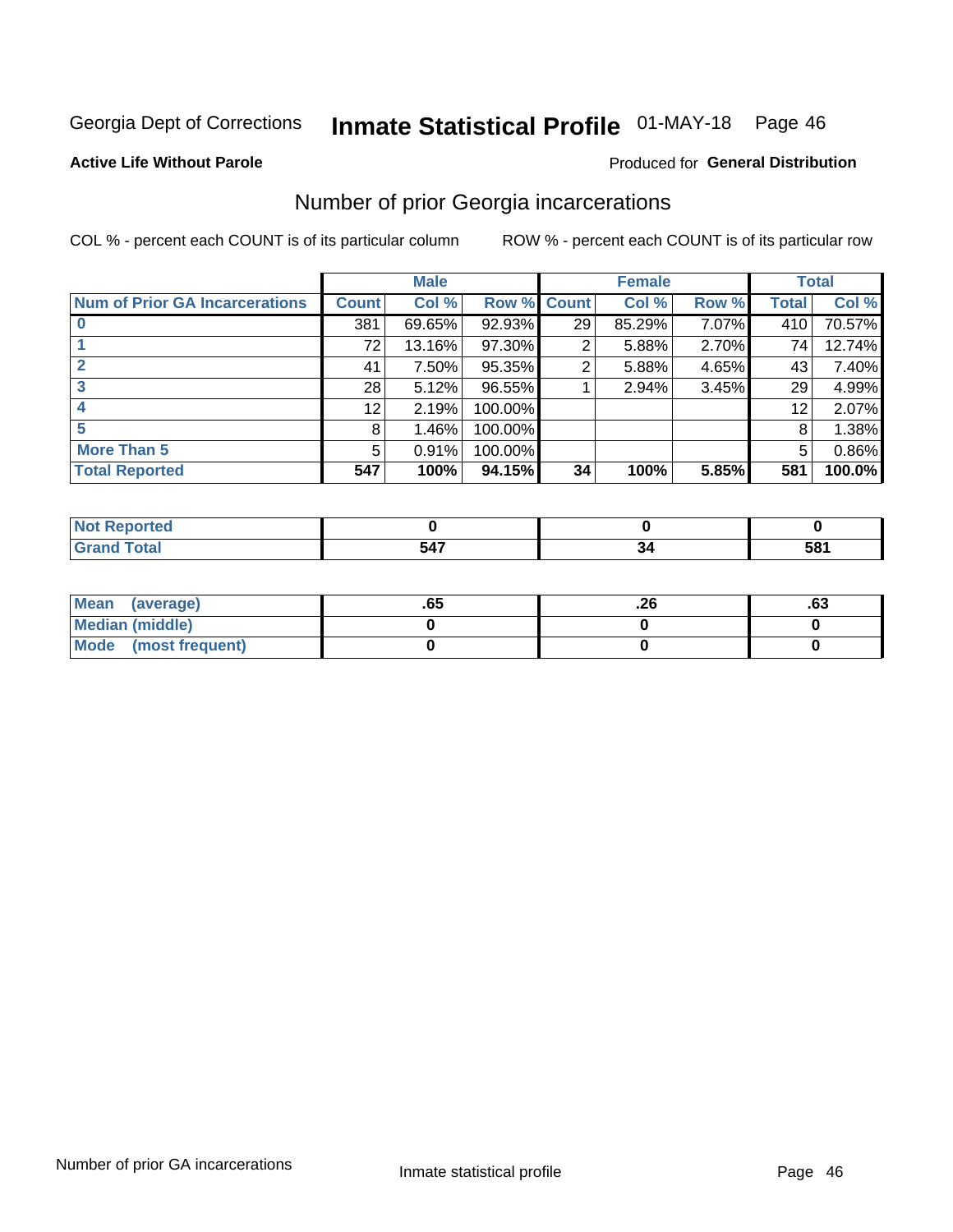## Inmate Statistical Profile 01-MAY-18 Page 47

**Active Life Without Parole** 

**Produced for General Distribution** 

## Prison sentence in years

COL % - percent each COUNT is of its particular column

ROW % - percent each COUNT is of its particular row

|                                 |         | <b>Male</b> |                    |    | <b>Female</b> |       |             | Total   |
|---------------------------------|---------|-------------|--------------------|----|---------------|-------|-------------|---------|
| <b>Prison Sentence In Years</b> | Count l | Col %       | <b>Row % Count</b> |    | Col %         | Row % | $\tau$ otal | Col %   |
| <b>Life Without Parole</b>      | 547     | $100.00\%$  | $94.15\%$          | 34 | 100.00%       | 5.85% | 581         | 100.00% |
| <b>Total Reported</b>           | 547     | 100%        | $94.15\%$          | 34 | 100%          | 5.85% | 581         | 100%    |

| portea<br>- 1946 |            |     |
|------------------|------------|-----|
|                  | .<br>- 74. | 581 |

### **Determinate (numeric) sentences only**

| Mean | (average) |  |  |
|------|-----------|--|--|
|      |           |  |  |

All sentences (including determinate), with life, life without parole, and death sentences figured at 45 years

| Me: |  |  |
|-----|--|--|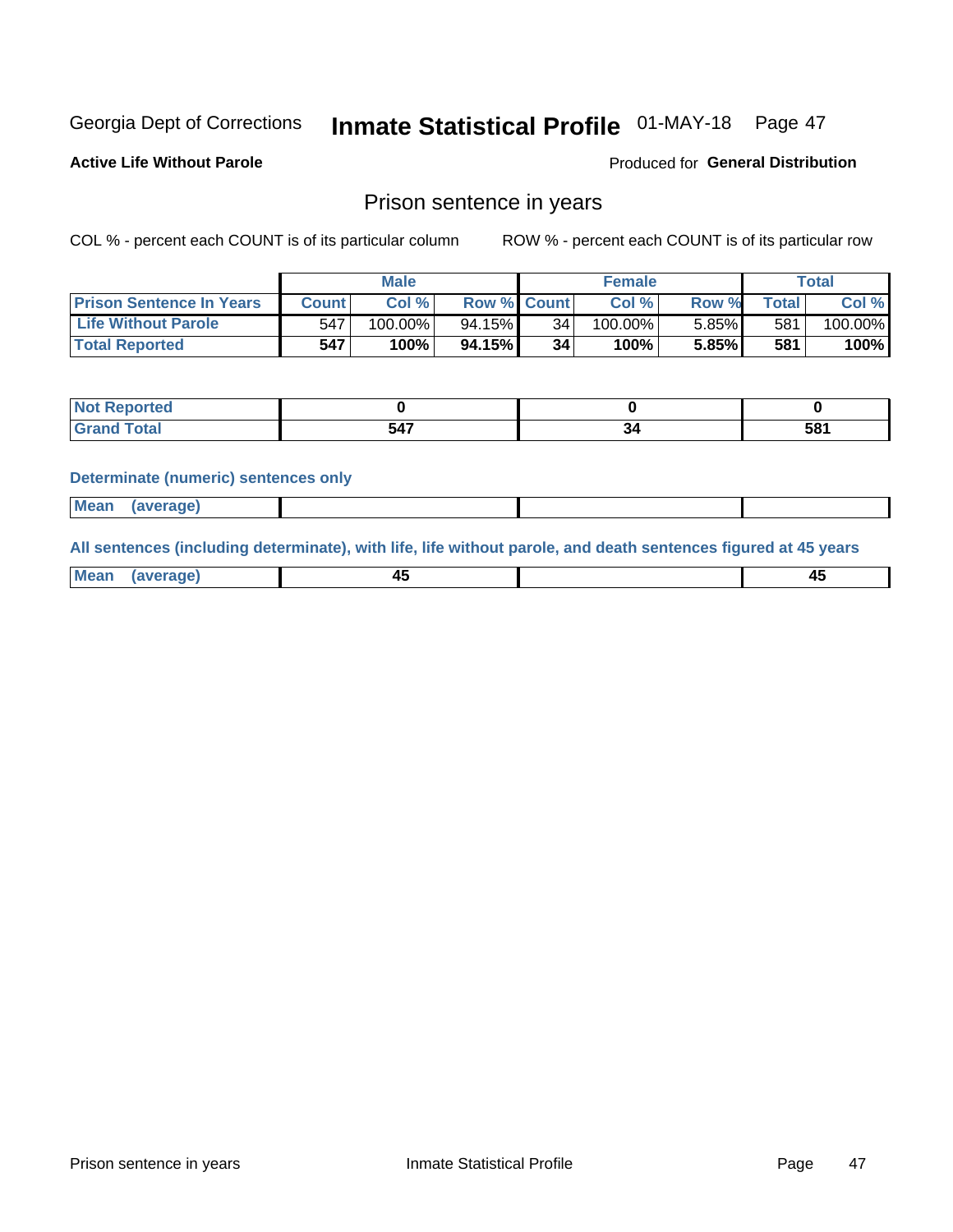#### Georgia Dept of Corrections Inmate Statistical Profile 01-MAY-18 Page 48

### **Active Life Without Parole**

## **Produced for General Distribution**

## Primary offense, broken out into felonies vs misdemeanors

COL % - percent each COUNT is of its particular column

|                                  |              | <b>Male</b> |                    |    | <b>Female</b> |          | Total        |         |
|----------------------------------|--------------|-------------|--------------------|----|---------------|----------|--------------|---------|
| <b>Felonies and Misdemeanors</b> | <b>Count</b> | Col $%$     | <b>Row % Count</b> |    | Col%          | Row %    | <b>Total</b> | Col %   |
| <b>Felonies</b>                  | 541          | 100.00%     | 94.25%             | 33 | 100.00%       | $5.75\%$ | 574          | 100.00% |
| <b>Total Reported</b>            | 541          | $100\%$     | 94.25%             | 33 | 100%          | 5.75%    | 574          | 100%    |

| <b>Not Reported</b>                      |                        |     |     |
|------------------------------------------|------------------------|-----|-----|
| <b>Total</b><br>Grand<br><b>UI 41 IV</b> | $\overline{a}$<br>-94. | 542 | 581 |

| <b>Mode</b><br>frequent)<br>nies<br>≧ (most tr.<br>. | onies<br>. | lonies<br>ею<br>____ |
|------------------------------------------------------|------------|----------------------|
|------------------------------------------------------|------------|----------------------|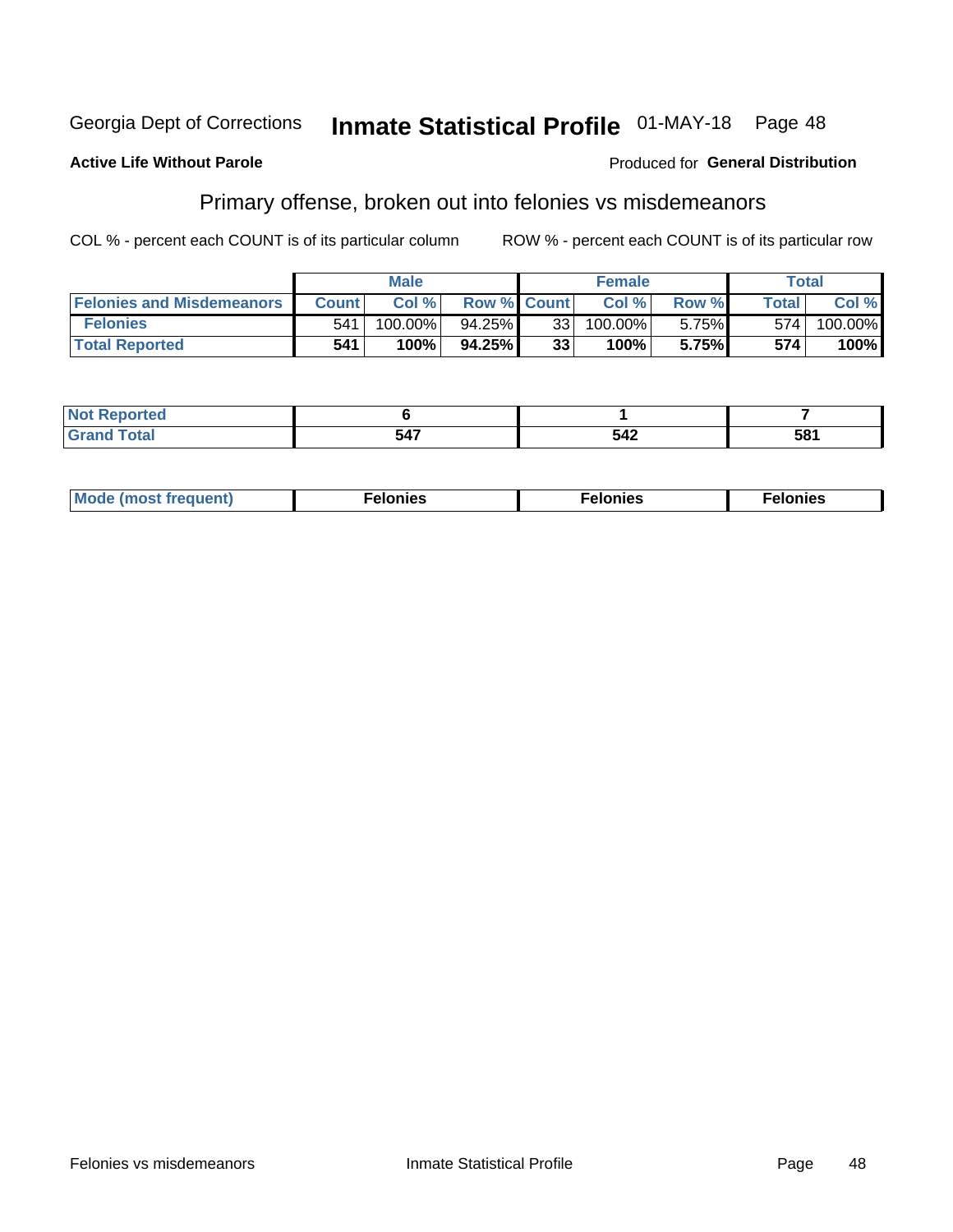#### Inmate Statistical Profile 01-MAY-18 Page 49 Georgia Dept of Corrections

### **Active Life Without Parole**

### Produced for General Distribution

## Primary offense, broken out into six broad crime categories

COL % - percent each COUNT is of its particular column

|                         |                  | <b>Male</b> |             |    | <b>Female</b> |          |              | <b>Total</b> |
|-------------------------|------------------|-------------|-------------|----|---------------|----------|--------------|--------------|
| <b>Crime Categories</b> | <b>Count</b>     | Col%        | Row % Count |    | Col %         | Row %    | <b>Total</b> | Col %        |
| <b>Violent</b>          | 476 <sup>1</sup> | 87.02%      | 93.33%      | 34 | 100.00%       | $6.67\%$ | 510          | 87.78%       |
| <b>Sex Crime</b>        | 69               | $12.61\%$   | 100.00%     |    | .00%          |          | 69           | 11.88%       |
| <b>Drug</b>             |                  | .37%        | 100.00%     |    | .00%          |          |              | $.34\%$      |
| <b>Total Reported</b>   | 547              | 100%        | 94.15%      | 34 | 100%          | 5.85%    | 581          | 100%         |

| ______ | - -- | --<br>. п.<br>ວດ<br>- - - |
|--------|------|---------------------------|

| <b>Mode (most frequent)</b> | .             |         | .     |
|-----------------------------|---------------|---------|-------|
|                             | <b>ïolent</b> | ∕iolent | ∍lent |
|                             |               |         |       |
|                             |               |         |       |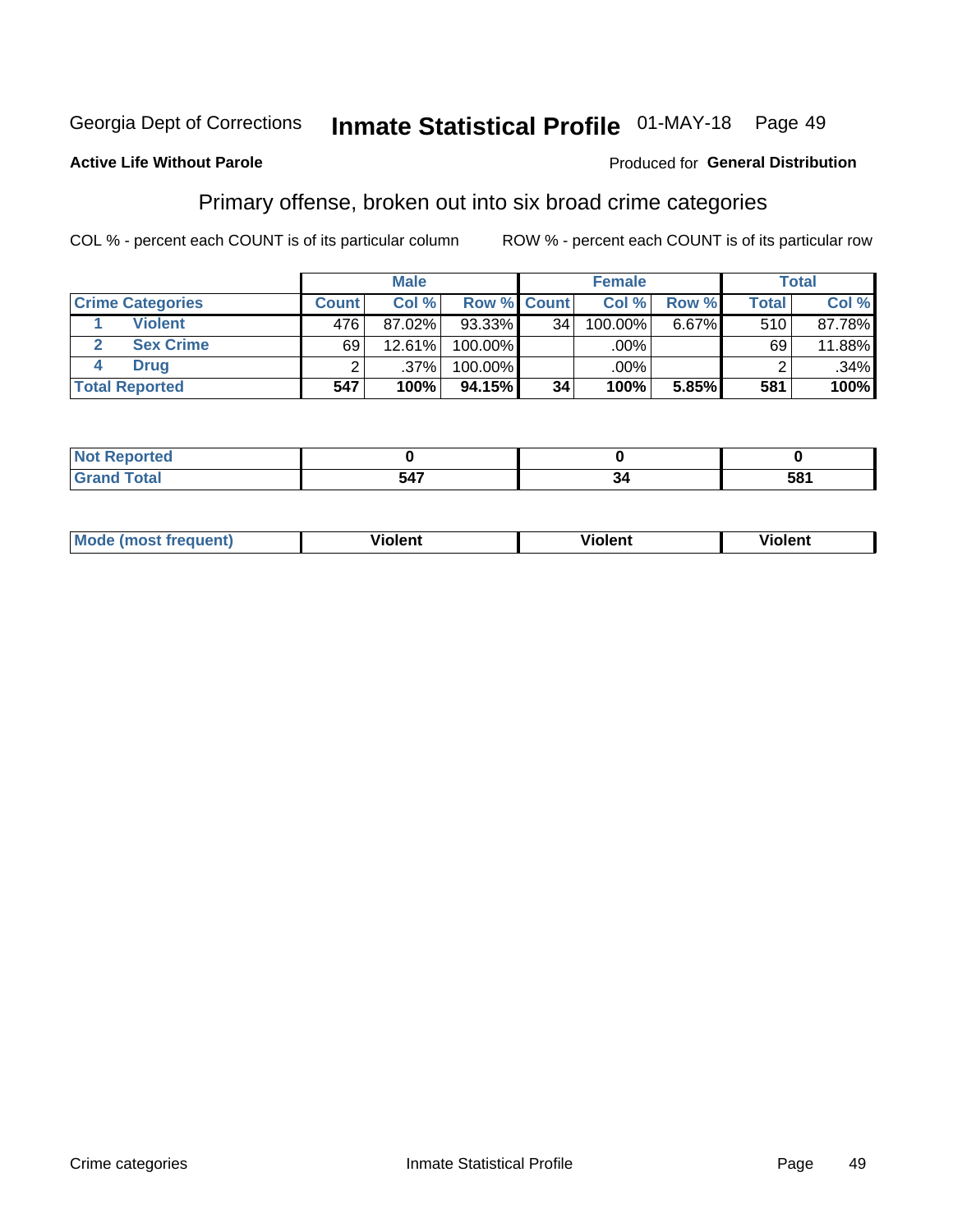## Inmate Statistical Profile 01-MAY-18 Page 50

### **Active Life Without Parole**

### Produced for General Distribution

## Primary offense, detailed offense code

COL % - percent each COUNT is of its particular column

|                                         |              | <b>Male</b> |         |              | <b>Female</b> |       |              | <b>Total</b> |
|-----------------------------------------|--------------|-------------|---------|--------------|---------------|-------|--------------|--------------|
| <b>Primary Offense</b>                  | <b>Count</b> | Col %       | Row %   | <b>Count</b> | Col %         | Row % | <b>Total</b> | Col %        |
| <b>Aggrav Child Molestation (2021)</b>  | 17           | 3.11%       | 100.00% |              |               |       | 17           | 2.93%        |
| <b>Aggrav Sexual Battery (2009)</b>     |              | .18%        | 100.00% |              |               |       |              | .17%         |
| <b>Aggrav Sodomy (2003)</b>             | 5            | .91%        | 100.00% |              |               |       | 5            | .86%         |
| <b>Armed Robbery (1902)</b>             | 36           | 6.58%       | 100.00% |              |               |       | 36           | 6.20%        |
| <b>Child Molestation (2019)</b>         | 3            | .55%        | 100.00% |              |               |       | 3            | .52%         |
| Kidnapping (1311)                       | 13           | 2.38%       | 100.00% |              |               |       | 13           | 2.24%        |
| <b>Murder (1101)</b>                    | 425          | 77.70%      | 92.59%  | 34           | 100.00%       | 7.41% | 459          | 79.00%       |
| <b>Poss Of Firearm Dur Crime</b>        |              | .18%        | 100.00% |              |               |       |              | .17%         |
| (2910)                                  |              |             |         |              |               |       |              |              |
| Rape (2001)                             | 43           | 7.86%       | 100.00% |              |               |       | 43           | 7.40%        |
| <b>Traf Cocaine 401+ Gm (4103)</b>      |              | .18%        | 100.00% |              |               |       |              | .17%         |
| <b>Traf Methamph 28-199 Gm</b>          |              | .18%        | 100.00% |              |               |       |              | .17%         |
| (4140)                                  |              |             |         |              |               |       |              |              |
| <b>Traffick Sexual Servitude (1331)</b> |              | .18%        | 100.00% |              |               |       |              | .17%         |
| <b>Total Rported</b>                    | 547          | 100%        | 94.15%  | 34           | 100%          | 5.85% | 581          | 100%         |

| . Reported<br><b>NOT</b><br>$\sim$ |      |    |           |
|------------------------------------|------|----|-----------|
| <b>cotal</b>                       | - -- | ъ. | 581<br>uw |

| <b>Mode (most frequent)</b> | 1101 Murder | 1101 Murder | 1101 Murder |
|-----------------------------|-------------|-------------|-------------|
|                             |             |             |             |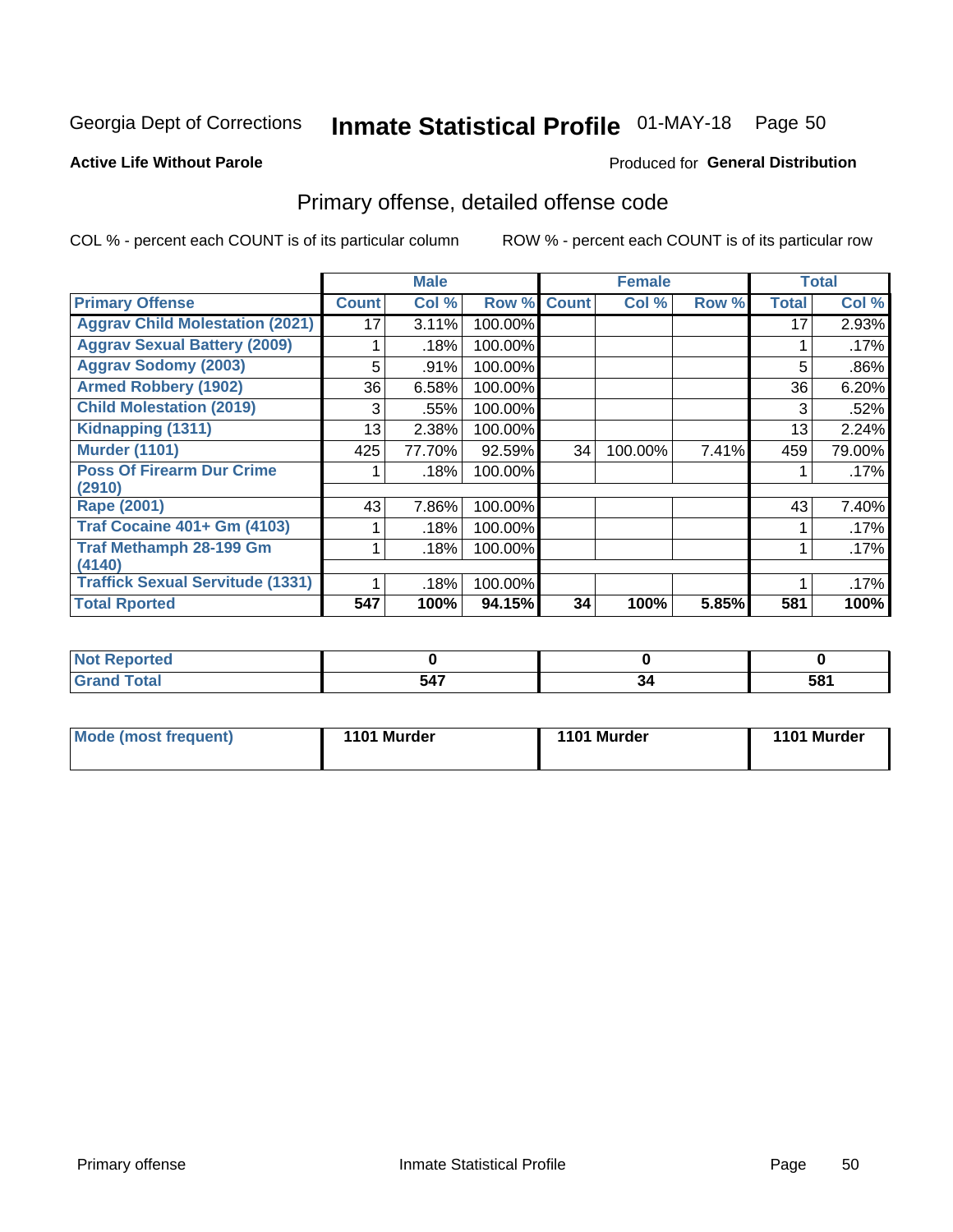## Inmate Statistical Profile 01-MAY-18 Page 51

### **Active Life Without Parole**

### Produced for General Distribution

## County of conviction of primary offense

COL % - percent each COUNT is of its particular column

|     |                             |                 | <b>Male</b> |         |                | <b>Female</b> |        |                | <b>Total</b> |
|-----|-----------------------------|-----------------|-------------|---------|----------------|---------------|--------|----------------|--------------|
|     | <b>County of Conviction</b> | <b>Count</b>    | Col%        | Row %   | <b>Count</b>   | Col %         | Row %  | <b>Total</b>   | Col %        |
| 000 | <b>Unknown</b>              | 6               | 1.10%       | 85.71%  | 1              | 2.94%         | 14.29% | $\overline{7}$ | 1.20%        |
| 001 | <b>Appling County</b>       | $\overline{2}$  | .37%        | 100.00% |                |               |        | $\overline{2}$ | .34%         |
| 002 | <b>Atkinson County</b>      | $\mathbf 1$     | .18%        | 100.00% |                |               |        | $\mathbf{1}$   | .17%         |
| 003 | <b>Bacon County</b>         | $\mathbf{1}$    | .18%        | 100.00% |                |               |        | 1              | .17%         |
| 006 | <b>Banks County</b>         | $\mathbf{1}$    | .18%        | 100.00% |                |               |        | 1              | .17%         |
| 007 | <b>Barrow County</b>        | 4               | .73%        | 100.00% |                |               |        | 4              | .69%         |
| 008 | <b>Bartow County</b>        | 3               | .55%        | 75.00%  | 1              | 2.94%         | 25.00% | 4              | .69%         |
| 009 | <b>Ben Hill County</b>      | $\mathbf{1}$    | .18%        | 100.00% |                |               |        | $\mathbf{1}$   | .17%         |
| 011 | <b>Bibb County</b>          | 15              | 2.74%       | 88.24%  | $\overline{2}$ | 5.88%         | 11.76% | 17             | 2.93%        |
| 014 | <b>Brooks County</b>        | $\mathbf{1}$    | .18%        | 100.00% |                |               |        | 1              | .17%         |
| 016 | <b>Bulloch County</b>       | $\overline{2}$  | .37%        | 100.00% |                |               |        | $\overline{2}$ | .34%         |
| 017 | <b>Burke County</b>         | 3               | .55%        | 100.00% |                |               |        | $\overline{3}$ | .52%         |
| 018 | <b>Butts County</b>         | 1               | .18%        | 100.00% |                |               |        | 1              | .17%         |
| 020 | <b>Camden County</b>        | 3               | .55%        | 100.00% |                |               |        | 3              | .52%         |
| 021 | <b>Candler County</b>       | $\mathbf 1$     | .18%        | 100.00% |                |               |        | $\mathbf{1}$   | .17%         |
| 022 | <b>Carroll County</b>       | $\overline{2}$  | .37%        | 100.00% |                |               |        | $\overline{2}$ | .34%         |
| 023 | <b>Catoosa County</b>       | 3               | .55%        | 75.00%  | 1              | 2.94%         | 25.00% | 4              | .69%         |
| 025 | <b>Chatham County</b>       | 17              | 3.11%       | 94.44%  | 1              | 2.94%         | 5.56%  | 18             | 3.10%        |
| 027 | <b>Chattooga County</b>     | 1               | .18%        | 100.00% |                |               |        | 1              | .17%         |
| 028 | <b>Cherokee County</b>      | $\overline{2}$  | .37%        | 100.00% |                |               |        | $\overline{c}$ | .34%         |
| 029 | <b>Clarke County</b>        | 2               | .37%        | 66.67%  | 1              | 2.94%         | 33.33% | 3              | .52%         |
| 030 | <b>Clay County</b>          | $\mathbf{1}$    | .18%        | 100.00% |                |               |        | $\mathbf{1}$   | .17%         |
| 031 | <b>Clayton County</b>       | 31              | 5.67%       | 86.11%  | 5              | 14.71%        | 13.89% | 36             | 6.20%        |
| 033 | <b>Cobb County</b>          | 27              | 4.94%       | 96.43%  | 1              | 2.94%         | 3.57%  | 28             | 4.82%        |
| 034 | <b>Coffee County</b>        | 3               | .55%        | 100.00% |                |               |        | 3              | .52%         |
| 036 | <b>Columbia County</b>      | 1               | .18%        | 50.00%  | 1              | 2.94%         | 50.00% | $\overline{2}$ | .34%         |
| 037 | <b>Cook County</b>          | $\mathbf 1$     | .18%        | 100.00% |                |               |        | $\mathbf 1$    | .17%         |
| 038 | <b>Coweta County</b>        | $\overline{2}$  | .37%        | 100.00% |                |               |        | $\overline{c}$ | .34%         |
| 040 | <b>Crisp County</b>         | 2               | .37%        | 100.00% |                |               |        | $\overline{2}$ | .34%         |
| 043 | <b>Decatur County</b>       | 3               | .55%        | 100.00% |                |               |        | $\overline{3}$ | .52%         |
| 044 | <b>Dekalb County</b>        | $\overline{52}$ | 9.51%       | 98.11%  | 1              | 2.94%         | 1.89%  | 53             | 9.12%        |
| 047 | <b>Dougherty County</b>     | 4               | .73%        | 80.00%  | 1              | 2.94%         | 20.00% | 5              | .86%         |
| 048 | <b>Douglas County</b>       | 13              | 2.38%       | 100.00% |                |               |        | 13             | 2.24%        |
| 049 | <b>Early County</b>         | 1               | .18%        | 100.00% |                |               |        | 1              | .17%         |
| 051 | <b>Effingham County</b>     | 3               | .55%        | 100.00% |                |               |        | $\overline{3}$ | .52%         |
| 052 | <b>Elbert County</b>        | 1               | .18%        | 100.00% |                |               |        | 1              | .17%         |
| 053 | <b>Emanuel County</b>       | 6               | 1.10%       | 100.00% |                |               |        | 6              | 1.03%        |
| 056 | <b>Fayette County</b>       | 1               | .18%        | 100.00% |                |               |        | $\mathbf 1$    | .17%         |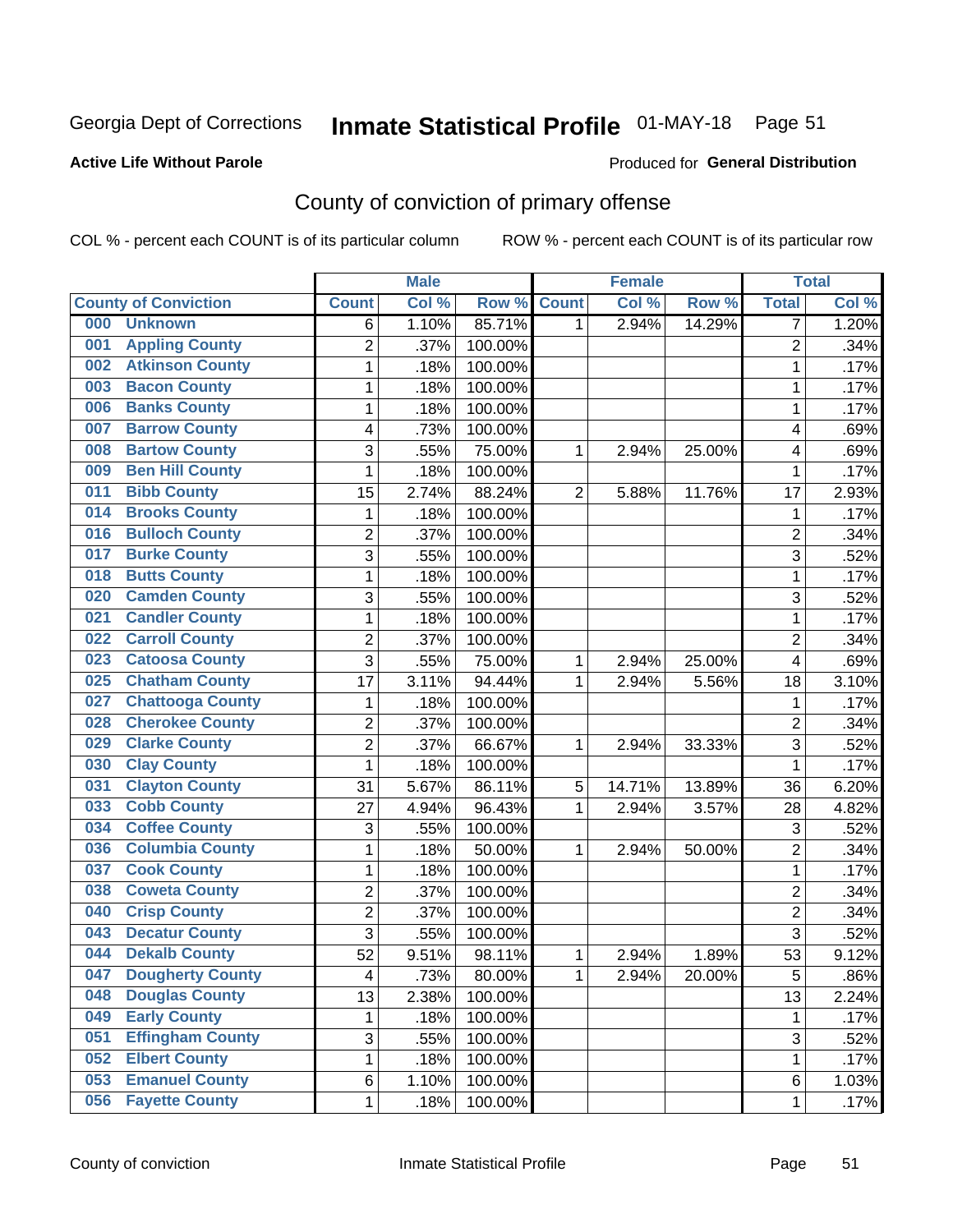## Inmate Statistical Profile 01-MAY-18 Page 52

### **Active Life Without Parole**

### Produced for General Distribution

## County of conviction of primary offense

COL % - percent each COUNT is of its particular column

|                                 |                | <b>Male</b> |         |                | <b>Female</b> |        |                         | <b>Total</b> |
|---------------------------------|----------------|-------------|---------|----------------|---------------|--------|-------------------------|--------------|
| <b>County of Conviction</b>     | <b>Count</b>   | Col %       | Row %   | <b>Count</b>   | Col %         | Row %  | <b>Total</b>            | Col %        |
| <b>Floyd County</b><br>057      | 14             | 2.56%       | 93.33%  | 1              | 2.94%         | 6.67%  | $\overline{15}$         | 2.58%        |
| <b>Forsyth County</b><br>058    | 5              | .91%        | 100.00% |                |               |        | 5                       | .86%         |
| <b>Franklin County</b><br>059   | $\overline{c}$ | .37%        | 66.67%  | 1              | 2.94%         | 33.33% | $\overline{3}$          | .52%         |
| <b>Fulton County</b><br>060     | 73             | 13.35%      | 96.05%  | 3              | 8.82%         | 3.95%  | 76                      | 13.08%       |
| <b>Gilmer County</b><br>061     | $\mathbf{1}$   | .18%        | 100.00% |                |               |        | $\mathbf{1}$            | .17%         |
| <b>Glynn County</b><br>063      | 7              | 1.28%       | 100.00% |                |               |        | $\overline{7}$          | 1.20%        |
| <b>Gordon County</b><br>064     | $\overline{c}$ | .37%        | 100.00% |                |               |        | $\overline{2}$          | .34%         |
| <b>Grady County</b><br>065      | $\overline{2}$ | .37%        | 100.00% |                |               |        | $\overline{2}$          | .34%         |
| <b>Gwinnett County</b><br>067   | 32             | 5.85%       | 96.97%  | 1              | 2.94%         | 3.03%  | 33                      | 5.68%        |
| <b>Hall County</b><br>069       | 8              | 1.46%       | 80.00%  | $\overline{2}$ | 5.88%         | 20.00% | 10                      | 1.72%        |
| <b>Haralson County</b><br>071   | 1              | .18%        | 100.00% |                |               |        | 1                       | .17%         |
| <b>Henry County</b><br>075      | $\overline{2}$ | .37%        | 66.67%  | 1              | 2.94%         | 33.33% | $\overline{3}$          | .52%         |
| <b>Houston County</b><br>076    | 4              | .73%        | 100.00% |                |               |        | $\overline{\mathbf{4}}$ | .69%         |
| <b>Irwin County</b><br>077      | 1              | .18%        | 100.00% |                |               |        | 1                       | .17%         |
| <b>Jackson County</b><br>078    | 4              | .73%        | 100.00% |                |               |        | 4                       | .69%         |
| <b>Jeff Davis County</b><br>080 | 1              | .18%        | 100.00% |                |               |        | 1                       | .17%         |
| <b>Jefferson County</b><br>081  | 4              | .73%        | 100.00% |                |               |        | 4                       | .69%         |
| <b>Jenkins County</b><br>082    | 1              | .18%        | 100.00% |                |               |        | 1                       | .17%         |
| <b>Johnson County</b><br>083    | 1              | .18%        | 100.00% |                |               |        | 1                       | .17%         |
| <b>Jones County</b><br>084      | 1              | .18%        | 50.00%  | 1              | 2.94%         | 50.00% | $\overline{2}$          | .34%         |
| <b>Lanier County</b><br>086     | 1              | .18%        | 100.00% |                |               |        | 1                       | .17%         |
| <b>Laurens County</b><br>087    | $\overline{c}$ | .37%        | 100.00% |                |               |        | $\overline{2}$          | .34%         |
| <b>Lee County</b><br>088        | 1              | .18%        | 100.00% |                |               |        | $\mathbf{1}$            | .17%         |
| <b>Liberty County</b><br>089    | $\overline{3}$ | .55%        | 100.00% |                |               |        | $\overline{3}$          | .52%         |
| <b>Long County</b><br>091       | 3              | .55%        | 100.00% |                |               |        | 3                       | .52%         |
| <b>Lowndes County</b><br>092    | 1              | .18%        | 100.00% |                |               |        | 1                       | .17%         |
| <b>Madison County</b><br>095    | 1              | .18%        | 100.00% |                |               |        | 1                       | .17%         |
| <b>Mcduffie County</b><br>097   | 1              | .18%        | 100.00% |                |               |        | 1                       | .17%         |
| <b>Mitchell County</b><br>101   | 1              | .18%        | 100.00% |                |               |        | 1                       | .17%         |
| <b>Monroe County</b><br>102     | 1              | .18%        | 100.00% |                |               |        | 1                       | .17%         |
| <b>Morgan County</b><br>104     | 1              | .18%        | 100.00% |                |               |        | 1                       | .17%         |
| 105<br><b>Murray County</b>     | 3              | .55%        | 100.00% |                |               |        | 3                       | .52%         |
| <b>Muscogee County</b><br>106   | 15             | 2.74%       | 93.75%  | $\mathbf{1}$   | 2.94%         | 6.25%  | 16                      | 2.75%        |
| <b>Newton County</b><br>107     | 7              | 1.28%       | 87.50%  | $\mathbf{1}$   | 2.94%         | 12.50% | $\bf 8$                 | 1.38%        |
| <b>Oconee County</b><br>108     | 1              | .18%        | 100.00% |                |               |        | 1                       | .17%         |
| 110<br><b>Paulding County</b>   | 1              | .18%        | 100.00% |                |               |        | 1                       | .17%         |
| <b>Peach County</b><br>111      | 2              | .37%        | 100.00% |                |               |        | $\overline{2}$          | .34%         |
| <b>Pickens County</b><br>112    | $\overline{2}$ | .37%        | 100.00% |                |               |        | $\overline{2}$          | .34%         |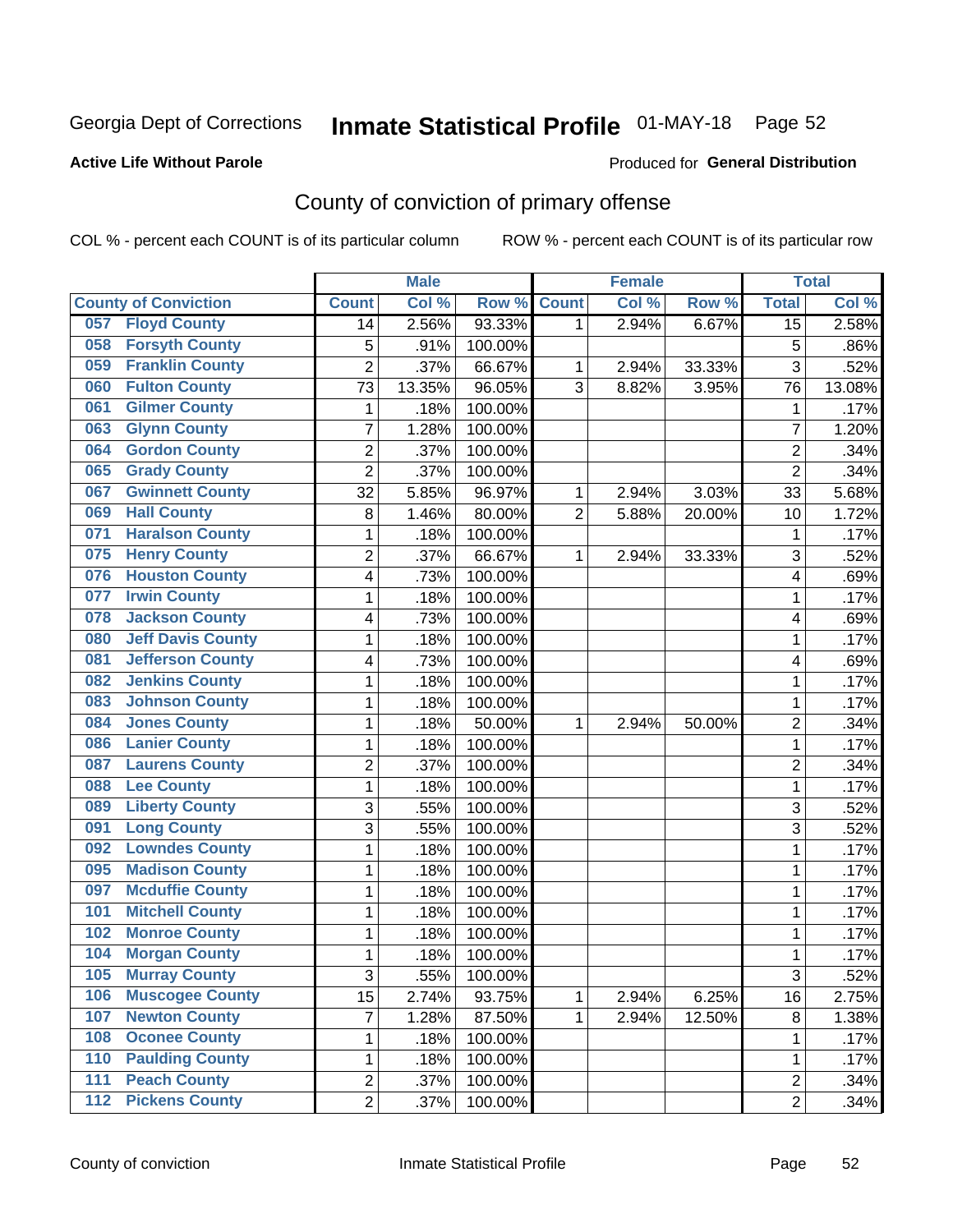## Inmate Statistical Profile 01-MAY-18 Page 53

### **Active Life Without Parole**

### Produced for General Distribution

## County of conviction of primary offense

COL % - percent each COUNT is of its particular column

|                                            |                  | <b>Male</b> |         |                 | <b>Female</b> |         |                 | <b>Total</b> |
|--------------------------------------------|------------------|-------------|---------|-----------------|---------------|---------|-----------------|--------------|
| <b>County of Conviction</b>                | <b>Count</b>     | Col %       | Row %   | <b>Count</b>    | Col %         | Row %   | <b>Total</b>    | Col %        |
| <b>Pike County</b><br>114                  | 1                | .18%        | 50.00%  | $\mathbf 1$     | 2.94%         | 50.00%  | 2               | .34%         |
| <b>Polk County</b><br>115                  | $\overline{2}$   | .37%        | 100.00% |                 |               |         | $\overline{2}$  | .34%         |
| <b>Putnam County</b><br>117                | 1                | .18%        | 100.00% |                 |               |         | $\mathbf 1$     | .17%         |
| <b>Randolph County</b><br>120              | 1                | .18%        | 100.00% |                 |               |         | 1               | .17%         |
| <b>Richmond County</b><br>121              | 41               | 7.50%       | 97.62%  | $\mathbf{1}$    | 2.94%         | 2.38%   | 42              | 7.23%        |
| <b>Rockdale County</b><br>122              | 4                | .73%        | 100.00% |                 |               |         | 4               | .69%         |
| <b>Seminole County</b><br>125              | $\overline{2}$   | .37%        | 100.00% |                 |               |         | $\overline{2}$  | .34%         |
| <b>Spalding County</b><br>126              | $\overline{7}$   | 1.28%       | 100.00% |                 |               |         | $\overline{7}$  | 1.20%        |
| <b>Stephens County</b><br>127              | 1                | .18%        | 100.00% |                 |               |         | 1               | .17%         |
| <b>Stewart County</b><br>128               | 1                | .18%        | 100.00% |                 |               |         | 1               | .17%         |
| <b>Sumter County</b><br>129                | $\overline{2}$   | .37%        | 100.00% |                 |               |         | $\overline{2}$  | .34%         |
| <b>Tattnall County</b><br>$\overline{132}$ |                  |             |         | 1               | 2.94%         | 100.00% | 1               | .17%         |
| <b>Thomas County</b><br>136                | 1                | .18%        | 100.00% |                 |               |         | $\mathbf{1}$    | .17%         |
| <b>Tift County</b><br>137                  | $\overline{2}$   | .37%        | 100.00% |                 |               |         | $\overline{2}$  | .34%         |
| <b>Toombs County</b><br>138                | $\overline{2}$   | .37%        | 100.00% |                 |               |         | $\overline{2}$  | .34%         |
| <b>Treutlen County</b><br>140              | $\overline{2}$   | .37%        | 100.00% |                 |               |         | $\overline{2}$  | .34%         |
| <b>Troup County</b><br>141                 | 5                | .91%        | 83.33%  | 1               | 2.94%         | 16.67%  | $6\phantom{1}6$ | 1.03%        |
| <b>Turner County</b><br>142                | 1                | .18%        | 100.00% |                 |               |         | $\mathbf{1}$    | .17%         |
| <b>Twiggs County</b><br>143                | 1                | .18%        | 100.00% |                 |               |         | 1               | .17%         |
| <b>Upson County</b><br>145                 | $\overline{2}$   | .37%        | 100.00% |                 |               |         | $\overline{2}$  | .34%         |
| <b>Walker County</b><br>146                | $\overline{2}$   | .37%        | 100.00% |                 |               |         | $\overline{2}$  | .34%         |
| <b>Walton County</b><br>147                | 9                | 1.65%       | 100.00% |                 |               |         | 9               | 1.55%        |
| <b>Ware County</b><br>148                  | 4                | .73%        | 100.00% |                 |               |         | 4               | .69%         |
| <b>Warren County</b><br>149                | $\overline{2}$   | .37%        | 66.67%  | 1               | 2.94%         | 33.33%  | 3               | .52%         |
| <b>Washington County</b><br>150            | 1                | .18%        | 100.00% |                 |               |         | 1               | .17%         |
| <b>Wayne County</b><br>151                 | 8                | 1.46%       | 100.00% |                 |               |         | 8               | 1.38%        |
| <b>Whitfield County</b><br>155             | 4                | .73%        | 80.00%  | 1               | 2.94%         | 20.00%  | 5               | .86%         |
| <b>Wilkes County</b><br>157                | $\mathbf 1$      | .18%        | 100.00% |                 |               |         | 1               | .17%         |
| <b>Total Rported</b>                       | $\overline{547}$ | 100%        | 94.15%  | $\overline{34}$ | 100%          | 5.85%   | 581             | 100%         |

| <b>Reported</b><br><b>NOT</b> |                                                  |           |     |
|-------------------------------|--------------------------------------------------|-----------|-----|
| <b>otal</b>                   | 547<br>$\sim$ $\sim$ $\sim$ $\sim$ $\sim$ $\sim$ | 34<br>- - | 581 |

|  | <b>Mode (most frequent)</b> | <b>Fulton County</b> | <b>Clayton County</b> | <b>Fulton County</b> |
|--|-----------------------------|----------------------|-----------------------|----------------------|
|--|-----------------------------|----------------------|-----------------------|----------------------|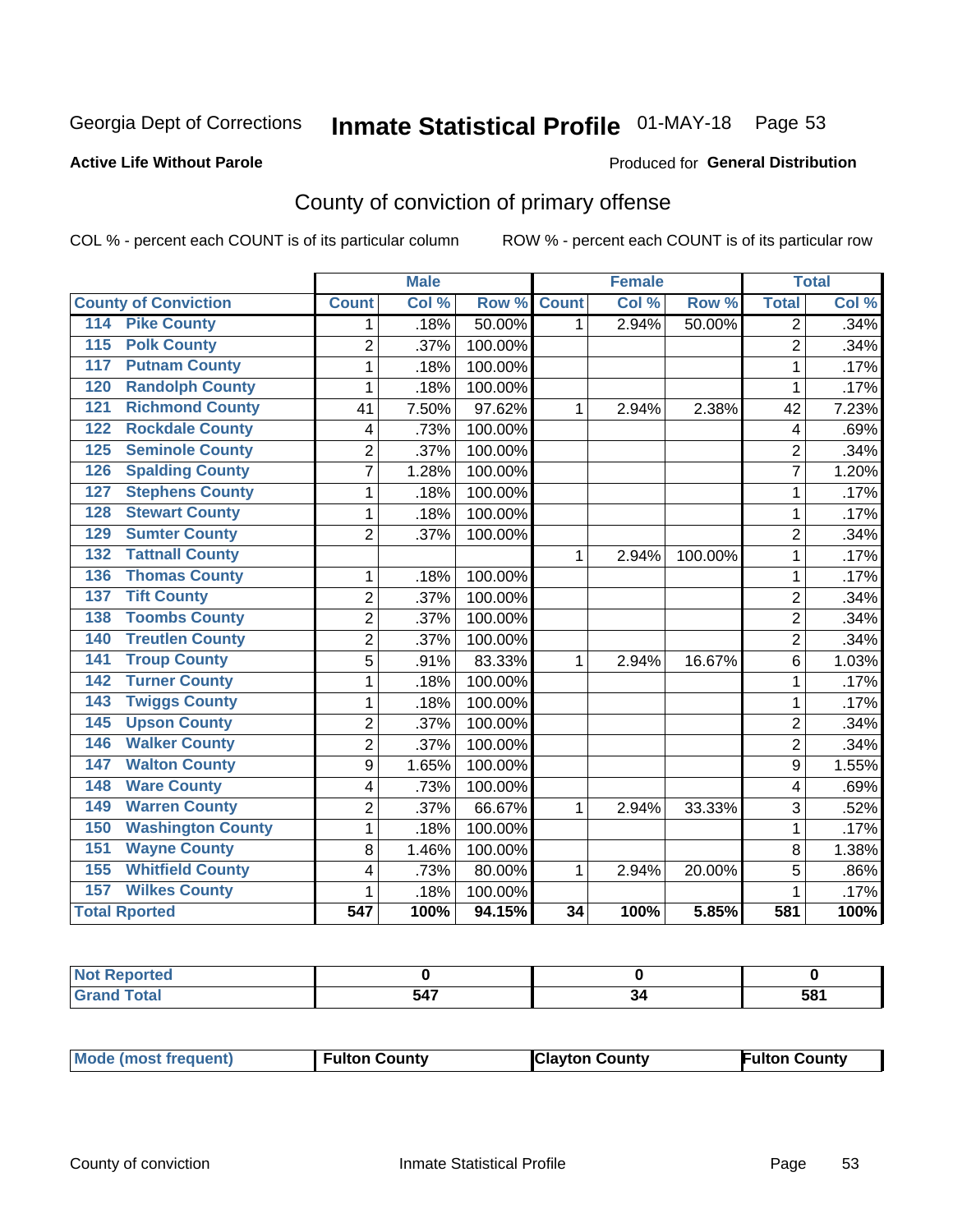## Georgia Dept of Corrections **Active Life Without Parole**

## Inmate Statistical Profile 01-MAY-18 Page 54

Produced for General Distribution

## Circuit of conviction of primary offense

COL % - percent each COUNT is of its particular column ROW % - percent each COUNT is of its particular row

|                         |                                 |                         | <b>Male</b> |         |                | <b>Female</b> |        |                 | <b>Total</b> |
|-------------------------|---------------------------------|-------------------------|-------------|---------|----------------|---------------|--------|-----------------|--------------|
|                         | <b>Circuit of Conviction</b>    | <b>Count</b>            | Col %       | Row %   | <b>Count</b>   | Col %         | Row %  | <b>Total</b>    | Col %        |
| 1                       | <b>Alapaha Circuit</b>          | 3                       | .55%        | 100.00% |                |               |        | 3               | .52%         |
| $\overline{2}$          | <b>Alcovy Circuit</b>           | 16                      | 2.96%       | 94.12%  | 1              | 3.03%         | 5.88%  | 17              | 2.96%        |
| $\overline{\mathbf{3}}$ | <b>Atlanta Circuit</b>          | 73                      | 13.49%      | 96.05%  | 3              | 9.09%         | 3.95%  | 76              | 13.24%       |
| 4                       | <b>Atlantic Circuit</b>         | 6                       | 1.11%       | 85.71%  | 1              | 3.03%         | 14.29% | $\overline{7}$  | 1.22%        |
| $\overline{5}$          | <b>Augusta Circuit</b>          | 45                      | 8.32%       | 95.74%  | $\overline{2}$ | 6.06%         | 4.26%  | 47              | 8.19%        |
| $\overline{\bf{6}}$     | <b>Blue Ridge Circuit</b>       | $\overline{2}$          | .37%        | 100.00% |                |               |        | $\overline{2}$  | .35%         |
| 7                       | <b>Brunswick Circuit</b>        | 21                      | 3.88%       | 100.00% |                |               |        | 21              | 3.66%        |
| 8                       | <b>Chattahoochee Circuit</b>    | 15                      | 2.77%       | 93.75%  | 1              | 3.03%         | 6.25%  | 16              | 2.79%        |
| $\overline{9}$          | <b>Cherokee Circuit</b>         | 5                       | .92%        | 83.33%  | 1              | 3.03%         | 16.67% | $6\phantom{1}6$ | 1.05%        |
| 10                      | <b>Clayton Circuit</b>          | 31                      | 5.73%       | 86.11%  | 5              | 15.15%        | 13.89% | 36              | 6.27%        |
| $\overline{11}$         | <b>Cobb Circuit</b>             | 27                      | 4.99%       | 96.43%  | $\mathbf{1}$   | 3.03%         | 3.57%  | 28              | 4.88%        |
| $\overline{12}$         | <b>Conasauga Circuit</b>        | $\overline{7}$          | 1.29%       | 87.50%  | 1              | 3.03%         | 12.50% | 8               | 1.39%        |
| 13                      | <b>Cordele Circuit</b>          | 3                       | .55%        | 100.00% |                |               |        | 3               | .52%         |
| 14                      | <b>Coweta Circuit</b>           | 9                       | 1.66%       | 90.00%  | 1              | 3.03%         | 10.00% | 10              | 1.74%        |
| $\overline{15}$         | <b>Dougherty Circuit</b>        | 4                       | .74%        | 80.00%  | 1              | 3.03%         | 20.00% | 5               | .87%         |
| 16                      | <b>Dublin Circuit</b>           | 6                       | 1.11%       | 100.00% |                |               |        | 6               | 1.05%        |
| 17                      | <b>Eastern Circuit</b>          | 17                      | 3.14%       | 94.44%  | 1              | 3.03%         | 5.56%  | 18              | 3.14%        |
| $\overline{18}$         | <b>Flint Circuit</b>            | $\overline{2}$          | .37%        | 66.67%  | 1              | 3.03%         | 33.33% | 3               | .52%         |
| 19                      | <b>Griffin Circuit</b>          | 11                      | 2.03%       | 91.67%  | 1              | 3.03%         | 8.33%  | 12              | 2.09%        |
| $\overline{20}$         | <b>Gwinnett Circuit</b>         | 32                      | 5.91%       | 96.97%  | 1              | 3.03%         | 3.03%  | 33              | 5.75%        |
| $\overline{21}$         | <b>Houston Circuit</b>          | 4                       | .74%        | 100.00% |                |               |        | 4               | .70%         |
| $\overline{22}$         | <b>Lookout Mountain Circuit</b> | 6                       | 1.11%       | 85.71%  | 1              | 3.03%         | 14.29% | $\overline{7}$  | 1.22%        |
| 23                      | <b>Macon Circuit</b>            | 17                      | 3.14%       | 89.47%  | $\overline{2}$ | 6.06%         | 10.53% | 19              | 3.31%        |
| $\overline{24}$         | <b>Middle Circuit</b>           | 14                      | 2.59%       | 100.00% |                |               |        | 14              | 2.44%        |
| $\overline{25}$         | <b>Mountain Circuit</b>         | 1                       | .18%        | 100.00% |                |               |        | 1               | .17%         |
| 26                      | <b>Northeastern Circuit</b>     | 8                       | 1.48%       | 80.00%  | $\overline{2}$ | 6.06%         | 20.00% | 10              | 1.74%        |
| $\overline{27}$         | <b>Northern Circuit</b>         | 4                       | .74%        | 80.00%  | $\mathbf{1}$   | 3.03%         | 20.00% | 5               | .87%         |
| 28                      | <b>Ocmulgee Circuit</b>         | 3                       | .55%        | 75.00%  | 1              | 3.03%         | 25.00% | 4               | .70%         |
| 30                      | <b>Ogeechee Circuit</b>         | 6                       | 1.11%       | 100.00% |                |               |        | 6               | 1.05%        |
| $\overline{31}$         | <b>Pataula Circuit</b>          | 5                       | .92%        | 100.00% |                |               |        | 5               | .87%         |
| $\overline{32}$         | <b>Piedmont Circuit</b>         | 9                       | 1.66%       | 100.00% |                |               |        | 9               | 1.57%        |
| 33                      | <b>Rome Circuit</b>             | 14                      | 2.59%       | 93.33%  | 1              | 3.03%         | 6.67%  | 15              | 2.61%        |
| 34                      | <b>South Georgia Circuit</b>    | 6                       | 1.11%       | 100.00% |                |               |        | 6               | 1.05%        |
| 35                      | <b>Southern Circuit</b>         | 3                       | .55%        | 100.00% |                |               |        | 3               | .52%         |
| 36                      | <b>Southwestern Circuit</b>     | $\overline{\mathbf{4}}$ | .74%        | 100.00% |                |               |        | 4               | .70%         |
| 37                      | <b>Stone Mountain Circuit</b>   | 52                      | 9.61%       | 98.11%  | 1              | 3.03%         | 1.89%  | 53              | 9.23%        |
| 38                      | <b>Tallapoosa Circuit</b>       | 3                       | .55%        | 100.00% |                |               |        | 3               | .52%         |
| 39                      | <b>Tifton Circuit</b>           | 4                       | .74%        | 100.00% |                |               |        | 4               | .70%         |
| 40                      | <b>Toombs Circuit</b>           | $\overline{\mathbf{4}}$ | .74%        | 80.00%  | 1              | 3.03%         | 20.00% | 5               | .87%         |
| 41                      | <b>Waycross Circuit</b>         | 8                       | 1.48%       | 100.00% |                |               |        | 8               | 1.39%        |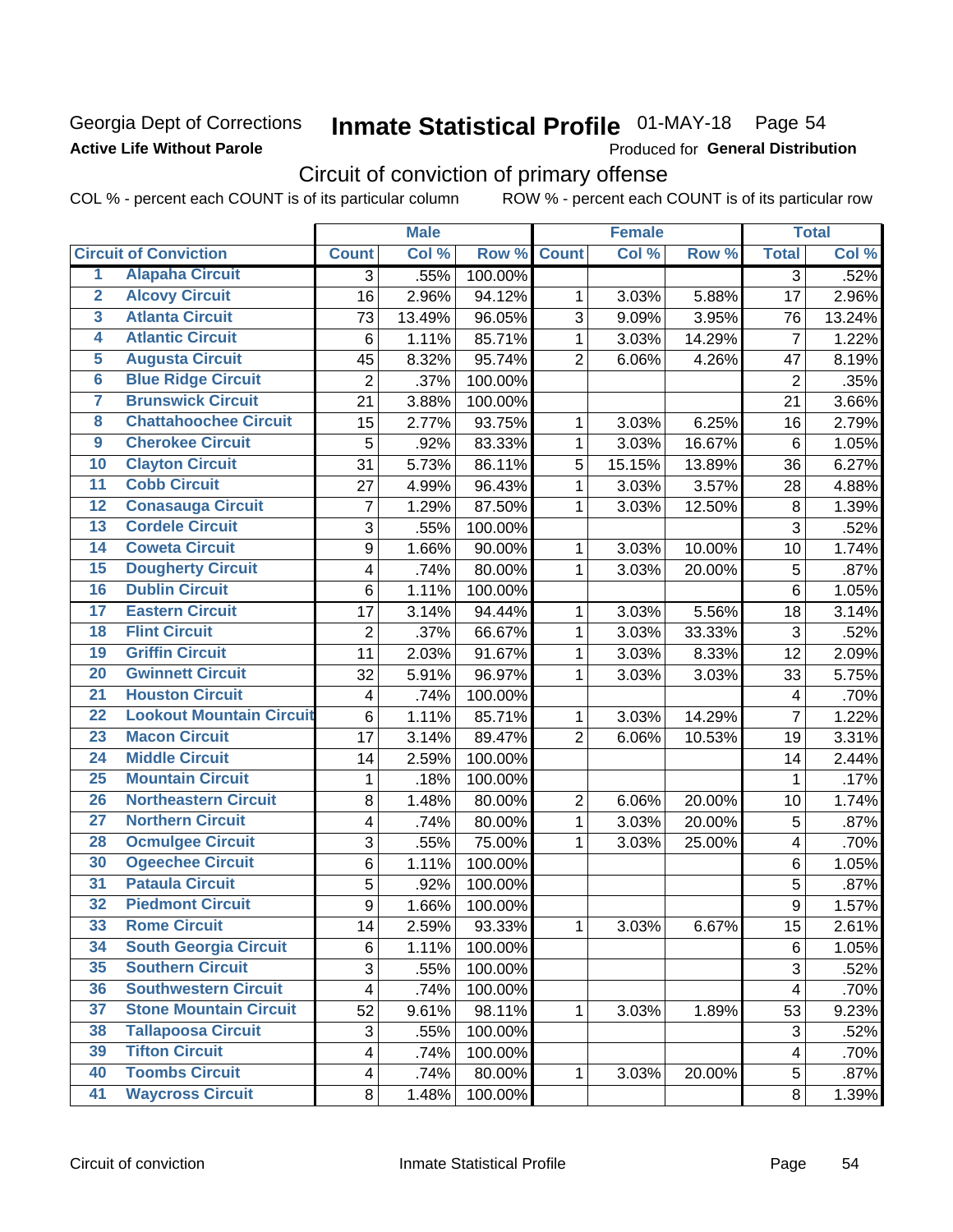## Georgia Dept of Corrections **Active Life Without Parole**

## Inmate Statistical Profile 01-MAY-18 Page 55

Produced for General Distribution

## Circuit of conviction of primary offense

COL % - percent each COUNT is of its particular column ROW % - percent each COUNT is of its particular row

|                                        |              | <b>Male</b>    |         |              | <b>Female</b>  |        |              | <b>Total</b>   |  |
|----------------------------------------|--------------|----------------|---------|--------------|----------------|--------|--------------|----------------|--|
| <b>Circuit of Conviction</b>           | <b>Count</b> | Col %          | Row %   | <b>Count</b> | Col %          | Row %  | <b>Total</b> | Col %          |  |
| <b>Western Circuit</b><br>42           | 3            | .55%           | 75.00%  |              | 3.03%          | 25.00% | 4            | .70%           |  |
| <b>Rockdale Circuit</b><br>43          | 4            | .74%           | 100.00% |              |                |        | 4            | .70%           |  |
| <b>Douglas Circuit</b><br>44           | 13           | 2.40%          | 100.00% |              |                |        | 13           | 2.26%          |  |
| <b>Appalachian Circuit</b><br>45       | 3            | .55%           | 100.00% |              |                |        | 3            | .52%           |  |
| <b>Bell-Forsyth J.C.</b><br>47         | 5            | .92%           | 100.00% |              |                |        | 5            | .87%           |  |
| <b>Towaliga Judicial Circuit</b><br>48 | 2            | $.37\%$        | 100.00% |              |                |        | 2            | .35%           |  |
| <b>Paulding Circuit</b><br>49          |              | .18%           | 100.00% |              |                |        |              | .17%           |  |
| <b>Total Rported</b>                   | 541          | 100%           | 94.25%  | 33           | 100%           | 5.75%  | 574          | 100%           |  |
| <b>Not Reported</b>                    |              | 6              |         |              | 1              |        |              | 7              |  |
| <b>Grand Total</b>                     |              | 547            |         |              | 34             |        |              | 581            |  |
| <b>Mode (most frequent)</b>            |              | <b>Atlanta</b> |         |              | <b>Clayton</b> |        |              | <b>Atlanta</b> |  |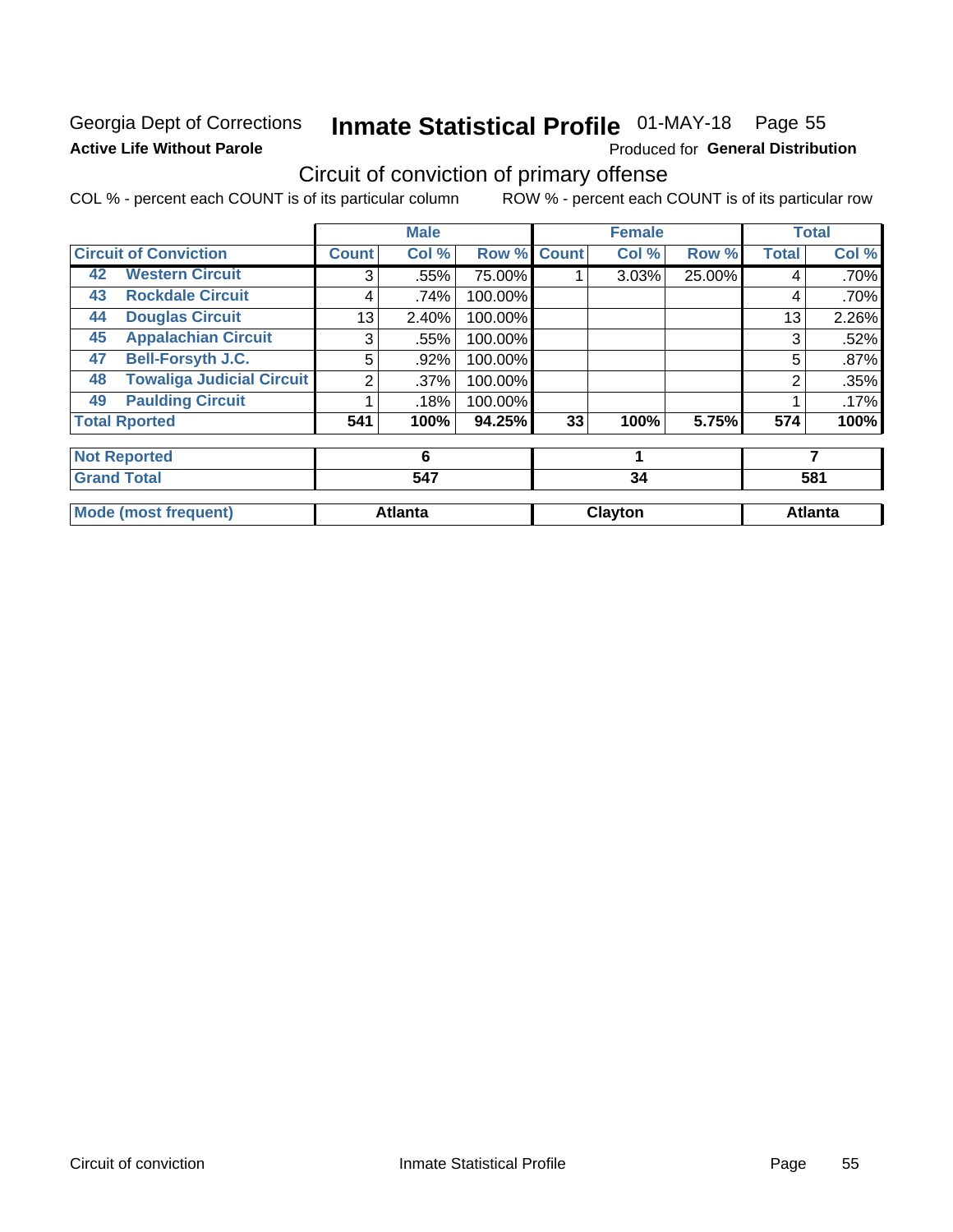## **Active Life Without Parole**

## Produced for General Distribution

## Years served (jail + prison) in this incarceration

COL % - percent each COUNT is of its particular column

|                       |                  | <b>Male</b> |         |                 | <b>Female</b> |       |                | <b>Total</b> |
|-----------------------|------------------|-------------|---------|-----------------|---------------|-------|----------------|--------------|
| <b>Years Served</b>   | <b>Count</b>     | Col %       | Row %   | <b>Count</b>    | Col %         | Row % | <b>Total</b>   | Col %        |
| Less than one year    | 13               | 2.38%       | 100.00% |                 |               |       | 13             | 2.24%        |
| $1$ to 1.99 years     | 25               | 4.57%       | 96.15%  | 1               | 2.94%         | 3.85% | 26             | 4.48%        |
| 2 to 2.99 years       | 64               | 11.70%      | 94.12%  | 4               | 11.76%        | 5.88% | 68             | 11.70%       |
| 3 to 3.99 years       | 67               | 12.25%      | 93.06%  | 5               | 14.71%        | 6.94% | 72             | 12.39%       |
| 4 to 4.99 years       | 67               | 12.25%      | 93.06%  | 5               | 14.71%        | 6.94% | 72             | 12.39%       |
| 5 to 5.99 years       | 78               | 14.26%      | 92.86%  | 6               | 17.65%        | 7.14% | 84             | 14.46%       |
| 6 to 6.99 years       | 61               | 11.15%      | 92.42%  | 5               | 14.71%        | 7.58% | 66             | 11.36%       |
| 7 to 7.99 years       | 65               | 11.88%      | 91.55%  | 6               | 17.65%        | 8.45% | 71             | 12.22%       |
| 8 to 8.99 years       | 40               | 7.31%       | 95.24%  | $\overline{2}$  | 5.88%         | 4.76% | 42             | 7.23%        |
| 9 to 9.99 years       | 24               | 4.39%       | 100.00% |                 |               |       | 24             | 4.13%        |
| 10 to 10.99 years     | 19               | 3.47%       | 100.00% |                 |               |       | 19             | 3.27%        |
| 11 to 11.99 years     | 6                | 1.10%       | 100.00% |                 |               |       | 6              | 1.03%        |
| 12 to 12.99 years     | 7                | 1.28%       | 100.00% |                 |               |       | $\overline{7}$ | 1.20%        |
| 13 to 13.99 years     | 5                | 0.91%       | 100.00% |                 |               |       | 5              | 0.86%        |
| 14 to 14.99 years     | $\overline{c}$   | 0.37%       | 100.00% |                 |               |       | $\overline{2}$ | 0.34%        |
| 15 to 15.99 years     | 1                | 0.18%       | 100.00% |                 |               |       | 1              | 0.17%        |
| 20 to 20.99 years     | $\overline{2}$   | 0.37%       | 100.00% |                 |               |       | $\overline{2}$ | 0.34%        |
| Thirty $+$ years      |                  | 0.18%       | 100.00% |                 |               |       | 1              | 0.17%        |
| <b>Total Reported</b> | $\overline{547}$ | 100%        | 94.15%  | $\overline{34}$ | 100%          | 5.85% | 581            | 100%         |

| $-1 -$<br>. . | $\tau$ o.<br><br>JU |
|---------------|---------------------|

| Mean<br>(average)    | 5.8             | 5.33            | 5.77            |
|----------------------|-----------------|-----------------|-----------------|
| Median (middle)      | 5.43            | 5.31            | 5.42            |
| Mode (most frequent) | 7 to 7.99 years | 7 to 7.99 years | 7 to 7.99 years |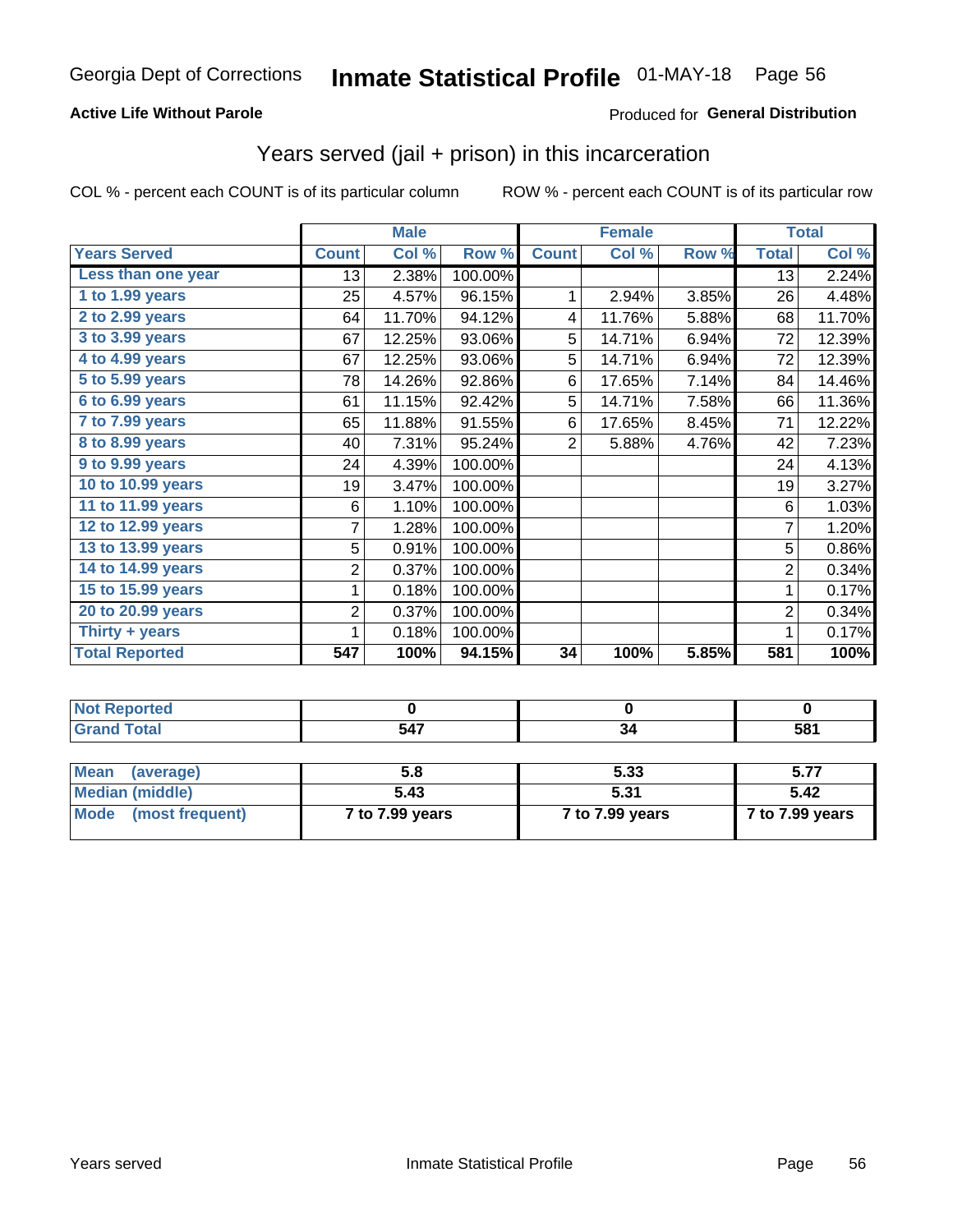## Inmate Statistical Profile 01-MAY-18 Page 57

## **Active Life Without Parole**

Produced for General Distribution

## Results of most recent HIV tests

COL % - percent each COUNT is of its particular column

|                         | <b>Male</b>  |           |         | <b>Female</b>   |         |       | Total   |        |
|-------------------------|--------------|-----------|---------|-----------------|---------|-------|---------|--------|
| <b>HIV Test Results</b> | <b>Count</b> | Col%      | Row %I  | <b>Count</b>    | Col %   | Row % | Total . | Col %  |
| <b>Positive</b>         |              | 0.98%     | 100.00% |                 |         |       |         | 0.92%  |
| <b>Negative</b>         | 506          | $99.02\%$ | 94.05%  | 32 <sub>1</sub> | 100.00% | 5.95% | 538     | 99.08% |
| <b>Total Reported</b>   | 511          | 100%      | 94.11%  | 32 <sub>2</sub> | 100%    | 5.89% | 543     | 100%   |

| : Reported<br>I NOT | ^^<br>ახ                                         |                     | 38  |
|---------------------|--------------------------------------------------|---------------------|-----|
|                     | 547<br>$\sim$ $\sim$ $\sim$ $\sim$ $\sim$ $\sim$ | 34<br>$\sim$ $\sim$ | 581 |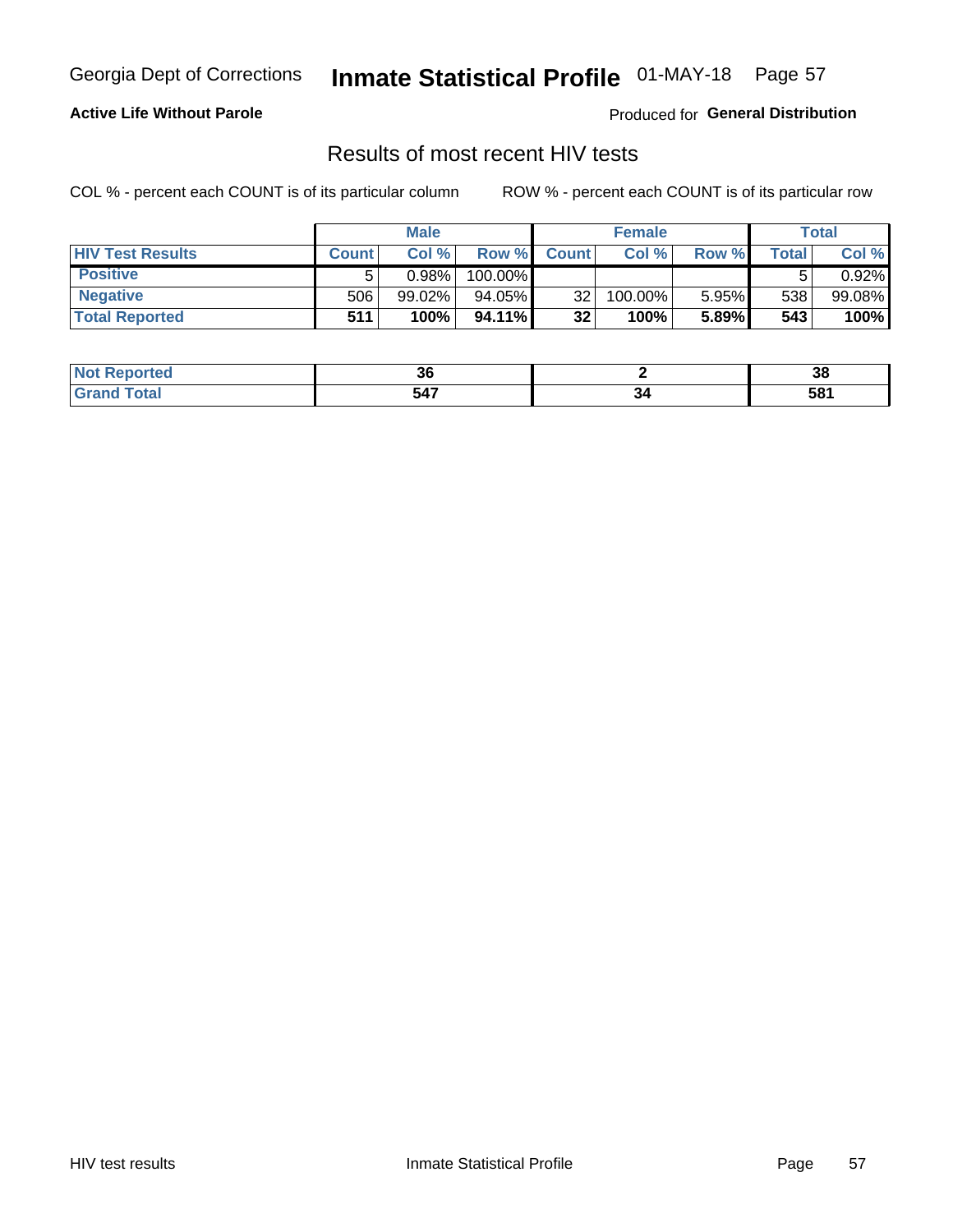## Georgia Dept of Corrections **Inmate Statistical Profile** 01-MAY-18 Page 58

## **Active Life Without Parole**

Produced for **General Distribution**

## Results of most recent tuberculosis test

COL % - percent each COUNT is of its particular column ROW % - percent each COUNT is of its particular row

|                                  | <b>Male</b>  |           |           | <b>Female</b> |        |          | Total |        |
|----------------------------------|--------------|-----------|-----------|---------------|--------|----------|-------|--------|
| <b>Tuberculosis Test Results</b> | <b>Count</b> | Col%      | Row %I    | <b>Count</b>  | Col%   | Row %    | Total | Col %  |
| <b>Positive on current test</b>  | 81           | $15.17\%$ | 97.59%l   |               | 6.25%  | $2.41\%$ | 83    | 14.66% |
| <b>Negative</b>                  | 453          | 84.83%    | 93.79%    | 30            | 93.75% | $6.21\%$ | 483   | 85.34% |
| <b>Total Reported</b>            | 534          | 100%      | $94.35\%$ | 32            | 100%   | 5.65%    | 566   | 100%   |

| <b>Not Reported</b> |                      |    |            |
|---------------------|----------------------|----|------------|
| <b>Fotal</b>        | 547<br>$\sim$ $\sim$ | ., | cο.<br>וסכ |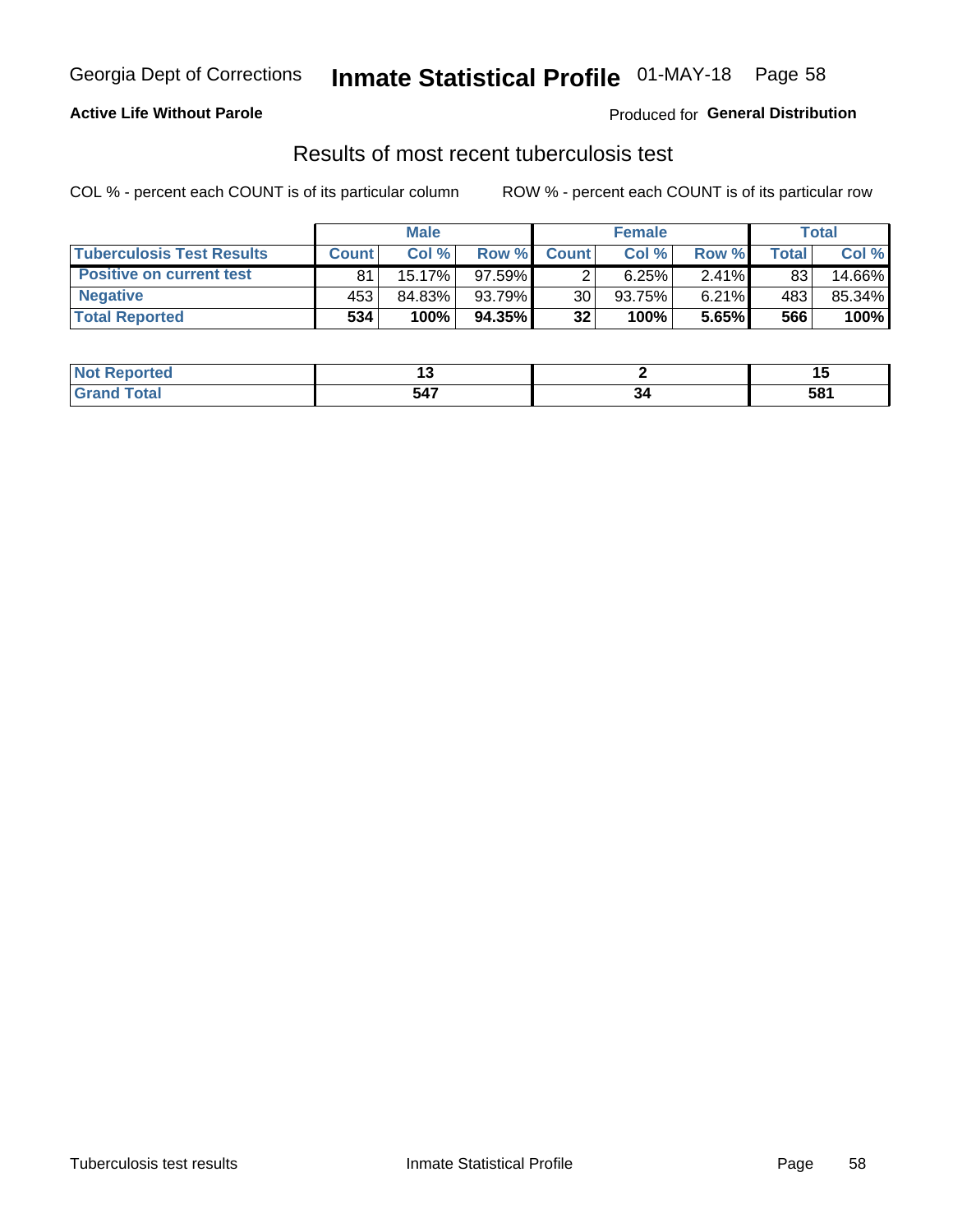## Georgia Dept of Corrections **Inmate Statistical Profile** 01-MAY-18 Page 59

## **Active Life Without Parole**

Produced for **General Distribution**

## Results of most recent syphilis test

COL % - percent each COUNT is of its particular column ROW % - percent each COUNT is of its particular row

|                              | <b>Male</b>  |         |        | <b>Female</b> |         |          | Total        |         |
|------------------------------|--------------|---------|--------|---------------|---------|----------|--------------|---------|
| <b>Syphilis Test Results</b> | <b>Count</b> | Col %   |        | Row % Count   | Col %   | Row %    | <b>Total</b> | Col %   |
| <b>Negative</b>              | 46           | 100.00% | 97.87% |               | 100.00% | $2.13\%$ | 47           | 100.00% |
| <b>Total Reported</b>        | 46           | 100%    | 97.87% |               | $100\%$ | $2.13\%$ | 47           | 100%    |

| د د لات<br>NOT<br>oortea | -n/<br>JL.         | ~~<br>w | -^<br>ಲುಕ |
|--------------------------|--------------------|---------|-----------|
| $. \nabla + \nabla$      | 547<br><u>ו דע</u> | ءد      | 581       |